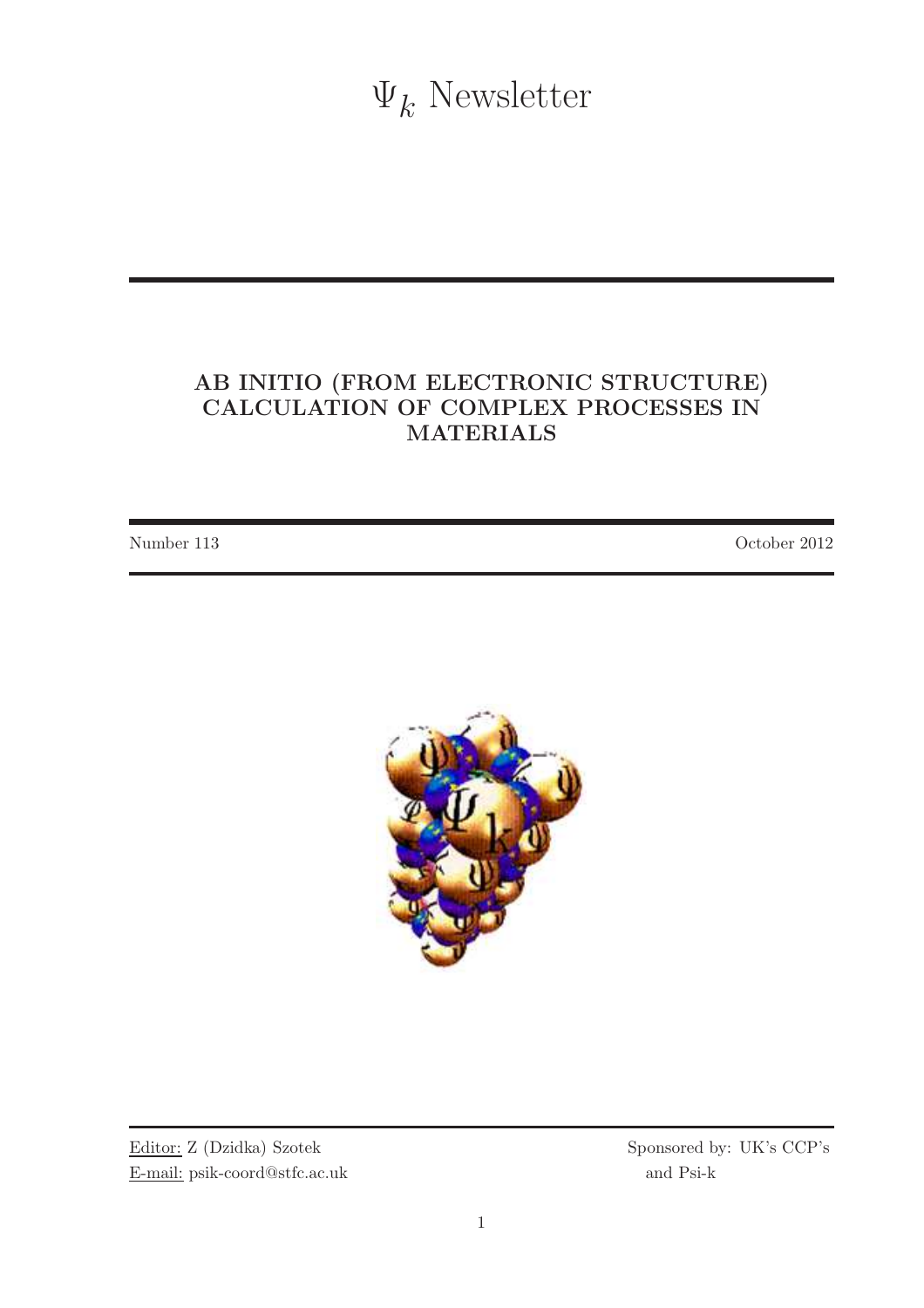# Contents

| 1              |     | Editorial               |                                                                                                                                                            | $\overline{\mathbf{4}}$ |
|----------------|-----|-------------------------|------------------------------------------------------------------------------------------------------------------------------------------------------------|-------------------------|
| $\mathbf{2}$   |     | <b>Psi-k Activities</b> |                                                                                                                                                            | $\overline{5}$          |
|                | 2.1 |                         |                                                                                                                                                            | $\overline{5}$          |
|                |     | 2.1.1                   | Report on Workshop "Atomic structure of nanosystems from first-principles<br>simulations and microscopy experiments" $(AS\text{-SIMEX } 2012) \dots \dots$ | $\overline{5}$          |
|                |     | 2.1.2                   | Report on Workshop: "Efficient localised orbitals for large systems, strong                                                                                | 11                      |
| 3              |     | Abstracts               |                                                                                                                                                            | 25                      |
| 4              |     |                         | <b>SCIENTIFIC HIGHLIGHT OF THE MONTH</b>                                                                                                                   | 35                      |
| 1              |     | Introduction            |                                                                                                                                                            | 35                      |
| $\mathbf{2}$   |     |                         | The DFT+U method and the local minima issue                                                                                                                | 37                      |
|                | 2.1 |                         |                                                                                                                                                            | 37                      |
|                |     | 2.1.1                   |                                                                                                                                                            | 39                      |
|                | 2.2 |                         | The occurence of metastable states $\dots \dots \dots \dots \dots \dots \dots \dots \dots \dots \dots$                                                     | 39                      |
|                | 2.3 |                         |                                                                                                                                                            | 42                      |
|                | 2.4 |                         |                                                                                                                                                            | 44                      |
| $\bf{3}$       |     |                         | $DFT+U$ results on bulk properties of $UO2$                                                                                                                | 45                      |
|                | 3.1 |                         |                                                                                                                                                            | 45                      |
|                | 3.2 |                         |                                                                                                                                                            | 46                      |
|                | 3.3 |                         |                                                                                                                                                            | 47                      |
| $\overline{4}$ |     |                         | Oxygen point defect formation energies in $UO2$                                                                                                            | 48                      |
|                | 4.1 |                         | Formation energies of oxygen point defects in the fluorite and the JT structures                                                                           | 49                      |
| $\bf{5}$       |     |                         | Oxygen migration energies in $UO2$                                                                                                                         | 51                      |
| 6              |     | Conclusion              |                                                                                                                                                            | 54                      |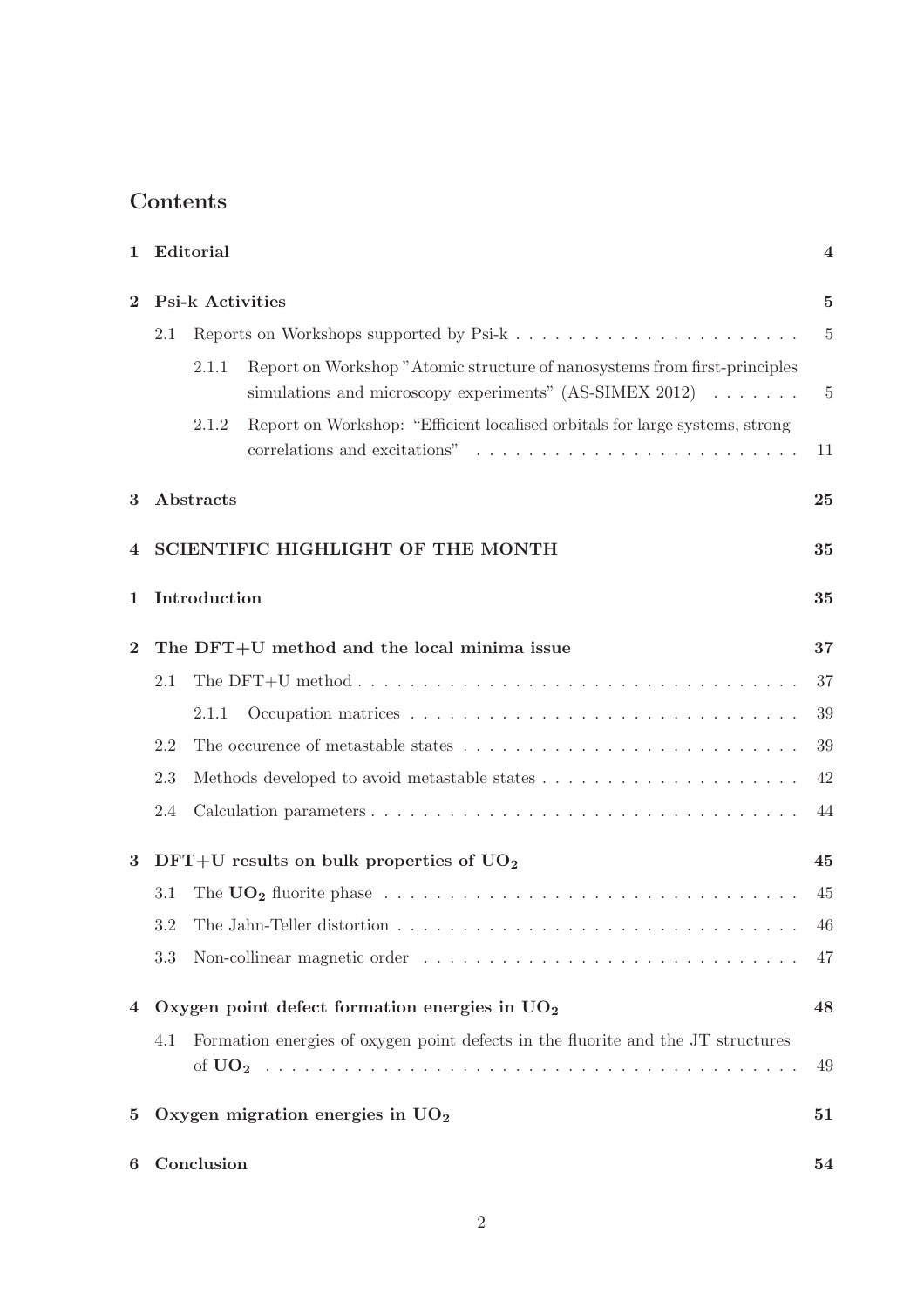# 7 Acknowledgements 55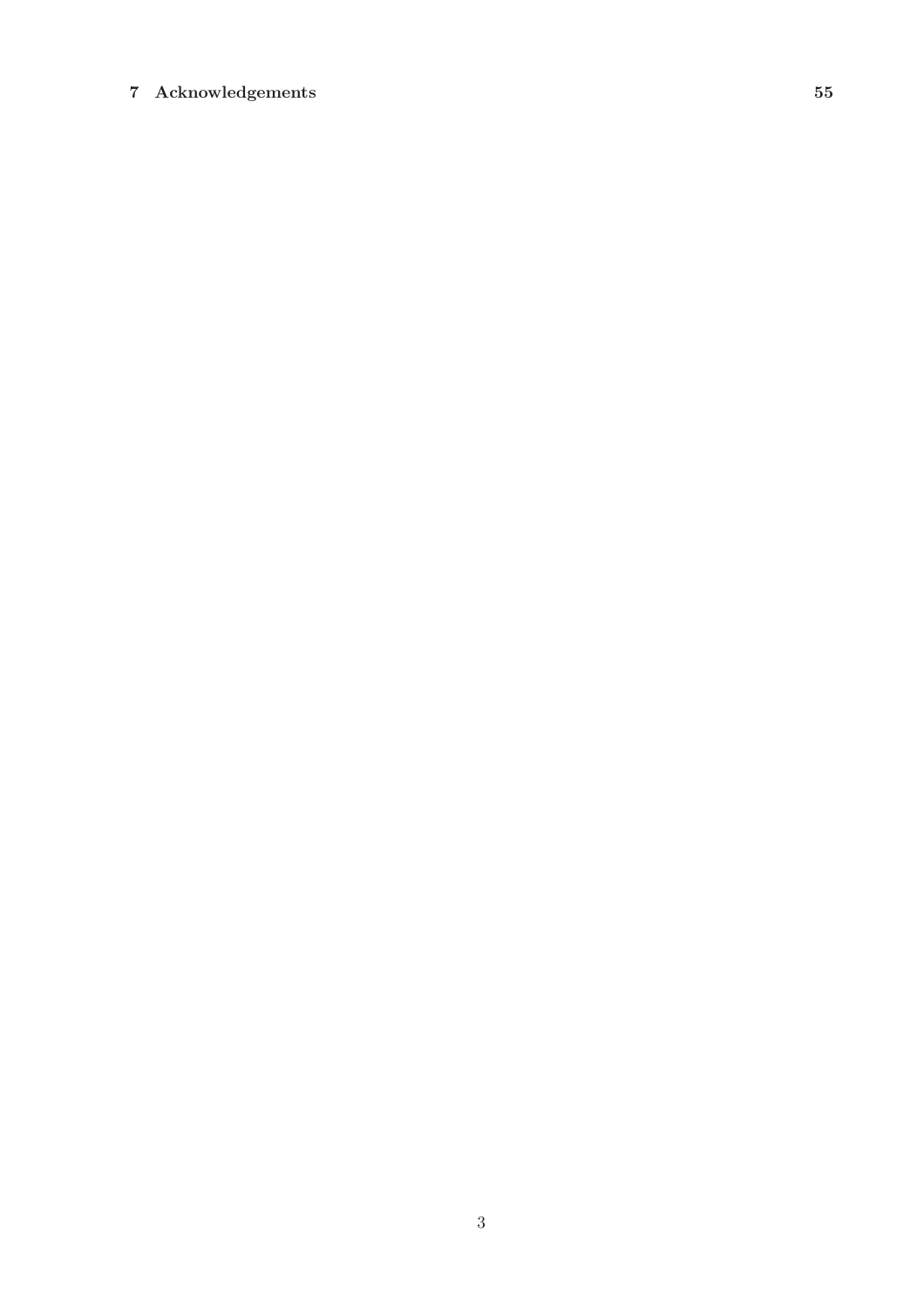# 1 Editorial

In this Psi-k Newsletter we have two reports on recent workshops, a number of abstracts of recent papers and a scientific highlight article. The latter is by Michel Freyss (Cadarache, France) and collaborators on "First-principles DFT+U study of radiation damage in  $UO<sub>2</sub>$ : *f* electron correlations and the local energy minima issue".

Please check the table of content for details.

The *Uniform Resource Locator* (URL) for the Psi-k webpage is:

http://www.psi-k.org.uk/

Please submit all material for the next newsletters to the email address below.

The email address for contacting us and for submitting contributions to the Psi-k newsletters is

function psik-coord@stfc.ac.uk messages to the coordinators, editor & newsletter

Z (Dzidka) Szotek, Martin L¨uders, Leon Petit and Walter Temmerman e-mail: psik-coord@stfc.ac.uk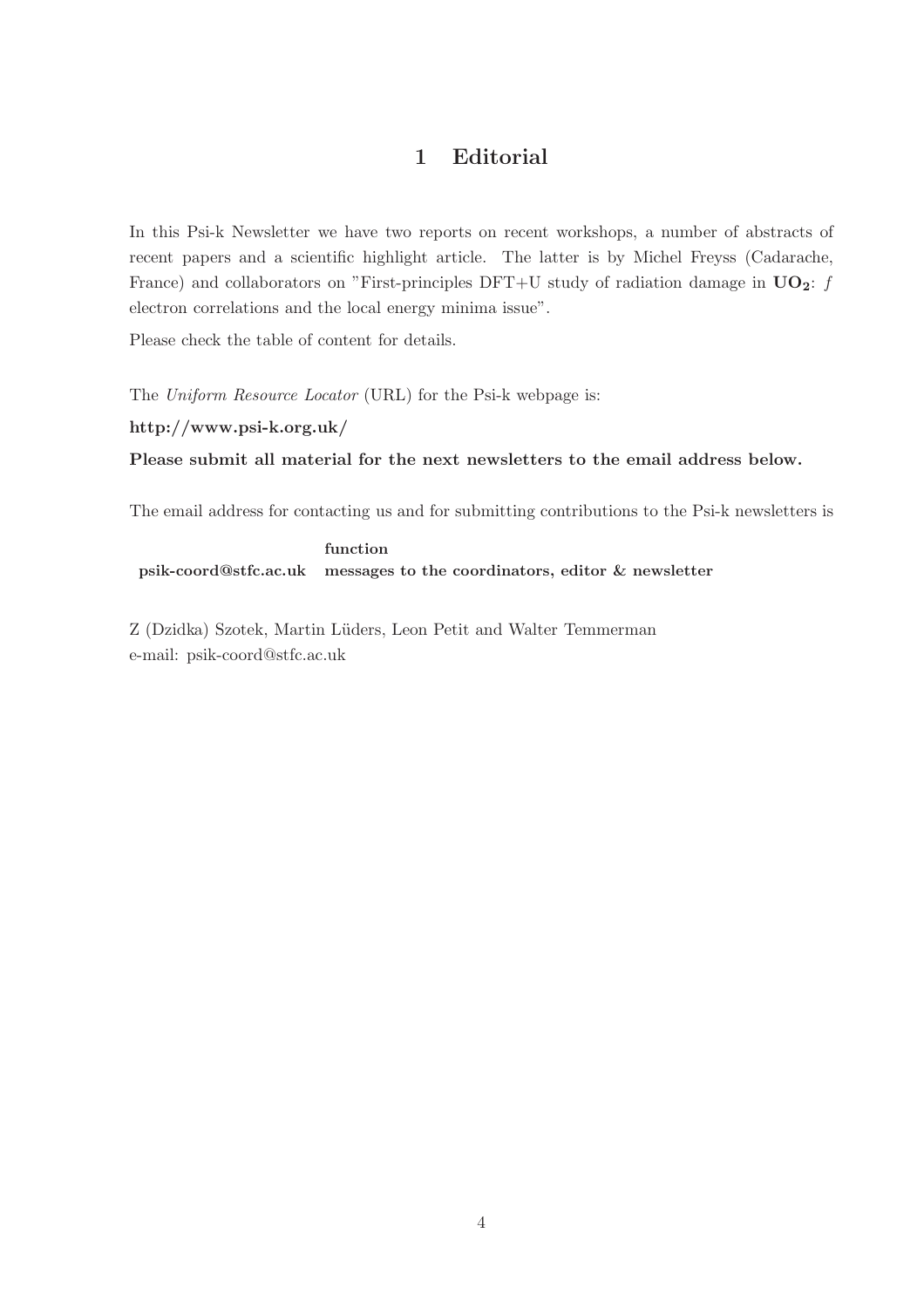# 2 Psi-k Activities

"Towards Atomistic Materials Design"

2.1 Reports on Workshops supported by Psi-k

2.1.1 Report on Workshop "Atomic structure of nanosystems from first-principles simulations and microscopy experiments" (AS-SIMEX 2012)

Helsinki, Finland - Stockholm, Sweden

May 15-17, 2012

Supported by Psi-k Network, NanoTP COST action MP0901, Aalto University, and Tampere University of Technology, Finland.

Organizers:

Dr. Arkady Krasheninnikov (Aalto University and University of Helsinki, Finland)

Prof. Adam Foster (Aalto University and Tampere University of Technology, Finland)

Prof. Risto Nieminen (Aalto University, Finland)

Dr. Teemu Hynninen (Aalto University and Tampere University of Technology, Finland)

http://tfy.tkk.fi/boat/

The workshop "Atomic structure of nanosystems from first-principles simulations and microscopy experiments" took place on a ship going from Helsinki to Stockholm and back on May 15-17, 2012 . The workshop was attended by 47 participants (including the organizers) from all over the world. The financial support from the Psi-K network with additional support from the COST Action MP0901 NanoTP, the National Graduate School in Materials Physics and Academy of Finland made it possible to invite a considerable number of world-renowned experts in the computational materials science and nanoscience and, at the same time, minimize the accommodation expenses for students and young researchers. The workshop was motivated by the recent progress in the transmission electron microscopy (TEM) and scanning probing methods (SPM), which made it possible to not only unravel the atomic structure of various systems with a resolution of better than 0.1 nm, but also carry out elemental analysis and determine the types of particular atoms in the sample. Moreover, based on spectroscopic in-situ techniques (for example, electron energy loss spectroscopy, EELS), the charge state and the bonding configuration of individual atoms and point defects in the material can be identified. The unequivocal interpretation of the experimental data can considerably benefit from the juxtaposition of the data to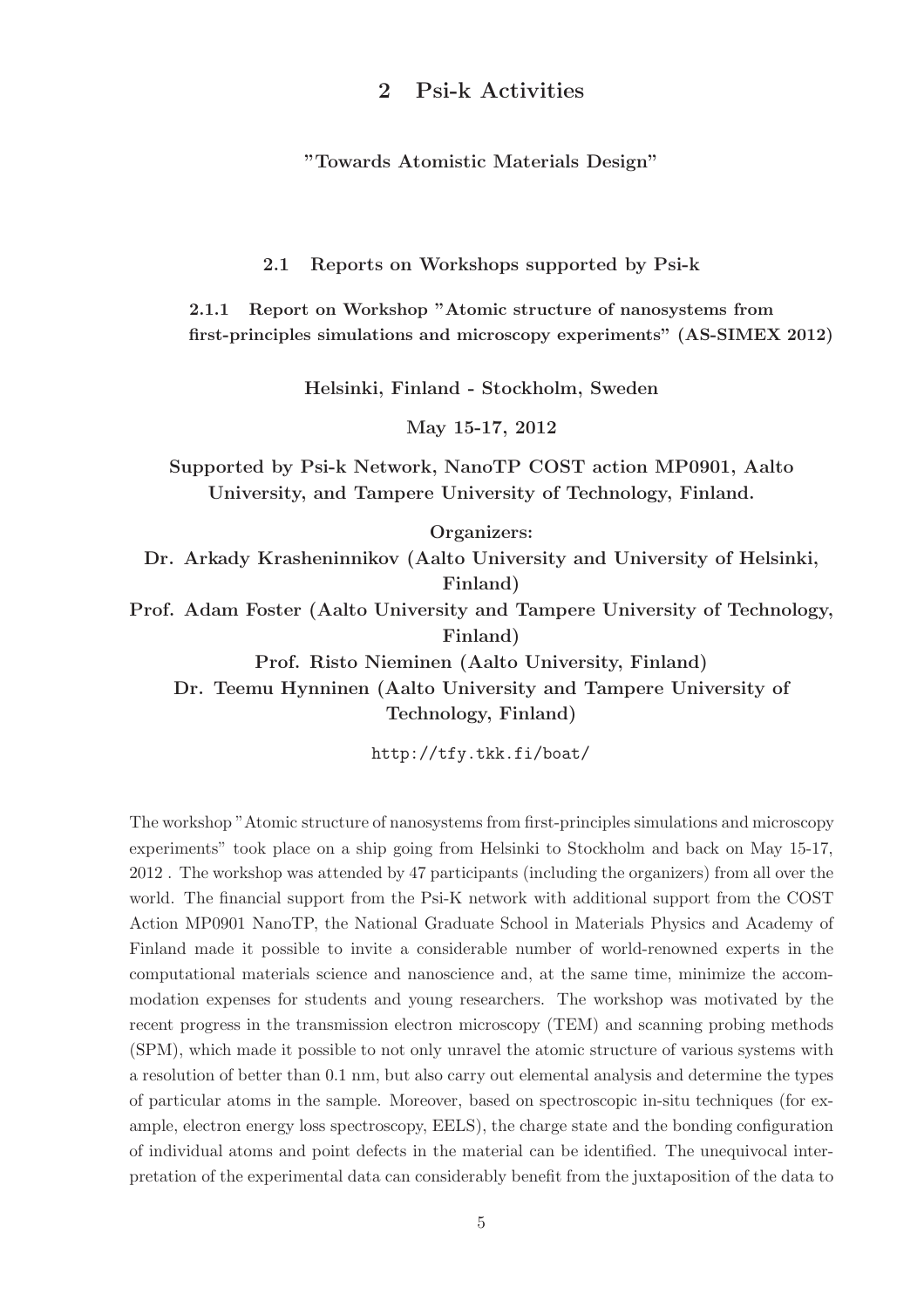the results of first-principles calculations. The accuracy of the measurement is now so high that in addition to the information on the atomic configuration (that is atom positions), the detailed information on the spatial distribution of the electron density and on the electron structure of the system is required. First principles simulations, and specifically density-functional theory (DFT) approaches, have provided lots of insight into the electronic structure and properties of various solids. Besides, using DFT and time-dependent DFT molecular dynamics, one can simulate production of defects under electron irradiation and their time evolution. Taking these into account, the main idea behind this workshop was to bring together the TEM experts and computational materials scientists to discuss the progress in TEM analysis and visualization of the atomic structure of nanosystems and how DFT simulations can help in the interpretation of the images. The workshop was focused on carbon systems, but also other materials were discussed. Particular attention was given to irradiation effects in various nanoscale materials, including carbon nanomaterials, such as graphene (the 2010 Nobel Prize in Physics was awarded for studies on graphene). Considerable attention has also been given to the recent progress in computational methods. The lectures given by the experts working on TEM experiments were combined with those presented by the developers of the relevant simulation methods. The latest and most important results in the field were discussed by the speakers and during the poster session. In addition to the already published results, a considerable amount of new unpublished data was presented. A combination of complementary topics (theory/experiment, theoretical method development/applications etc.) resulted in interesting and productive scientific discussion which should have a strong impact on the development of the field and could eventually give rise to new collaborations. Due to a considerable number of students and young postdocs from EU countries who participated in the workshop(about 50% of the attendees), the event was also important in the context of training of young researchers. Overall, based on the response we received from the participants, the workshop was a success. With regard to the objectives of the COST Action MP0901 NanoTP the workshop was definitely beneficial, as it strengthened the collaboration between the groups and stimulated interesting scientific discussions and new scientific projects.

### The list of invited speakers included:

Florian Banhart (U. Strasbourg, France) Peter Bøggild (TU Denmark) Hua Jiang (Aalto University, Finland) Ute Kaiser (U. Ulm, Germany) Jani Kotakoski (U. Helsinki, Finland) Steven Louie (U. California, Berkeley, USA) Jannik Meyer (U. Vienna, Austria) Kazu Suenaga (AIST, Japan) Eli Sutter (Brookhaven National Laboratory, USA) David Tomanek (Michigan State University, USA) Jamie Warner (U. Oxford, Great Britain)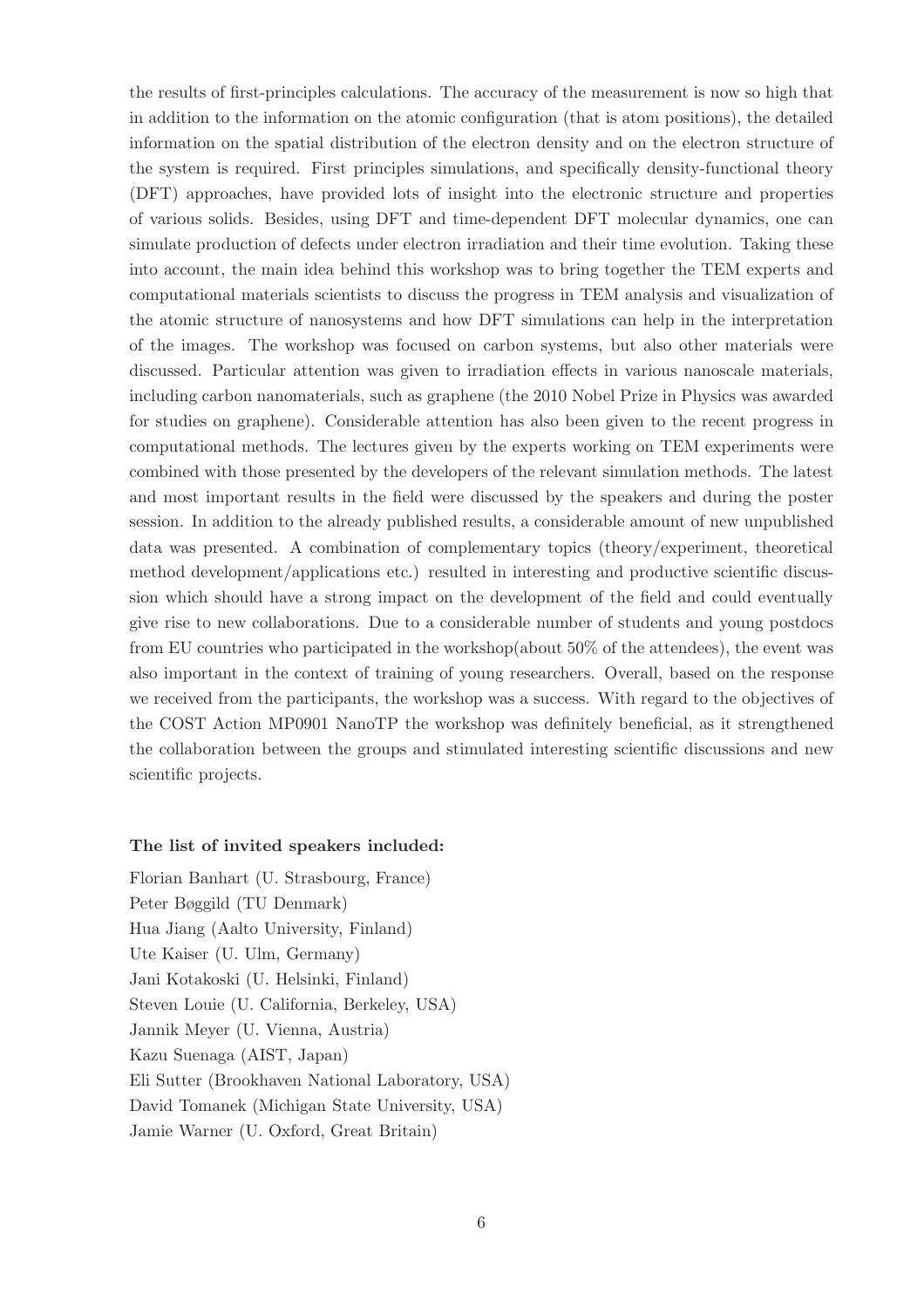## Programme

Tuesday 9, May 15th

12:40 Alexander Schwarz, "Magnetic Exchange Force Microscopy and Spectroscopy"

13:20 Tim Oliver Wehling, "Transition metal adatoms on surfaces: Effects of local Coulomb interactions"

14:00 Toni Ivas, "Self-Assembly and Two-Dimensional Spontaneous Resolution of Cyano-Functionalized [7]Helicenes on Cu(111)"

14:20 Coffee at posters

15:00 Thomas Michely, "Towards graphene hybrid materials"

15:40 Pavel Jelinek, "Scanning Probe Microscopy: theory meets experiment"

16:20 Peter Liljeroth, "Quantitative nc-AFM imaging of the atomic scale contrast in epitaxial graphene on Ir(111)"

16:40 Discussions

18:00 Stephen Pennycook, "Aberration-Corrected STEM and First-Principles Theory: Unraveling the Atomic Origin of Materials' Properties"

18:40 Jani Kotakoski, "Knock-on Damage in Graphene Under an Electron Beam - Role of Lattice Vibrations and Bond Rotations"

- 19:20 Ingmar Swart, "Direct observation of the Linear Combination of Molecular Orbitals model in real space by combined scanning tunneling microscopy and atomic force microscopy"
- 19:40 Samuel Paul Jarvis, "Identifying passivated dynamic force microscopy tips on H:Si(100)"

Wednesday, May 16th

14:00 Werner Hofer, "Theory of scanning tunneling microscopy: studying dynamic processes"

14:40 Friedrich Esch, "Dynamics of truly monodisperse clusters under the STM"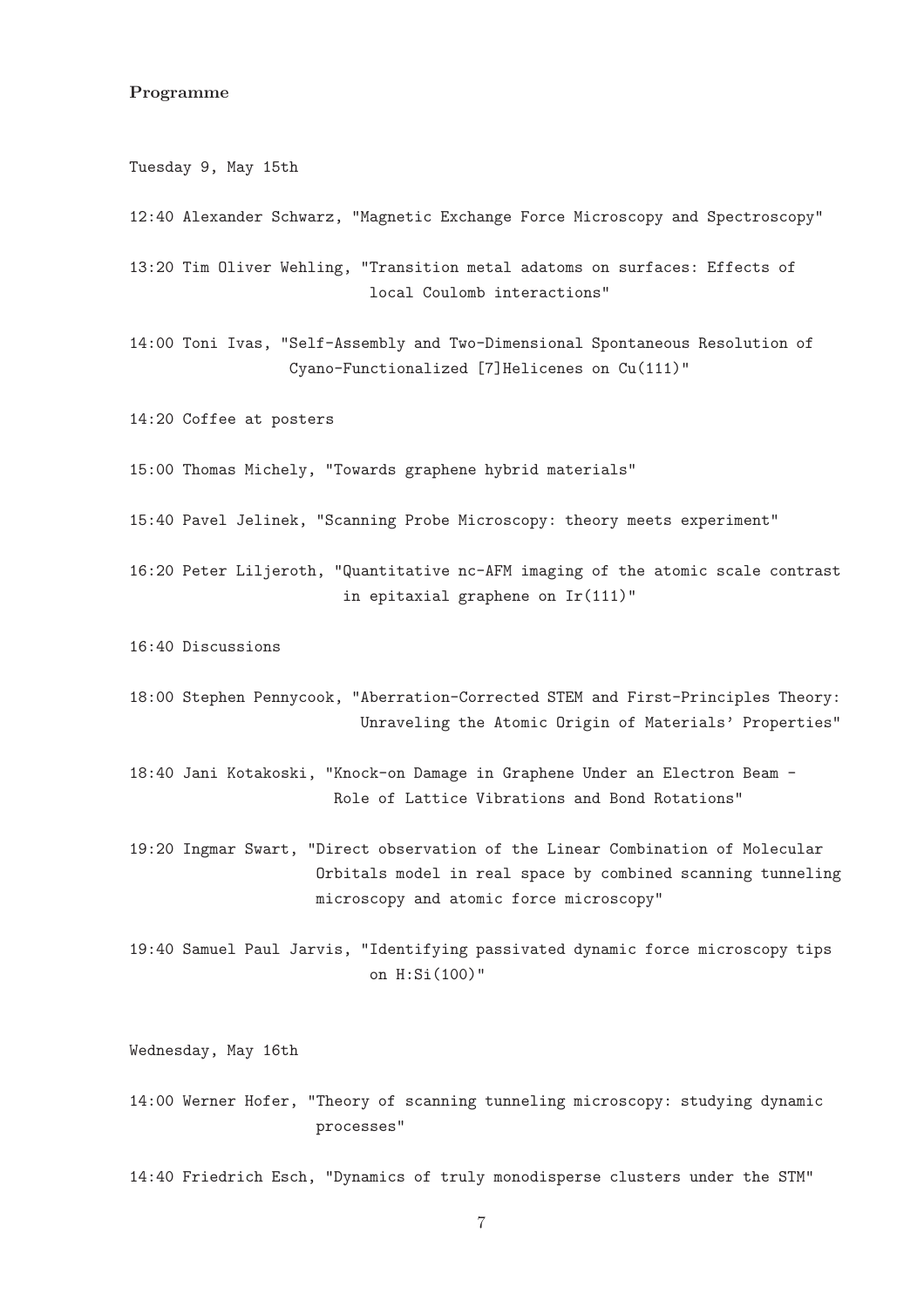15:20 Peter Spijker, "Insights from the modeling of AFM measurements at the calcitewater interface"

15:40 Coffee at posters

16:20 Boris I. Yakobson, "From nanotubes to grahEnes, graphAnes, and other elemental layers"

17:00 Dmitri Golberg, "In situ transmission electron microscopy reveals defects vs. properties of nanomaterials"

17:40 Toma Susi, "Atomic-scale description of electron beam damage in nitrogen-doped graphene and carbon nanotubes"

18:20 Jeppe V. Lauritsen, "Atomically resolved STM imaging of molecular adsorption on MoS2 nanocatalysts"

19:00 Filippo Federici Canova, "Atomic scale dynamics of frictional processes"

19:20 Hannu-Pekka Komsa, "Defects in electron irradiated transition metal dichalcogenides"

19:40 Pekka Koskinen, "Twisting Graphene Nanoribbons into Carbon Nanotubes"

Thusday, May 17th

9:00 Andrey Chuvilin, "Inclusion of radiation damage dynamics in HRTEM image simulations"

9:40 Jose Ignacio Martinez, "Improvement of STM Resolution with H-sensitized Tips 36"

10:00 Carla Bittencourt, "Electronic states of a thin graphite by NEXAFS-TXM: Mapping polarization dependence of the carbon K-edge"

10:20 Marek Kolmer, "Electronic properties of dangling-bond nanostructures formed on hydrogen passivated Ge(001) surface by STM tip-induced hydrogen desorption"

10:40 Domenique Weiner Graphene on Rh(111): combined DFT, STM and NCAFM

8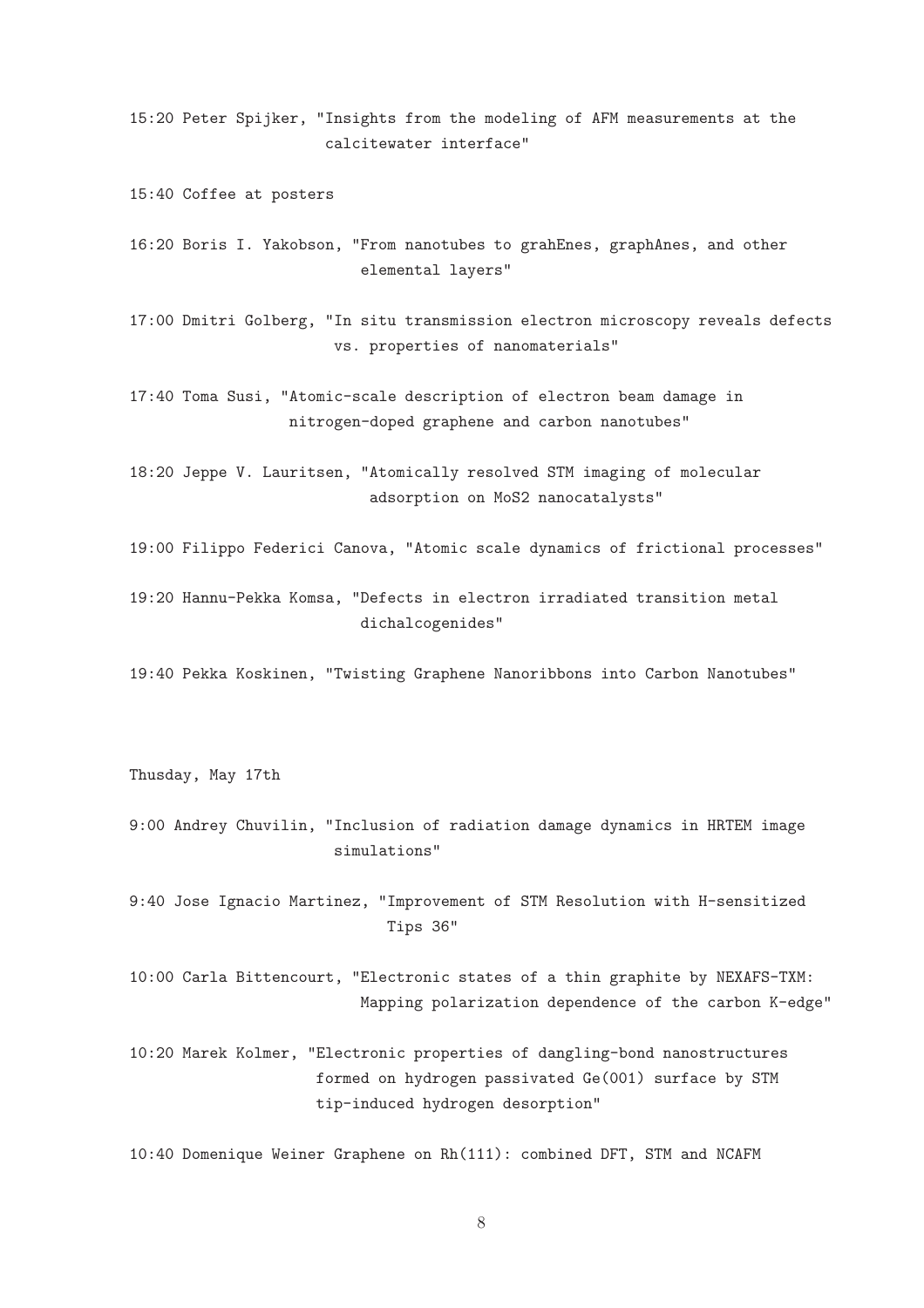```
studies
```

```
11:00 Coffee at posters
11:30 Franz J. Giessibl, "Revealing the Angular Symmetry of Chemical Bonds
                          by Atomic Force Microscopy"
12:10 Julian Stirling, "Inherent coupling of lateral and normal forces in
                        qPlus AFM"
12:30 Jakub S. Prauzner-Bechcicki, "Chemically functionalized metal oxide
                                    surface: self-assembly of terephthalic
                                    acid on rutile TiO2(110)"
```
12:50 Anatoliy Slobodskyy, "Cutting SSRM on CIGS solar cells"

## List of participants

| $\mathbf{1}$     | Martinez           | Jose-Ignacio  | Spain       |
|------------------|--------------------|---------------|-------------|
| $\overline{2}$   | Cruz-Irisson       | Miguel        | Mexico      |
| $\boldsymbol{3}$ | Spijker            | Peter         | Switzerland |
| $\overline{4}$   | Susi               | Toma          | Finland     |
| $\overline{5}$   | Stirling           | Julian        | UK          |
| $\sqrt{6}$       | Komsa              | Hannu-Pekka   | Finland     |
| 7                | Kolmer             | Marek         | Poland      |
| 8                | Prauzner-Bechcicki | Jakub         | Poland      |
| 9                | Lehtinen           | Ossi          | Finland     |
| 10               | Swart              | Ingmar        | Netherlands |
| 11               | <b>Jarvis</b>      | Samuel-Paul   | UK          |
| 12               | Federici-Canova    | Filippo       | Finland     |
| 13               | Åhlgren            | Elina-Harriet | Finland     |
| 14               | Liljeroth          | Peter         | Finland     |
| 15               | Koskinen           | Pekka         | Finland     |
| 16               | Emelyanova         | Svetlana      | Finland     |
| 17               | Ojanperä           | Ari           | Finland     |
| 18               | Puska              | Martti        | Finland     |
| 19               | Ruzibaev           | Avaz          | Finland     |
| 20               | Drost              | Robert        | Finland     |
| 21               | Weiner             | Domenique     | Germany     |
| 22               | Ivas               | Toni          | Switzerland |
| 23               | Slobodskyy         | Anatoliy      | Germany     |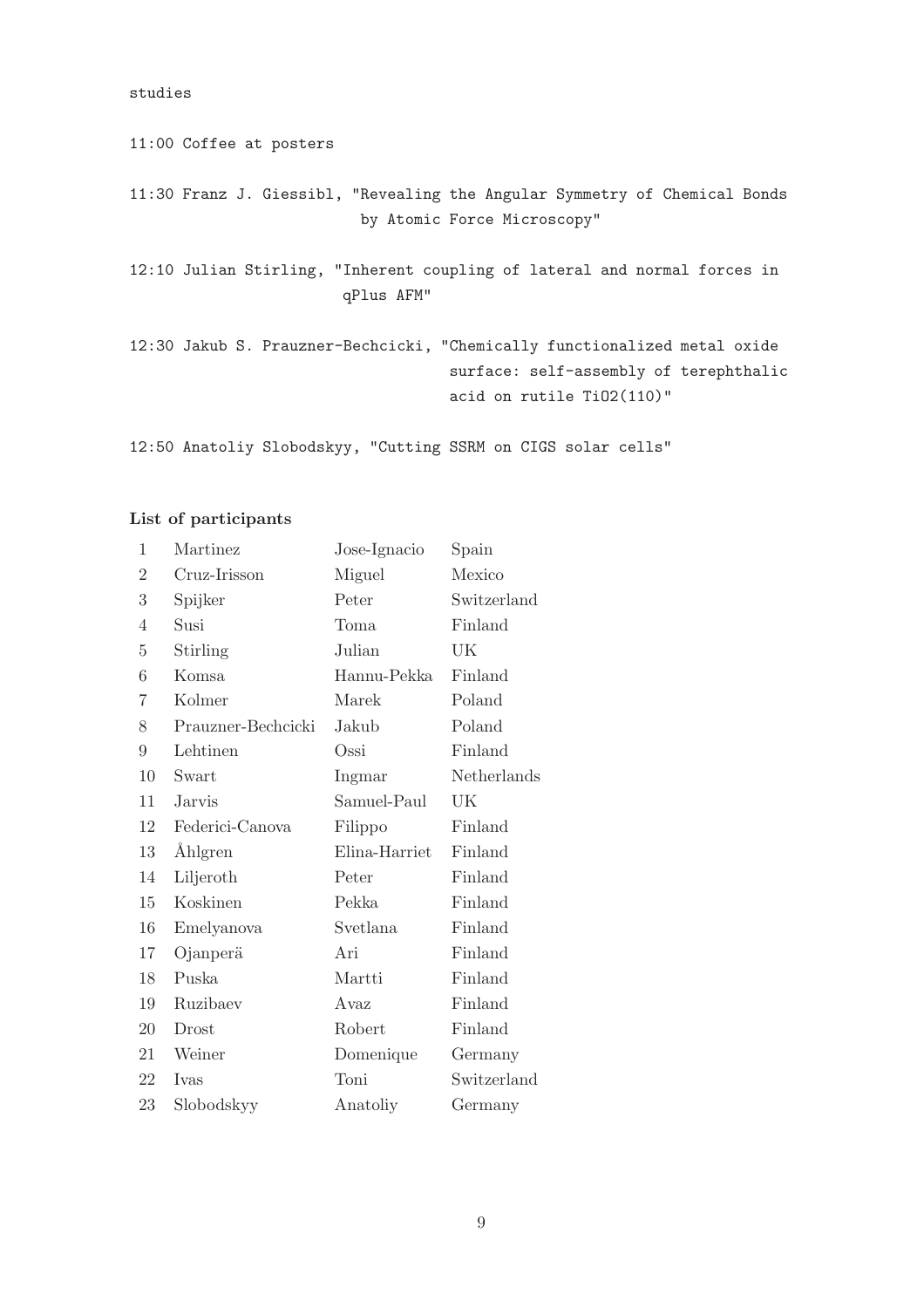| 24              | Järvinen           | Päivi        | Finland        |
|-----------------|--------------------|--------------|----------------|
| 25              | Cucolo             | Anna-Maria   | Italy          |
| 26              | Bouamama           | Khellil      | Algeria        |
| 27              | Hämäläinen         | Sampsa       | Finland        |
| 28              | Chembeleeva        | Margarita    | Russia         |
| 29              | Oja                | Riku         | Finland        |
| 30              | Hashemi            | Javad        | Finland        |
| 31              | <b>Bittencourt</b> | Carla        | Belgium        |
| 32              | Giessibl           | Franz        | Germany        |
| 33              | Schwarz            | Alexander    | Germany        |
| 34              | Esch               | Friedrich    | Germany        |
| 35 <sub>1</sub> | Lauritsen          | Jeppe        | Denmark        |
| 36              | Hofer              | Werner       | UK             |
| 37              | Jelinek            | Pavel        | Czech Republic |
| 38              | Yakobson           | <b>Boris</b> | <b>USA</b>     |
| 39              | Kotakoski          | Jani         | Austria        |
| 40              | Golberg            | Dmitri       | Japan          |
| 41              | Chuvilin           | Andrey       | Spain          |
| 42              | Michely            | Thomas       | Germany        |
| 43              | Wehling            | Tim          | Germany        |
| 44              | Pennycook          | Stephen      | <b>USA</b>     |
| 45              | Hynninen           | Teemu        | Finland        |
| 46              | Foster             | Adam         | Finland        |
| 47              | Krasheninnikov     | Arkady       | Finland        |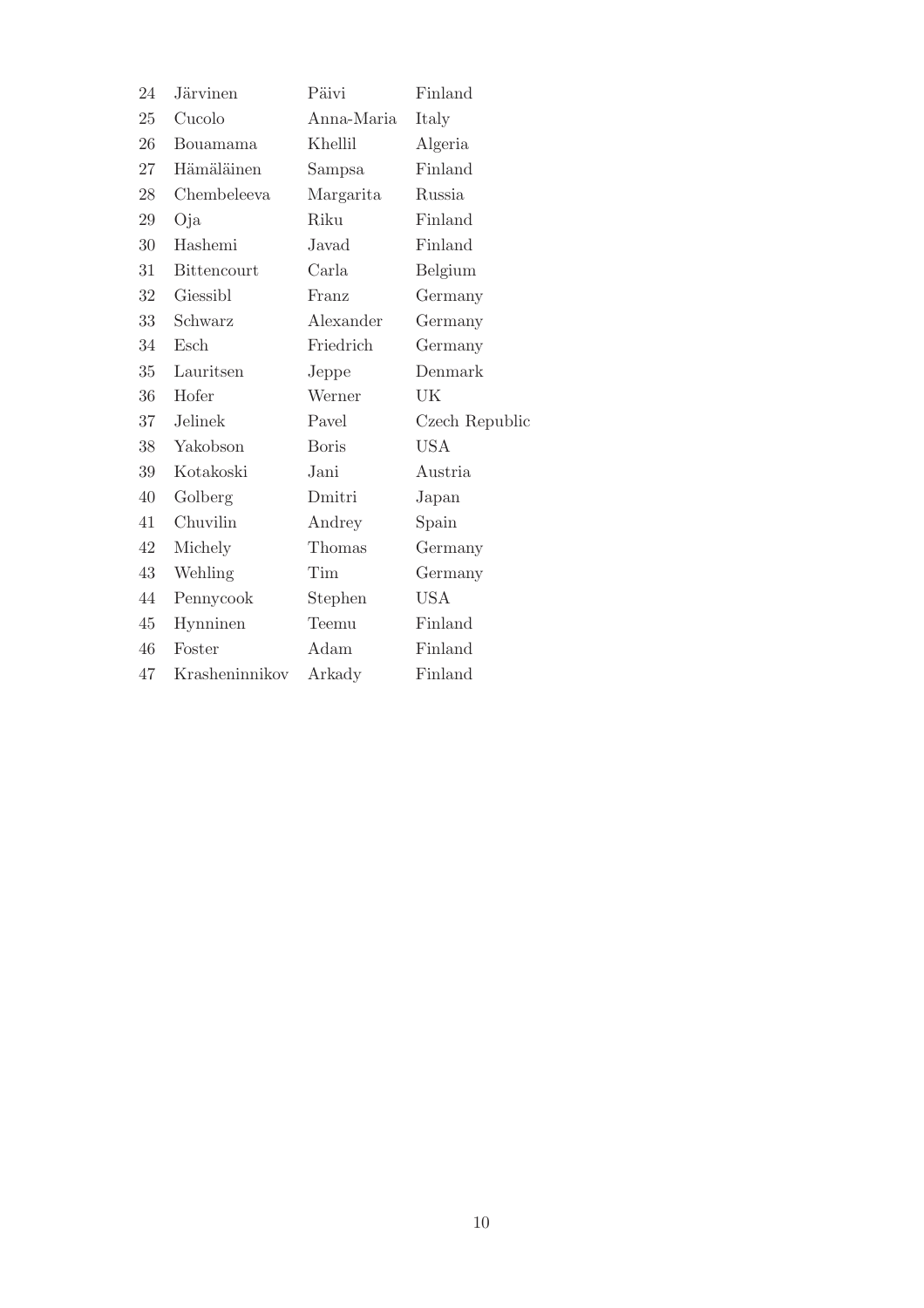2.1.2 Report on Workshop:

"Efficient localised orbitals for large systems, strong correlations and excitations"

Cavendish Laboratory, University of Cambridge, U.K.

July  $2<sup>nd</sup>$  to July  $5<sup>th</sup>$ , 2012

A Workshop of the CECAM JC Maxwell node, supported by CECAM and the Psi-k network through the European Science Foundation.

> David D. O'Regan, École Polytechnique Fédérale de Lausanne, Switzerland. Simon M.-M. Dubois, University of Cambridge, U.K. Paolo Umari, Università degli Studi di Padova, Italy. Peter D. Haynes, Imperial College London, U.K.

http://www.cecam.org/workshop-739.html

Abstract and Summary

In parallel with continuing progress in linear-scaling methods relying on optimised, localised orbitals, recent developments have established the potential for efficient use of such functions in diverse areas including quantum transport, correlated systems and electronic excitations. This workshop brought together expertise in these topics to clarify the state of the art in optimisation and localisation procedures, and to focus efforts in the development of optimised local orbitals for advanced electronic structure methods.

## Scientific content of the Workshop

The workshop was generously supported by the CECAM JC Maxwell node, CECAM Headquarters, and the Psi-k network through the European Science Foundation. It attracted 47 world-class participants, both EU and non-EU. Over six half-day sessions, the workshop hosted 26 excellent talks and a small poster session, to which honorary prizes were awarded. The workshop timetable provided generous time for discussion, intended to encourage the participation of younger scientists. Invited speakers were asked to give 30 minute talks, followed by 15 minutes for discussion. Contributed talks lasted 20 minutes, followed by 10 for discussion. The coffee, lunch and pre-dinner periods also provided ample opportunity for discussion and these sessions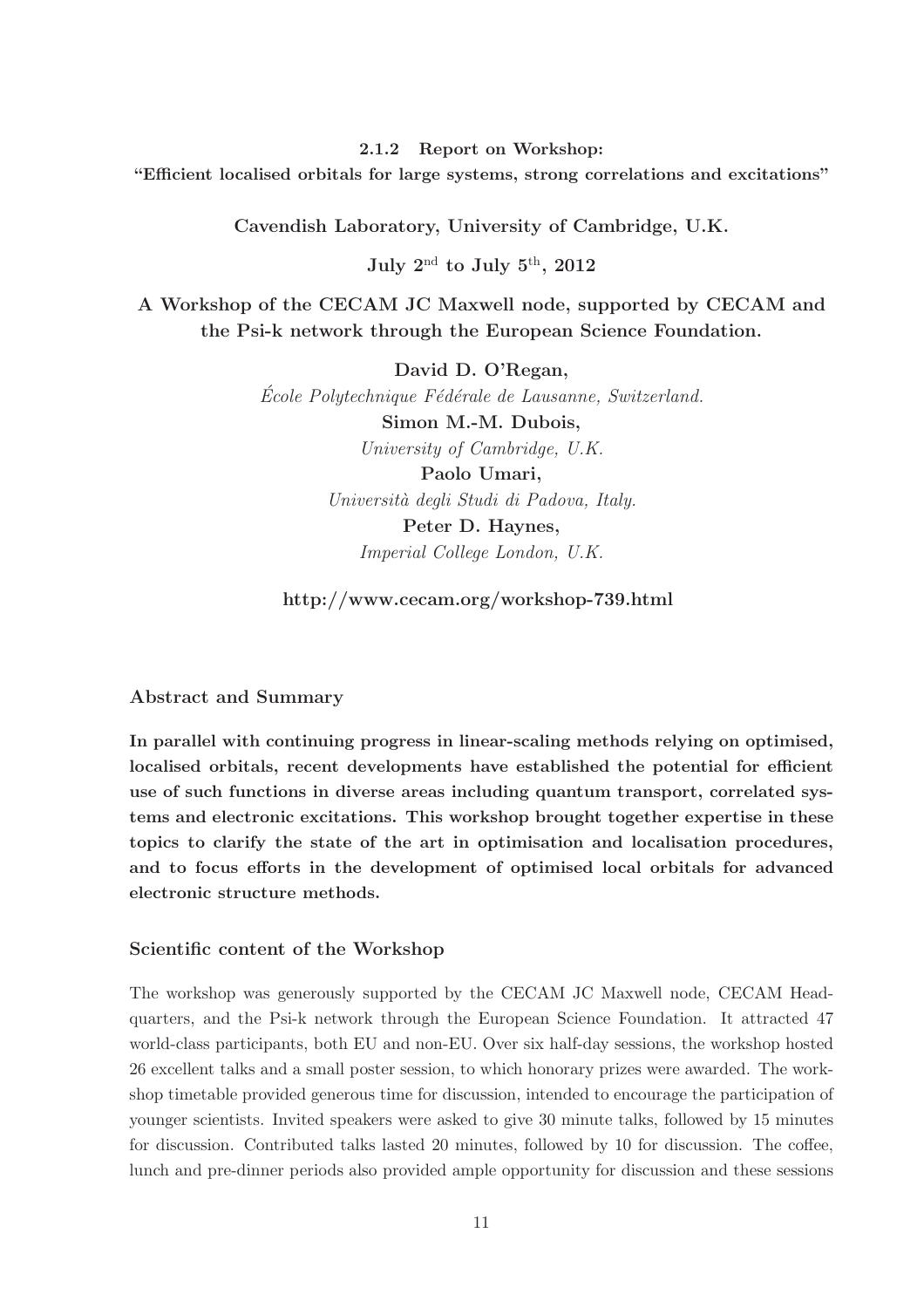proved to be very lively in character. It is our hope that cross-disciplinary communication during these sessions has fostered further interaction between groups computing optimised local orbitals for diverse purposes.

## Motivation

This event continued the occasional series of CECAM workshops previously held in Lyons with the co-sponsorship of Psi-k:

- Local orbital methods for large scale atomistic simulations, July 1998;
- Local orbitals and linear-scaling ab initio calculations, September 2001;
- Linear-scaling ab initio calculations: applications and future directions, September 2007.

The emphasis of these previous workshops was the use of local orbitals within linear-scaling methods for large-scale density-functional theory (DFT) calculations. The interest in developing such methods from the early 1990s led to new efforts in the optimisation of basis sets consisting of (pseudo) atomic orbitals within the condensed matter community, which had adopted the pseudopotential plane-wave methodology as its standard. A particularly fruitful outcome of the previous workshops was the interaction between the condensed matter physics and quantum chemistry communities. These basis sets are now being heavily exploited in transport calculations and there is currently interest in using them to develop more efficient methods for many-body perturbation theory within the GW approximation.

Alongside the development of more accurate atomic-type basis sets, work has also been carried out on the development of linear-scaling methods that employ a set of local orbitals optimised in situ to the unique chemical environment of each atom. These optimised orbitals have recently been shown to provide consistency in the definition of the projectors used in  $DFT+U$ calculations, for example, and methods have also been developed to refine optimised orbitals to describe bound but unoccupied (conduction band or virtual) states in addition to the occupied (valence band or real) states required for the self-consistent determination of the ground state.

The aim of this CECAM workshop was to widen the scope of local orbitals in methods for treating strongly-correlated systems (e.g.  $DFT+U$  and dynamical mean field theory) and excitations (e.g. time-dependent DFT and many-body perturbation theory). The workshop brought together 47 scientists, from around the world, with experience of optimising local orbitals, primarily from the community developing linear-scaling DFT methods, with those seeking to exploit local orbitals to expand the scope and scale of electronic structure methods that go "beyond DFT". By promoting much greater interaction between these somewhat disconnected groups, progress in the development of these new methods will be accelerated to the benefit of both groups of participants: those with experience of optimising local orbitals will be introduced to new areas of application for their work; those seeking to develop new methods will benefit from that experience. This workshop was particularly timely given the recent resurgence of interest in local orbitals.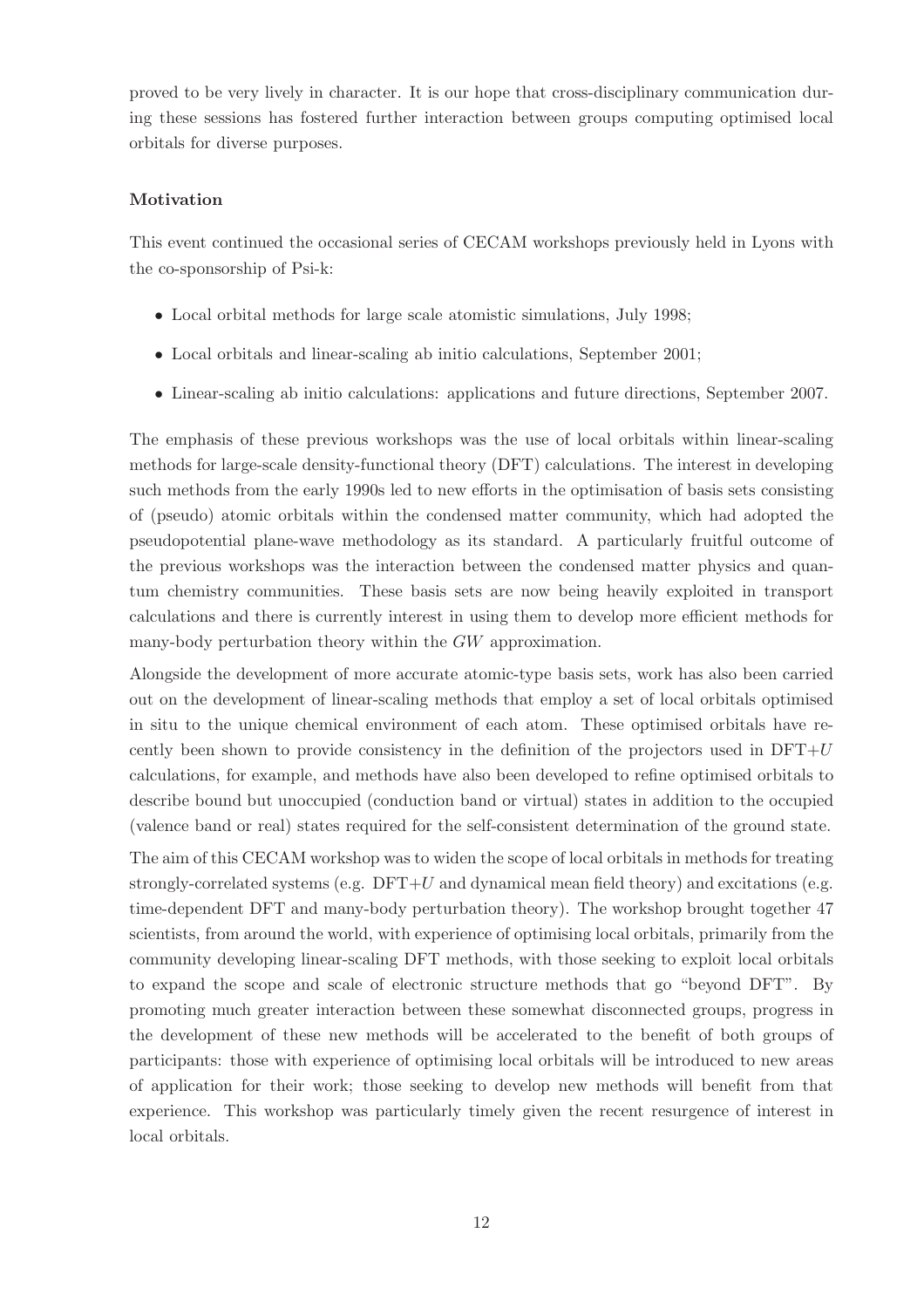## State of the art

The generation of localised orbitals is a matter which has concerned many branches of electronic structure theory over the past two decades and the last few years, in particular, have been ones of intense progress. An efficient orbital representation is typically one in which the operators of interest can be expressed with adequate accuracy, small matrix rank and, where possible, predictable matrix sparsity. Systematic improvability is a further desirable attribute. Differing criteria have been employed to optimise these orbitals, used to represent non-interacting quasiparticles, e.g., Kohn-Sham states, many-body quasiparticles, or their product states, depending on the context.

In linear-scaling implementations of Kohn-Sham density functional theory [1-8], together with its extensions to excited state phenomena [9-11], one is often concerned with finding orbitals that are strictly localised, so that the Hamiltonian matrix is sparse, and which afford a sparse representation of the single particle density-matrix for insulators and finite-temperature metals. These orbitals may be refined *in situ* on a fixed underlying basis, for example to minimise the total energy, or they may be initially optimised in a pre-processing step and fixed thereafter.

In methods for strongly-correlated systems, such as  $DFT+DMFT$ ,  $DFT+U$  and  $DFT+SIC$ , in their numerous incarnations, one often must define spaces to which many-body corrections or exact conditions on the exchange correlation functional, beyond LDA-based approximations, are applied. These spaces may or may not encapsulate the effects of orbital hybridisation or the competing tendencies of localisation and delocalisation near a metal-insulator transition. Numerous orbital optimisation criteria are in use to this field [12-20], such as maximisation of measures of orbital localisation, maximisation of the Coulomb repulsion or minimisation of its anisotropy, minimisation of the total energy, recovery of many-body expectation values or minimisation of energy dependence.

In many-body perturbation theory GW calculations for the evaluation of quasiparticle properties, local orbitals allow for a reduction of the computational load. This, in turn, facilitates the implementation of self-consistency schemes which have proved to be important for molecular systems and molecular transport problems [21,22]. The possibility of representing orbitals in terms of localised Wannier-like functions has also been used to reduce the computational load of GW calculations performed with schemes and codes based on plane-waves basis sets [23]. In contrast with plane-waves basis sets, local orbitals also allow for feasible all-electron GW calculations.

Localised orbitals may furthermore form highly efficient bases for extracting tight-binding models from the *ab initio* calculations. In particular, Wannier functions have been shown to provide excellent representations for Fermi surface properties [24], orbital magnetoelectric coupling [25], electron-phonon interactions [26], van der Waals effects [27], magnetically induced lattice distortions [28], spin-wave excitation spectra [29] and many-body quasiparticles [30].

Optimisation algorithms are a matter for technical investigation and optimisation in and of themselves [31-33], often carrying over from one criterion to the next, and sessions of this workshop placed some focus on these. As an example, the complications resulting from orbital non-orthogonality, advantageous as it may admit increased localisation and matrix sparsity, or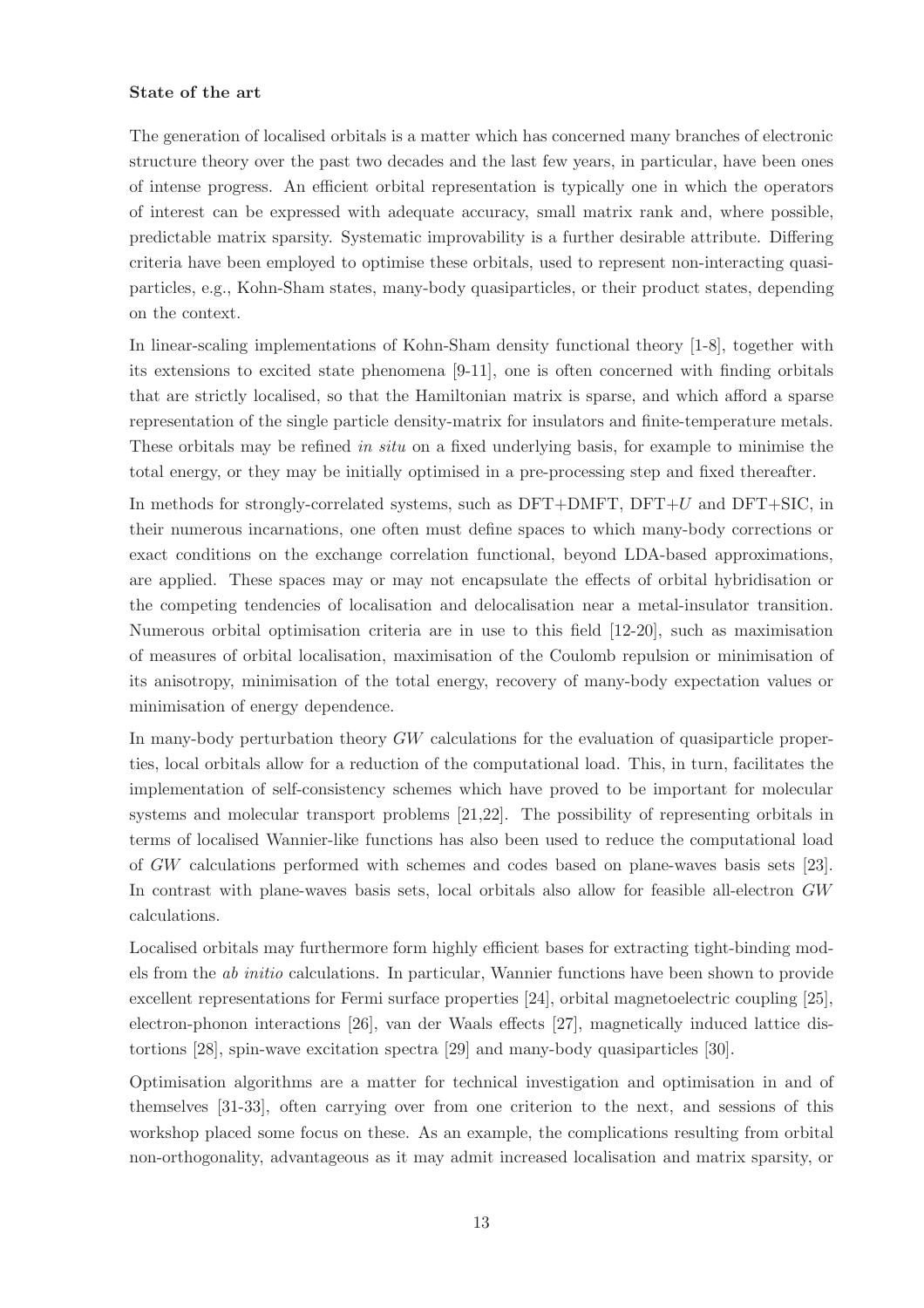constraints on the orbitals they represent, have attracted careful attention over the years [34-38].

# References

- [1] V. I. Anisimov, J. Zaanen and O. K. Andersen, Phys. Rev. B, 44, 943 (1991).
- [2] S. Goedecker, Rev. Mod. Phys. 71, 1085 (1999).
- [3] C. K. Skylaris, A. A. Mostofi, P. D. Haynes, O. Dieguez, and M. C. Payne, Phys. Rev. B 66, 035119 (2002).
- [4] N. D. M. Hine, P. D. Haynes, A. A. Mostofi, K. Skylaris, and M. C. Payne, Comput. Phys. Commun. 180, 1041 (2009).
- [5] D. R. Bowler, T. Miyazaki, and M. J. Gillan, Journal of Physics: Condensed Matter 14 (11), 2781 (2002).
- [6] T. Ozaki, Phys. Rev. B 67, 155108 (2003).
- [7] J. M. Soler, E. Artacho, J. D. Gale, A. Garcia, J. Junquera, P. Ordejón and D. Sanchez-Portal, J. Phys.: Condens. Matter 14, 2745 (2002).
- [8] J. Kim, F. Mauri, and G. Galli, Phys. Rev. B 52 (3), 1640 (1995).
- [9] J.-L. Fattebert and F. Gygi, Phys. Rev. B 73, 115124 (2006).
- [10] A. M. N. Niklasson and M. Challacombe, Phys. Rev. Lett. 92, 193001 (2004).
- [11] G. Cui, W. Fang and W. Yang, Phys. Chem. Chem. Phys., 2010, 12, 416421.
- [12] X. Blase and P. Ordejón, Phys. Rev. B 69, 085111 (2004).
- [13] F. Lechermann, A. Georges, A. Poteryaev, S. Biermann, M. Posternak, A. Yamasaki, and O. K. Andersen, Phys. Rev. B 74 (12), 125120 (2006).
- [14] B. Amadon, F. Lechermann, A. Georges, F. Jollet, T. O. Wehling and A. I. Lichtenstein, Phys. Rev. B 77, 205112 (2008).
- [15] M. J. Han, T. Ozaki, and J. Yu, Phys. Rev. B 73 (4), 045110 (2006).
- [16] M. Stengel and N. A. Spaldin, Phys. Rev. B 77, 155106 (2008).
- [17] D. D. O'Regan, N. D. M. Hine, M. C. Payne, and A. A. Mostofi, Phys. Rev. B 82, 081102(R) (2010).
- [18] C.-C. Lee, H. C. Hsueh, and W. Ku, Phys. Rev. B 82, 081106(R) (2010).
- [19] T. Miyake and F. Aryasetiawan, Phys. Rev. B 77 (8), 085122 (2008).
- [20] O. K. Andersen and T. Saha-Dasgupta, Phys. Rev. B 62, R16219R16222 (2000).
- [21] O. Eriksson, J. M. Wills, M. Colarieti-Tosti, S. Lebégue, and A. Grechnev, Int. J. Quantum Chem. 105 (2) (2005).
- [22] K. S. Thygesen and A. Rubio, J. Chem. Phys. 126, 091101 (2007); K. S. Thygesen, and A. Rubio Phys. Rev. B 77, 115333 (2008); C. Rostgaard, K. W. Jacobsen, and K. S. Thygesen, Phys. Rev. B 81, 085103 (2010).
- [23] X. Blase, C. Attaccalite, and V. Olevano, Phys. Rev. B 83, 115103 (2011).
- [24] P Umari, Geoffrey Stenuit and Stefano Baroni, Phys. Rev. B 79, 201104 (2009); P. Umari, X. Qian, N. Marzari, G. Stenuit, L. Giacomazzi, S. Baroni Phys. Stat. Sol. b 248, 527 (2011).
- [25] X. Wang, D. Vanderbilt, J. R. Yates and I. Souza, Phys. Rev. B 76, 195109 (2007).
- [26] S. Coh, D. Vanderbilt, A. Malashevich, I. Souza Phys. Rev. B 83, 085108 (2011).
- [27] F. Giustino, M. L. Cohen and S. G. Louie, Phys. Rev. B 76, 165108 (2007).
- [28] P. L. Silvestrelli, Phys. Rev. Lett. 100, 053002 (2008).
- [29] R. Kováčik and C. Ederer, Phys. Rev. B 81, 245108 (2010).
- [30] E. Sasioglu, A. Schindlmayr, C. Friedrich, F. Freimuth, S. Bleugel Phys. Rev. B 81, 054434 (2010).
- [31] D. R. Hamann and D. Vanderbilt, Phys. Rev. B 79, 045109 (2009).
- [32] N. Marzari and D. Vanderbilt, Phys. Rev. B 56, 12847 (1997).
- [33] I. Souza, N. Marzari, and D. Vanderbilt, Phys. Rev. B 65, 035109 (2001).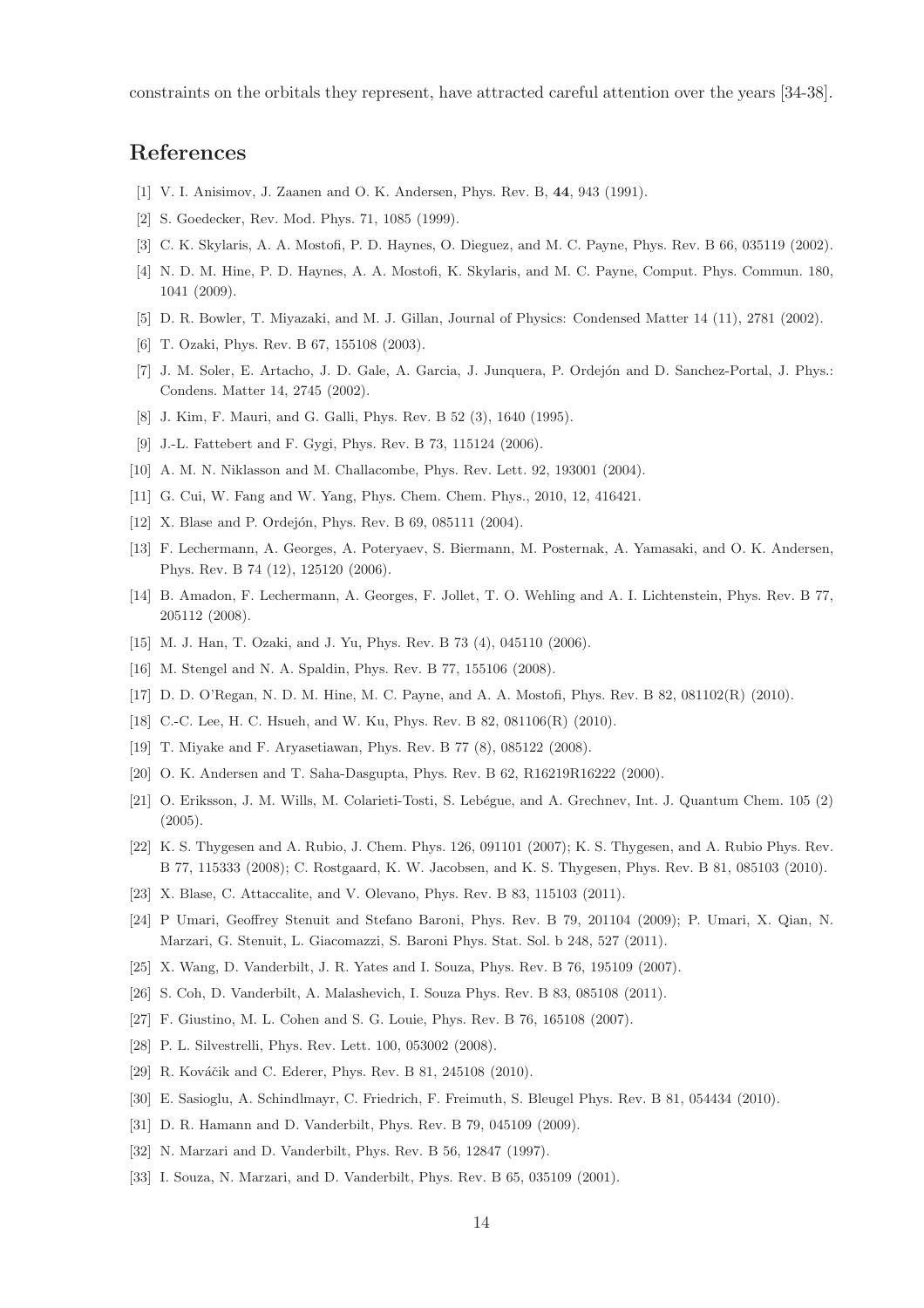- [34] X. F. Qian, J. Li, L. Qi, C. Z. Wang, T. L. Chan, Y. X. Yao, K. M. Ho, and S. Yip, Phys. Rev. B 78, 245112 (2008).
- [35] E. Artacho and L. Miláns del Bosch, Phys. Rev. A 43 (11), 5770 (1991).
- [36] C. A. White, P. Maslen, M. S. Lee, and M. Head-Gordon, Chemical Physics Letters 276 (1-2), 133 (1997).
- [37] K. S. Thygesen, Phys. Rev. B 73, 035309 (2006).
- [38] D. D. O'Regan, Mike C. Payne, and Arash A. Mostofi, Phys. Rev. B 83, 245124 (2011).
- [39] A. Edelman, T. A. Arias, and S. T. Smith, SIAM J. Matrix Anal. Appl. 20 (2), 303 (1998).

### Executive summary

#### Outcomes of key presentations

An exciting aspect of this event was that many speakers, while highlighting ground-breaking achievements in their own sub-fields, placed strong emphasis on aspects of their work which resonated with the cross-disciplinary theme of the workshop. In this way, delegates typically remained very engaged with the talks and discussions on topics in electronic structure theory rather different to their own specific areas of expertise.

The opening talk, given by Volker Blum (Fritz Haber Institute, Berlin, Germany), exemplified this aspect very nicely and generated lots of interest. Dr Blum spoke on numeric atom-centred basis sets for all-electron *ab initio* simulations, that is the generation of a hierarchical basis set library for all elements of the periodic table, for both DFT and many-body calculations. The presentation covered large and relativistic systems, not limited to the periodic or nonperiodic cases, issues of parallelisation and scaleability, GPU and Exascale computing hardware and a diverse range of spectroscopic properties. A principal outcome was the broad utility and reliability of a hierarchical classification of numeric atomic basis sets. A related talk was given by Xinguo Ren (Fritz Haber Institute, Berlin, Germany), in which he described the use of such basis orbitals for theories beyond density functional theory, including exact-exchange, nonlocal correlations and the Møller-Plesset perturbation theory. The talk offered a very positive outlook on the applicability of accurate localised orbitals, by means of resolution of the identity techniques, to many-body theories of electronic structure.

Arash Mostofi (Imperial College London) spoke about two novel applications of optimised nonorthogonal orbitals in the context of linear-scaling DFT, a  $DFT+U$  implementation using selfconsistently determined projectors and a method for computing dispersion interactions using the properties of Wannier functions. A notable conclusion of this presentation was the importance of properly treating the tensor index positions associated with nonorthogonal functions, and the rapidly growing range of advanced functionality available in current linear-scaling DFT codes, sometimes even overtaking conventional cubic-scaling methods in this regard.

Another fine exemplar of the advanced status of linear-scaling methods was the presentation given by David Bowler (University College London), who described a broad range of functionality including constrained DFT, EXX, a real-time implementation of time-dependent DFT, spinpolarisation and the van der Waals interaction. The interesting question of the relative merits of spatial and numerical truncation of the density matrix was raised, which is sure to receive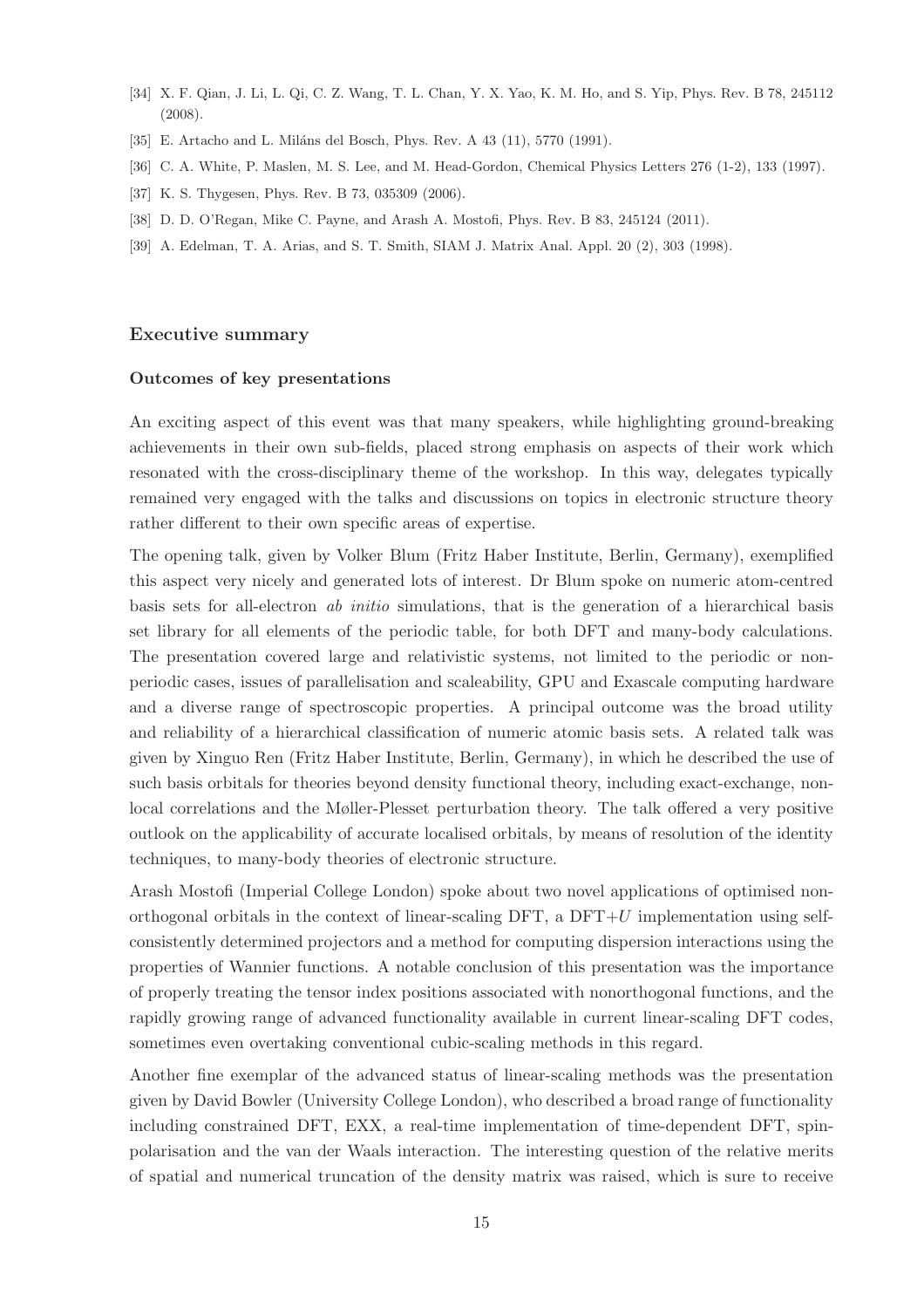further attention in the future, and very positive results were discussed on the convergence behaviour of the constrained DFT functionality, and stable propagation in TDDFT.

Continuing in the vein of advanced electronic structure methods within linear-scaling density functional theory were the presentations of Chris-Kriton Skylaris (University of Southampton), Nicholas Hine (Imperial College London), Jacek Dziedzic (University of Southampton) and Gilberto Teobaldi (University of Liverpool). Dr Hine gave a very accessible introduction to the Projector Augmented Wave technique and went on to describe its far from trivial combination with the linear-scaling DFT formalism, in which the Kohn-Sham eigenstates do not explicitly appear, and agreement with all-electron results. Dr Skylaris presented methodology and results for calculating bio-molecular interactions in very large systems, in particular free energies of hydration and protein-ligand binding. A key outcome of Dr Dziedzic's talk was the possibility of implementing Hartree-Fock exchange, and hence hybrid functionals, with linearscaling cost using localised basis functions. Dr Teobaldi presented an implementation of a very novel projector self-consistent constrained DFT technique within linear-scaling DFT, with a view to studying electro-chemical processes.

The Dynamical Mean-Field Theory, and in particular its combination with density-functional theory (DFT+DMFT), is a sophisticated many-body method which is currently enjoying much interest and in which localised orbitals are exploited to great effect. The two talks given on DFT+DMFT at this workshop, by Silke Biermann (École Polytechnique, Paris, France) and Cédric Weber (University of Cambridge), were a very welcome addition, epitomising the advantages of a high-accuracy localised description in many strongly-correlated materials. Dr Biermann gave a very accessible introduction to the method and described current developments ongoing in the field. Great focus was placed, in particular, on the role and nature of localised orbitals in the construction of the Hubbard Hamiltonian and its parameters. Dr Weber described a new implementation of the DFT+DMFT method in the context of linear-scaling density-functional theory, a technically impressive development that opens up many avenues for application, but also which combines very elegantly two fields where the concept of orbital locality is central. As well as applications to well known metal-oxides, Dr Weber focused on the application of DFT+DMFT to the heme kernel of the human haemoglobin molecule, which he showed exhibits some fascinating many-body physics not readily accessible using simpler methods.

A novel feature of this workshop was its "Perspective" talks, during which three delegates of particular experience in the field of local orbital optimisation were invited to offer a more personal view on the subject. These proved to be a great success both in terms of scientific content and insight, and very enjoyable. The first, delivered by Nicola Marzari (Ecole Polytechnique ´ Fédérale de Lausanne), was focused on the concept of locality in electronic structure and the resurgence of interest in this topic due to its relevance to practical calculations, particularly in connection with the Berry phase theory of polarisation and magnetisation in solids. Prof Marzari went on to discuss the use of localised orbitals in the context of corrections to approximate density functionals such as constrained DFT, DFT+U and generalised self-interaction corrections which restore the piecewise linearity of the energy functional with respect to orbital occupancy. The second, given by Emilio Artacho (CIC nanoGUNE Consolider, Spain, and University of Cambridge, U.K.) was a very informative historical perspective on the field of local orbital de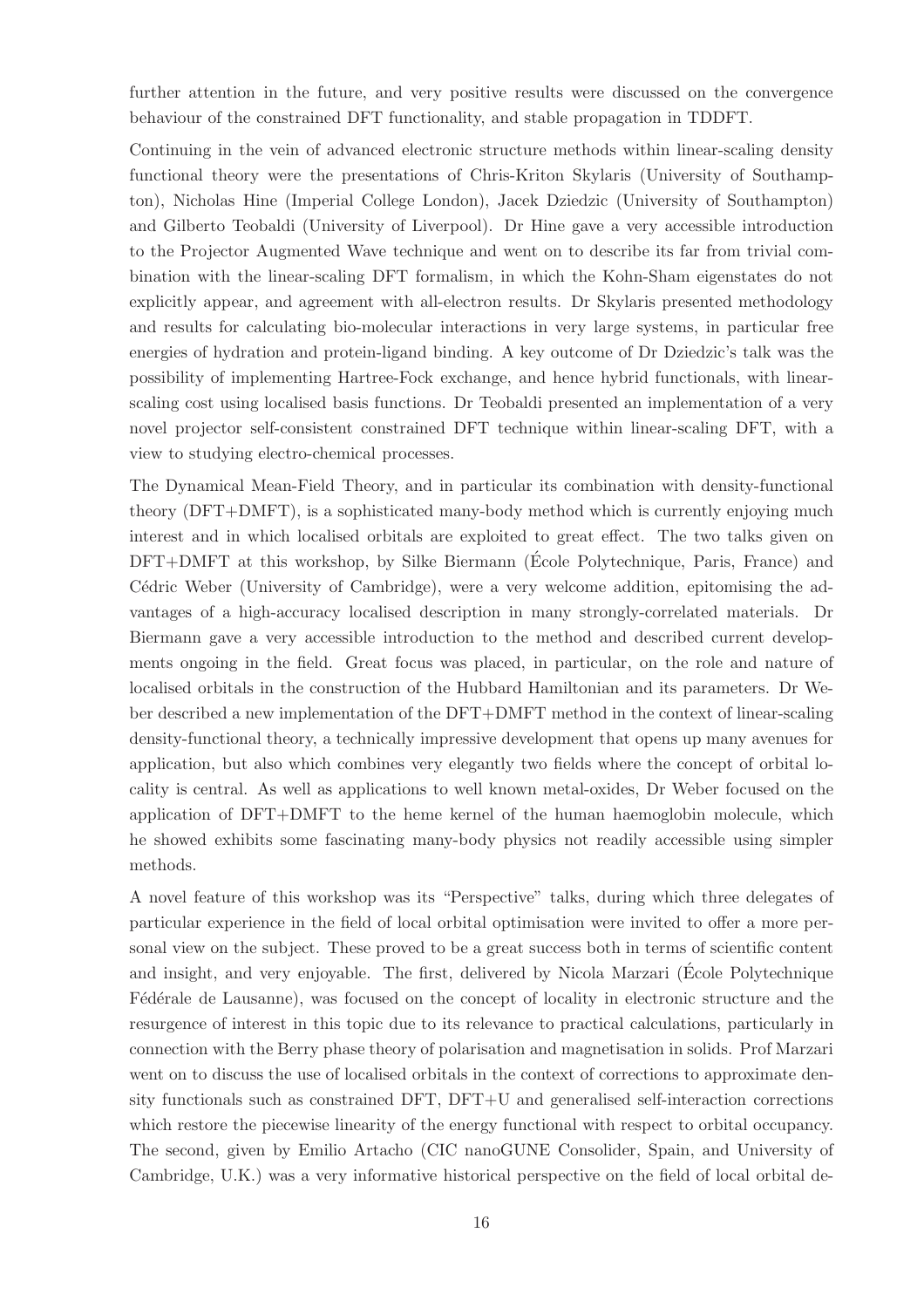velopment. Prof. Artacho not only gave prominence to the context of developments in the field of linear-scaling DFT, but also to quantum chemical, strongly correlated and tight-binding methods, and he shed light on past and present work on the case of nonorthogonal orbitals. This talk was very instructive for younger delegates and hugely enjoyable for all. The third and final perspective was offered by Martin Head-Gordon (Univeristy of California, Berkeley), who discussed sophisticated new wave-function based quantum chemical techniques under development in his group, in which localised orbitals are used extensively to reduce the complexity of many-body calculations. The topics of gauge invariance and variationality were discussed in detail, echoing themes which cropped up frequently during the workshop. Prof. Head-Gordon's talk was extremely interesting and impressive in its scope, not least as it clearly illustrated that there is a great deal to be gained by exchanges (and correlations) between the quantum chemical and materials physics communities.

### Report on selected discussions

An interesting question of crucial importance for the optimisation and use of local orbitals in electronic structure calculations, be they for ground-state or excited-state properties, is the accurate representation of genuinely delocalised or partly delocalised electrons. Such extended states occur not only in highly excited systems such as Rydberg atoms, but can also be important in the linear-response excitation regime and in the ground-state description of interfaces, layered heterostructures, carbon nanostructures and nanoclusters. A description in terms of strictly localised orbitals may sometimes omit these states entirely, or yield a very poor description of their energy levels. A number of solutions in terms of the local orbital framework were discussed in detail, which may well lead new developments, among them the use of more extended truncation regions only for these states, or the augmentation of local orbital basis sets with small numbers of extended basis functions, for example plane-waves.

The topic of convergence was discussed frequently during the workshop. This has two facets, namely the convergence behaviour of different algorithms when applied to a given system, and the convergence of a given algorithm with respect to the run-time parameters that control its accuracy. This matter was debated intensively and particularly in the context of methods for correcting conventional approximate density functionals using localised orbitals, for example the constrained DFT and DFT+U methods. Specifically, the parameters required to properly converge a given DFT calculation may not necessarily suffice when one moves to such corrective methods. The relative merits of different charge analysis schemes for defining constrained DFT, and their impact on convergence behaviour, were analysed in detail. A positive outcome of this discussion was the realisation that corrective schemes defined in terms of localised Wannier functions for the Kohn-Sham eigenstates do not explicitly place any additional requirements on the localisation of the orbitals, either in real space or reciprocal space. This is a promising avenue for further implementation of, and collaboration on developing, Wannier-based methods.

A fascinating topic of immediate importance to linear-scaling methods using local orbitals is the truncation of the density kernel matrix. The last number of years has seen intense activity in the area of implementing post-DFT techniques in linear-scaling codes. Some of these techniques are designed explicitly for the study of excited states, and some use unoccupied states to improve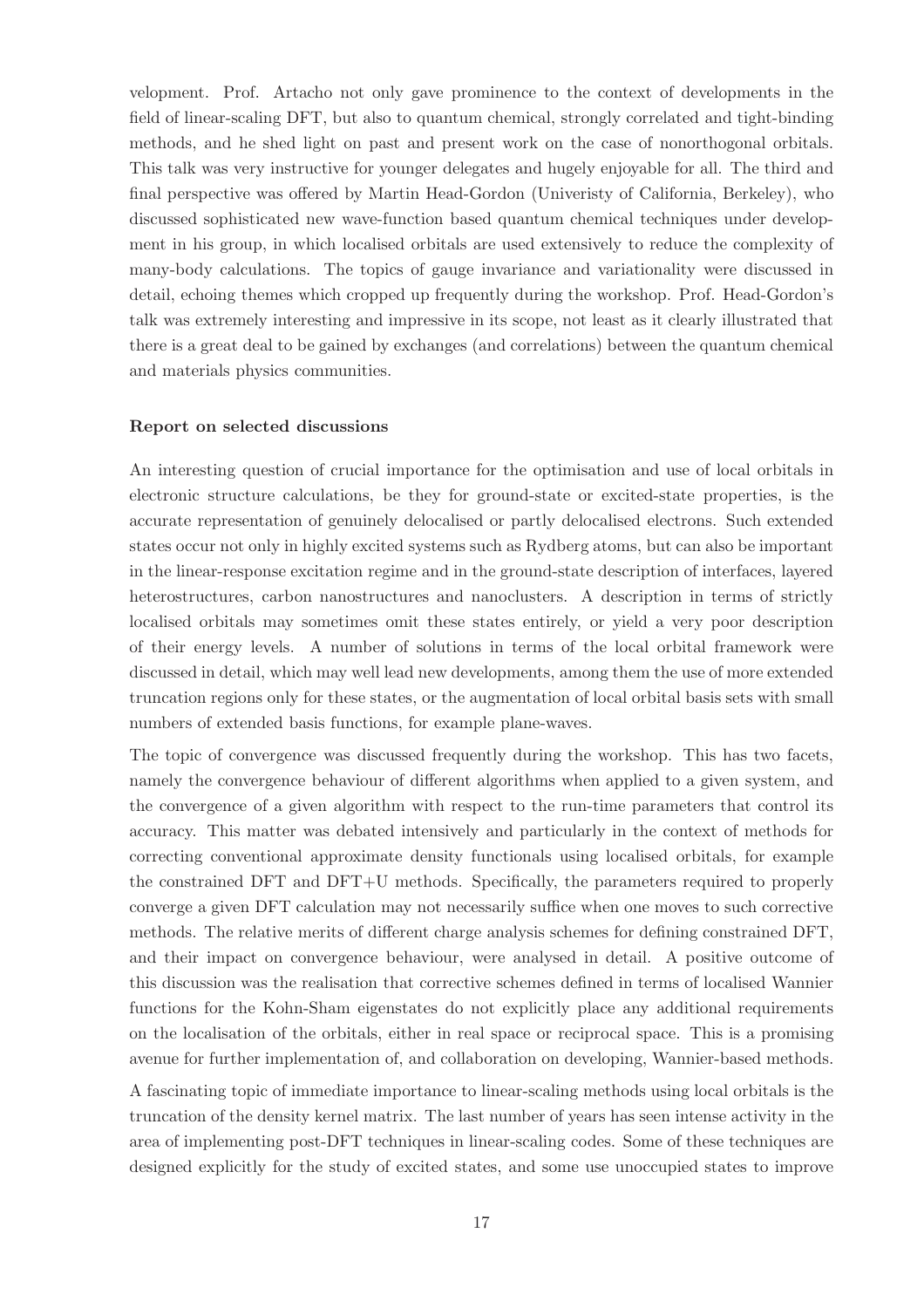the description of correlation in the ground-state. For both, however, it is not yet clear under what circumstances, if any, the density kernel, Green's function, or polarisation tensors may be truncated, either spatially or numerically, while retaining a controllable accuracy. This matter was discussed extensively in discussions during the workshop and new developments introduced at the workshop may allow for numerical experiments to be carried out to study this question. In particular, new implementations both of real-time propagation TDDFT in linear-scaling codes, and many-body perturbation theory implemented in the product basis of local orbitals provide ideal laboratories for the study of matrix truncation in the dynamical regime.

A topic of interest discussed during the workshop, particularly in the session on strong electronic correlation, was the selection of appropriate orbitals, or population measures, for defining schemes to correct the approximate density functional theory ground-state for localised Coulomb interactions and self-interaction errors. These methods include constrained DFT, DFT+U and DFT+DMFT, and a number of possible approaches to population analyses were discussed, including but not limited to the Becke weight scheme, maximally localised Wannier functions, nonorthogonal generalised Wannier functions, and symmetry-adapted Wannier functions. Schemes based on the use of Wannier functions admit a further self-consistency to be located by updating the Wannier functions either during DFT energy minimisation or afterwards, and then iterating. In the DFT+DMFT context, also, the matter of self-consistency over the charge density, and the possibility to combine this with Wannier orbital self-consistency, were discussed. An outcome of these debates was the acknowledgement that different criteria for optimising population analyses may be favourable for different methods, for example in DFT+DMFT one may prefer to have projection onto a well-defined energy window and well-defined angular momenta, while for constrained DFT one may wish to combine different properties, say well-defined angular momenta together with an extremised total-energy. These lively discussions were very fruitful and reflect ongoing intensive developments in this particular area.

A final example of a matter deliberated in detail during the workshop is the broken unitary invariance exhibited by a number of very sophisticated methods for treating the poor description of electronic correlation effects often yielded by approximate density functionals. Such methods were exemplified in the energy minimising self-interaction corrected TDDFT method presented by Dirk Hofmann (University of Bayreuth) and the some of the coupled-cluster quantum chemistry methods presented by Martin Head-Gordon (Univeristy of California, Berkeley). These methods retain a variational principle, crucially, so that the energy can be extremised additionally with respect to the choice of gauge. These fascinating techniques are attracting much attention at present, and there is much scope for fundamental research in this area which may prove to be focused by these discussions.

## Recommendations

There were a number of aspects of this workshop which proved very conducive to a collegiate atmosphere and to promoting discussions between delegates. The workshop's lectures took place at the Physics Department of the University of Cambridge, and the coffee breaks and lunches were provided in finger buffet style in a foyer area close to the lecture theatre. The posters were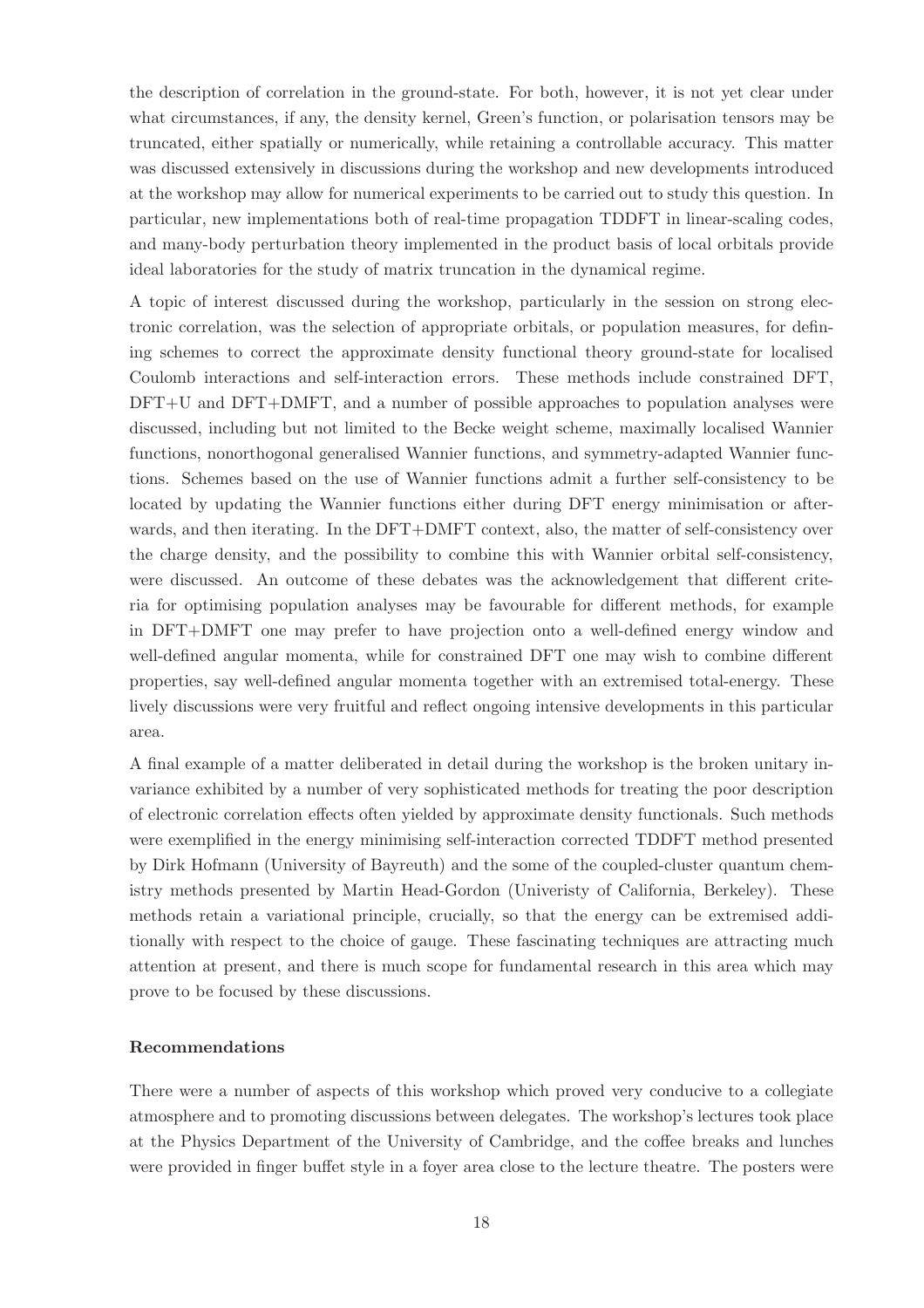placed around the foyer where delegates mingled at lunchtime. These aspects ensured that the delegates did not disperse between lectures. It also generated a welcoming atmosphere for the younger delegates to approach the speakers with questions, and also to receive plenty of feedback on their posters.

One third of the time allotted to each speaker, both invited and contributed, was allocated to questions and discussion. We strongly recommend this guideline for future workshops as it was found that the session chairpersons had no difficulty at all in maintaining the discussion for this length of time, in fact it was often lively throughout. This time period also allowed for considered and detailed answers from the speakers, and a relaxed and friendly atmosphere during the discussion period of each talk.

A somewhat novel aspect of this workshop was its three invited "Perspective" talks, two of which took place in an after-dinner context. This entailed some extra work in ensuring that adequate audio-visual equipment was available for talks in the rooms where dinner was served, and also no discussion period following these talks, but they were extremely enjoyable for the delegates. It furthermore gave the speakers the opportunity to offer a more personal overview of their topic in a relaxed environment. These three very memorable talks were some of the highlights of the workshop, and the organisers are sure to repeat this exercise in their upcoming workshops.

## Conclusions

The principal objective of this workshop was to bring together researchers who use and develop local orbital electronic structure methods to share their expertise in a spirit of collaboration, be they in diverse areas such as total-energy and force methodology, strong electronic correlations, Berry phase techniques, electronic transport or computational spectroscopy. Many of these researchers confront the same types of problems in local orbital development, and approach them in different ways, but may not frequently meet each other at more topic-specific conferences. In bringing these researchers together, we hope that this workshop has initiated the development of a new sense of community among researchers on local orbital methods.

The workshop was an unmitigated success in meeting its principal objectives, and it may, in time, prove to have been a landmark meeting in the history of local orbital development, coming as it did during a stage of rapid expansion and renaissance in the development of local orbital methods, particularly in the areas of strong correlation, self-interaction corrections and manybody perturbation theory. The atmosphere during the workshop was very collegiate and friendly, even during the most heated discussions on technical matters. A number of delegates remarked that they had been hitherto unaware that such a great deal of work was ongoing in fields different to their own, on problems that they themselves confront in their research. It is expected that a number of collaborative efforts has been initiated during this workshop, and a number of professional friendships made, and we hope that this workshop has been the first of many for a new community of researchers on local orbital optimisation methods.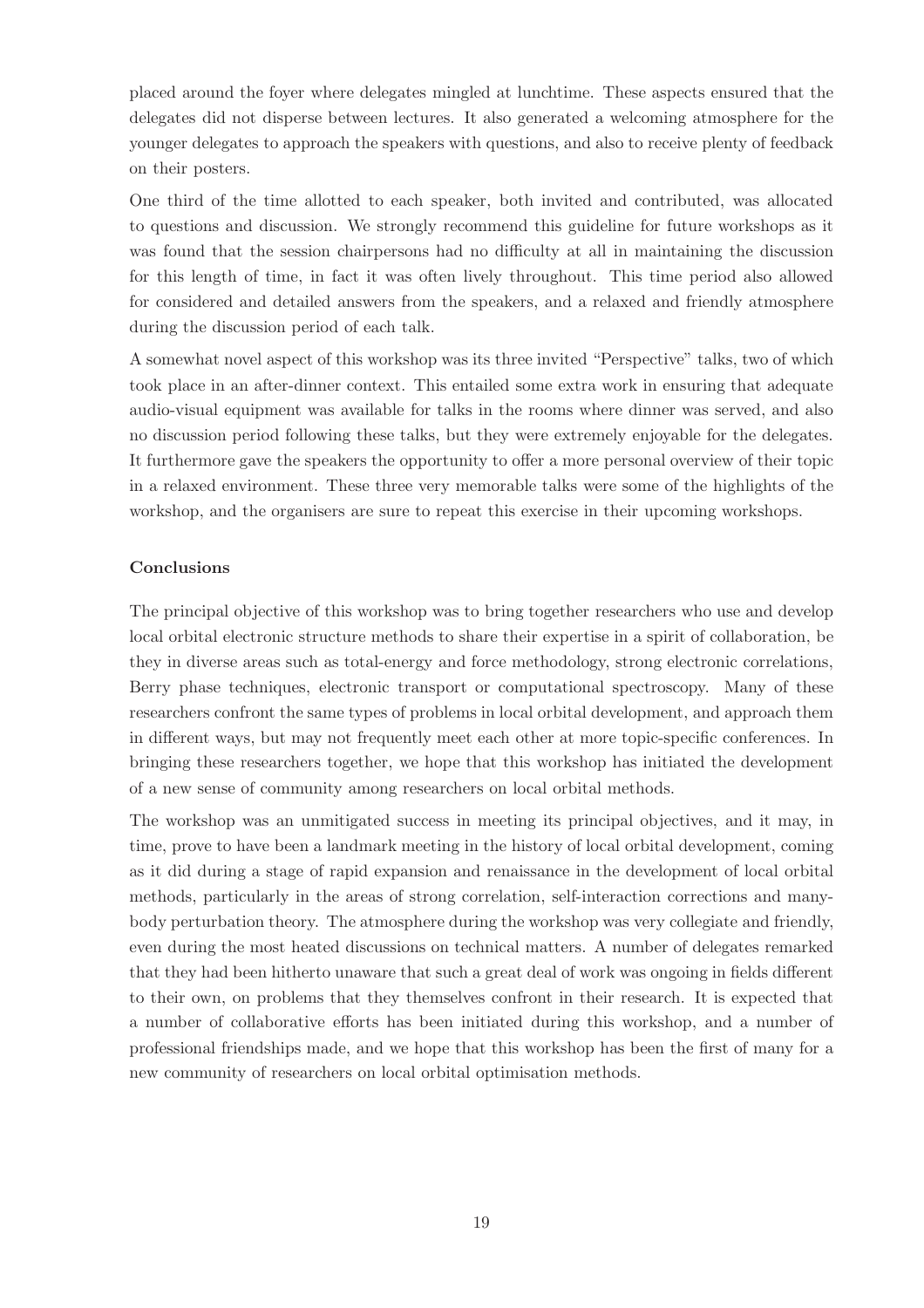## Meeting programme

## Day 1 - Monday 2nd July 2012

- 11.00 Resistration: Small Lecture Theatre landing
- 12.00 Lunch. 12:50 Welcome address by Mike Payne
- Session 1: Orbital optimisation and linear-scaling methods I
- 13.00 Volker Blum *Numeric atom-centered basis sets for all-electron ab initio simulations: The FHI-aims code, surfaces, and biomolecular structure*
- 13.45 Arash A. Mostofi *Strong correlations and dispersion interactions with non-orthogonal local orbitals*
- 14.30 Coffee break
- 15.00 David R. Bowler *Recent Developments in the Linear Scaling DFT code CONQUEST: Constrained DFT, TDDFT and Basis Sets*
- 15.45 Stephan Mohr *Improving the scaling of the BigDFT electronic structure code*
- 16.30 Nicholas Hine *Linear Scaling DFT with in-situ-optimised Local Orbitals using the Projector Augmented Wave Formalism*
- 19.30 Dinner at Trinity Hall College
- 21.00 Perspective: Nicola Marzari *The importance of being local*

# Day 2 - Tuesday 3rd July 2012

- Session 2: Transport and Topology
- 09.15 Kalman Varga *Multidomain decomposition approach to electronic structure calculations*
- 10.00 Coffee break
- 10.30 Ivo Souza *Applications of spinor Wannier functions to ferromagnetic metals and topological insulators*
- 11.15 Ivan Rungger *Large scale electron transport simulations*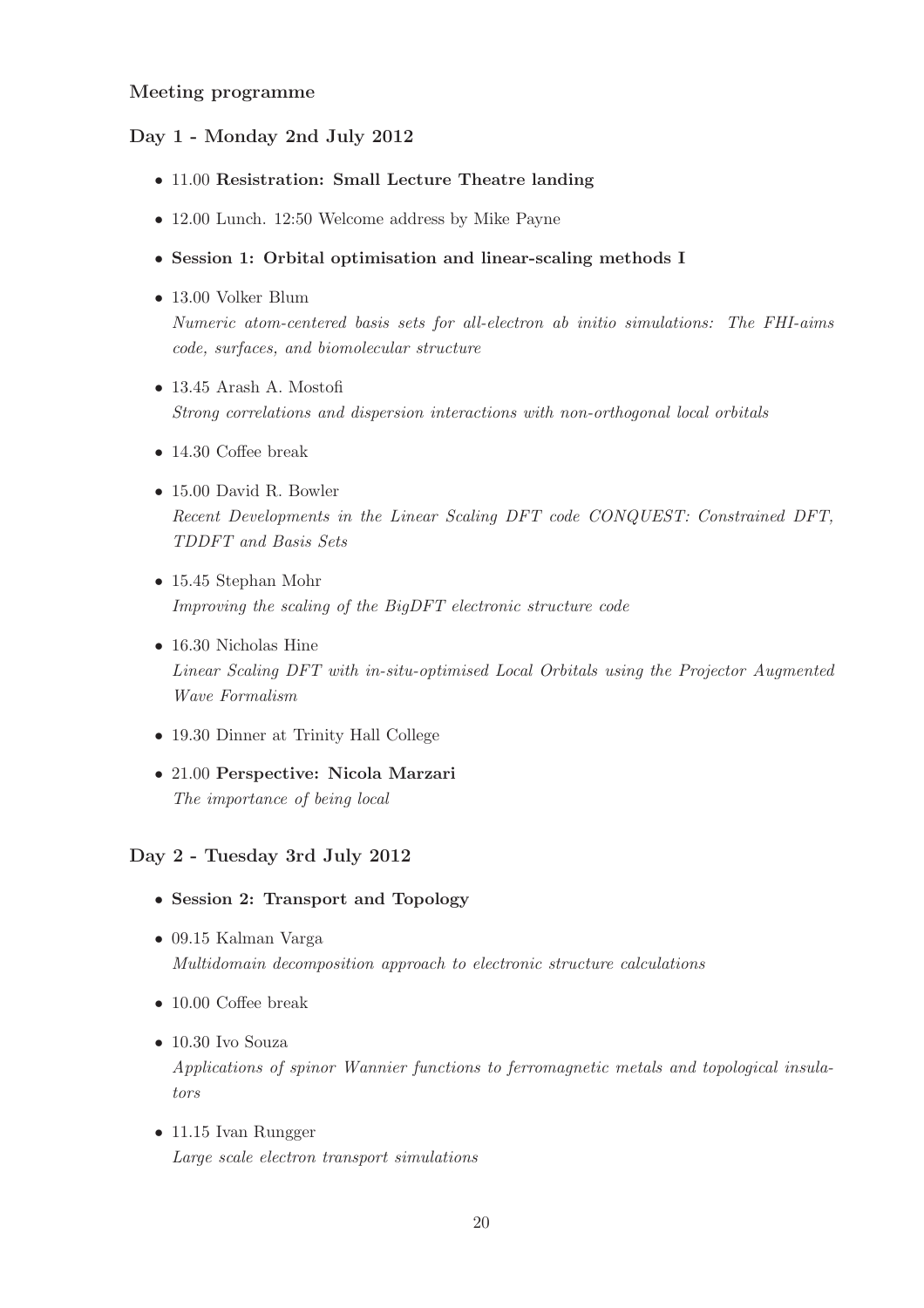- 12.00 Lunch
- Session 3: Strong correlation and self-interaction
- 13.00 Silke Biermann *Dynamical Mean-Field Theory and extensions: first principles calculations for correlated materials*
- 13.45 Cedric Weber *Dynamical mean-field theory applied to linear scaling density functional theory*
- 14.30 Coffee break
- 15.00 Feliciano Giustino *GW quasiparticle calculations using the self-consistent Sternheimer equation: progress and outlook*
- 15.45 Gilberto Teobaldi *Projector self-consistent constrained DFT*
- 19.30 Dinner at St. Catherine's College
- 21.00 Perspective: Emilio Artacho *Twenty years of local orbitals and linear scaling*

## Day 3 - Wednesday 4th July 2012

- Session 4: Application of localised orbital methods
- 09.00 Davide Tiana

*Describing the chemical interaction using the electron charge density. Are real space techniques complementary to Wannier functions?*

- 09.30 Lydia Ansari *A metal (tin) nanowire transistor*
- 10.00 Coffee break
- 10.30 Chris-Kriton Skylaris *Biomolecular interactions from linear-scaling ab initio quantum mechanical calculations with thousands of atoms*
- 11.15 Wei Ku

*Symmetry-respecting Wannier functions and their applications to strongly correlated condensed matter systems*

- 12.00 Lunch
- Session 5: Beyond DFT with localised orbitals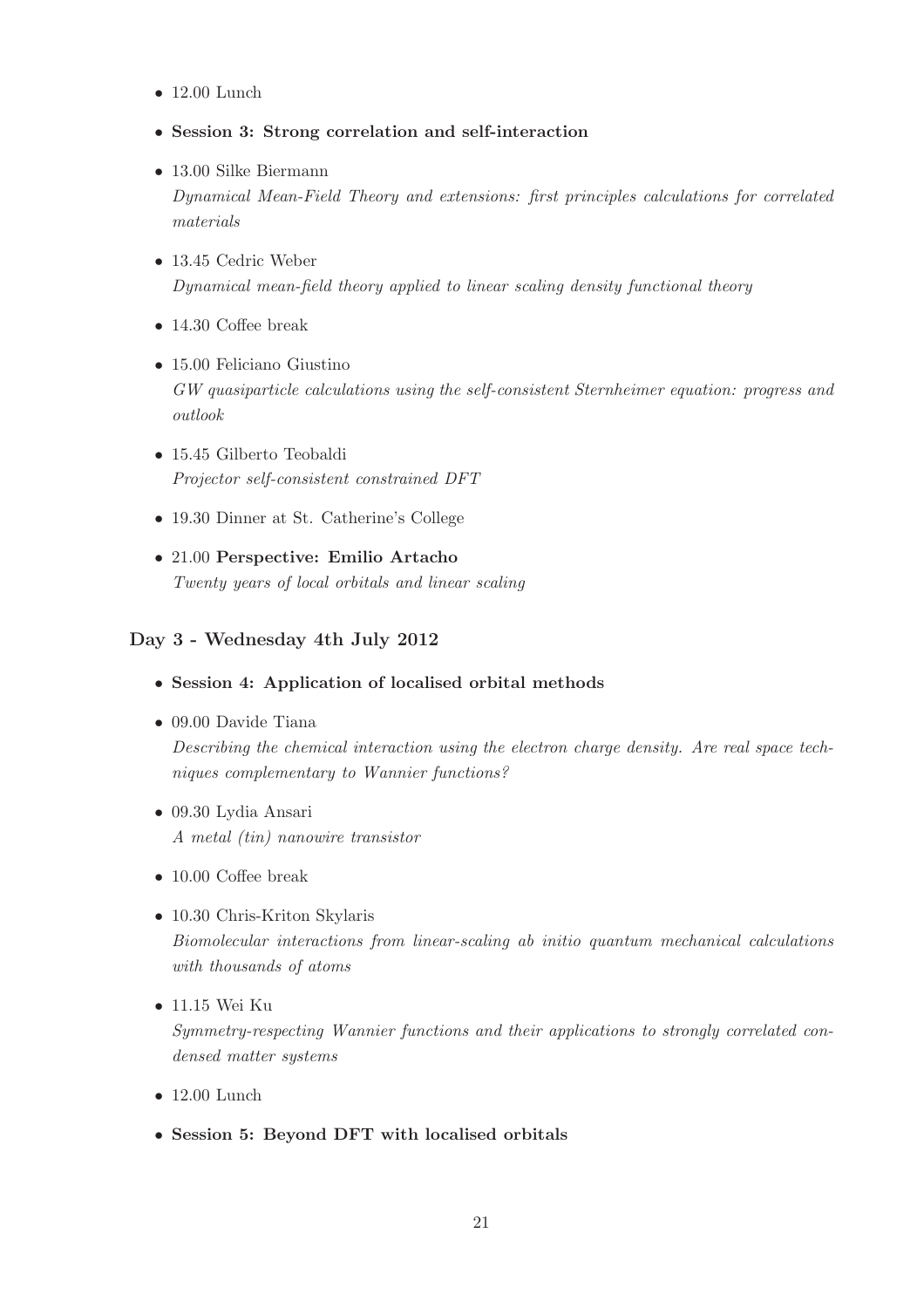- 13.00 Weitao Yang *Non-orthogonal localized molecular orbitals for linear-scaling calculations of electronic ground and excited states*
- 13.45 Jacek Dziedzic *Linear-scaling Hartree-Fock exchange in ONETEP*
- 14.30 Coffee break
- 15.00 Claude Ederer *Combining First Principles Electronic Structure Calculations with Many-Body Algorithms and Model Hamiltonians*
- 15.45 Dirk Hofmann *Energy minimizing self-interaction correction in TDDFT: curing long-standing problems*
- $16.15 17.30$  Poster session
- 19.30 Dinner at Trinity Hall College

# Day 4 - Thursday 5th July 2012

- Session 6: Orbital optimisation and linear-scaling methods II
- 09.15 Xinguo Ren *Beyond LDA and GGAs using numeric atom-centered basis functions*
- 10.00 Coffee break
- 10.30 Jean-Luc Fattebert *O(N) algorithm for grid-based DFT computations on massively parallel computers*
- 11.15 Perspective: Martin Head-Gordon *Localized orbitals and strong spin correlations – progress and problems*
- 12.00 Lunch available

# List of delegates

## **Organisers**

- 1. David O'Regan, École Polytechnique Fédérale de Lausanne, Switzerland.
- 2. Simon Dubois, University of Cambridge, United Kingdom.
- 3. Peter Haynes, Imperial College London, United Kingdom.
- 4. Paolo Umari, Universit`a degli Studi di Padova, Italy.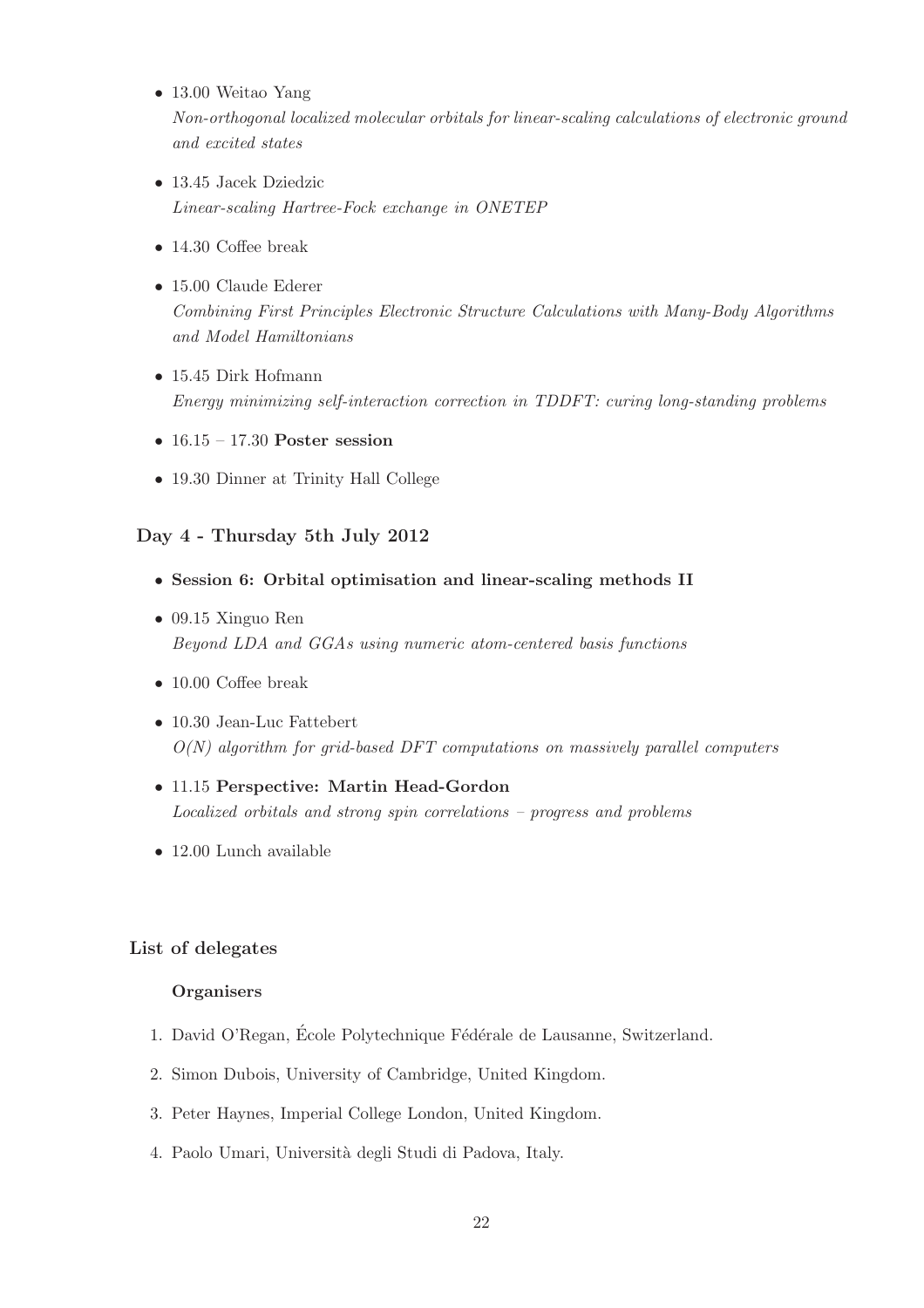### Invited speakers

- 5. Artacho Emilio, CIC nanoGUNE Consolider, Spain, and University of Cambridge, U.K.
- 6. Silke Bierman, Ecole Polytechnique, Paris, France. ´
- 7. Volker Blum, Fritz Haber Institute, Berlin, Germany.
- 8. David Bowler, University College London, United Kingdom.
- 9. Claude Ederer, ETH Zurich, Switzerland.
- 10. Jean-Luc Fattebert, Lawrence Livermore National Laboratory, California, U.S.A.
- 11. Feliciano Giustino, University of Oxford, United Kingdom
- 12. Martin Head-Gordon, University of California, Berkeley, U.S.A.
- 13. Nicholas Hine, Imperial College London, United Kingdom.
- 14. Wei Ku, Brookhaven National Laboratory, New York, U.S.A.
- 15. Nicola Marzari, École Polytechnique Fédérale de Lausanne, Switzerland.
- 16. Arash Mostofi, Imperial College London, United Kingdom.
- 17. Mike Payne, University of Cambridge, United Kingdom.
- 18. Xinguo Ren, Fritz Haber Institute, Berlin, Germany.
- 19. Ivan Rungger, Trinity College Dublin, Ireland.
- 20. Chris-Kriton Skylaris, University of Southampton, United Kingdom
- 21. Ivo Souza, DIPC, University of the Basque Country.
- 22. Kalman Varga, Vanderbilt University, Tennessee, U.S.A.
- 23. Cédric Weber, University of Cambridge, United Kingdom.
- 24. Weitao Yang, Duke University, North Carolina, U.S.A.

#### Workshop delegates

- 25. Lampros Andrinopoulos, Imperial College London, United Kingdom.
- 26. Lida Ansari, Tyndall National Institute, Ireland.
- 27. Paul Boulanger, CEA-Grenoble, France.
- 28. Jun Cheng, University of Cambridge, United Kingdom.
- 29. Peter Cherry, University of Southampton, United Kingdom.
- 30. Danny Cole, University of Cambridge, United Kingdom.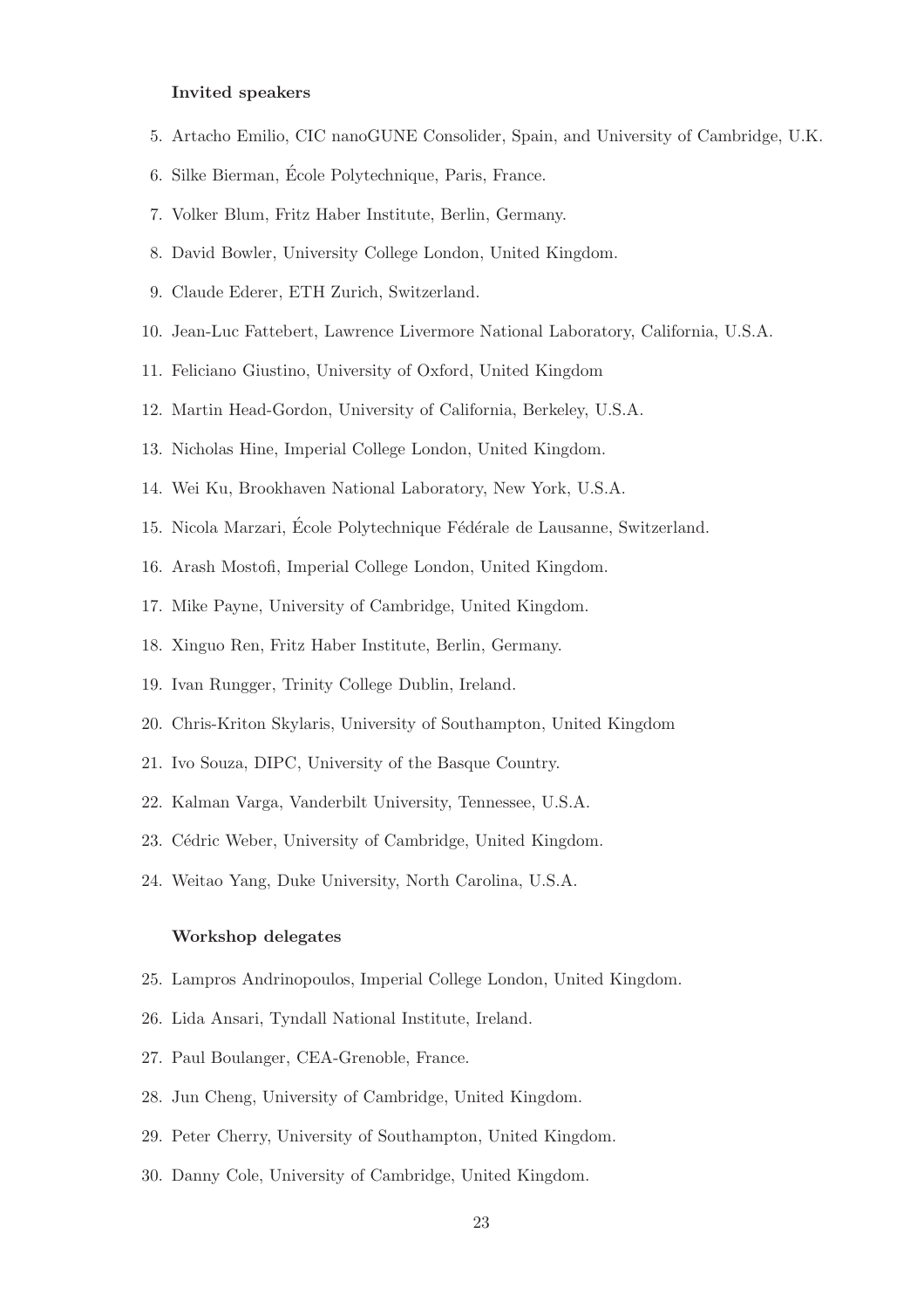- 31. Fabiano Corsetti, Imperial College London, United Kingdom.
- 32. Niccolo Corsini, Imperial College London, United Kingdom.
- 33. Jacek Dziedzic, University of Southampton, United Kingdom.
- 34. Dirk Hofmann, University of Bayreuth, Germany.
- 35. Hannes Huebener, Imperial College London, United Kingdom.
- 36. Greg Lever, University of Cambridge, United Kingdom.
- 37. Tom Mellan, University College London, United Kingdom.
- 38. Stephan Mohr, Basel Universität, Switzerland.
- 39. Daniel Opalka, University of Cambridge, United Kingdom.
- 40. Laura Ratcliff, CEA-Grenoble, France.
- 41. Alvaro Ruiz-Serrano, University of Southampton, United Kingdom.
- 42. Priyanka Seth, University of Cambridge, United Kingdom.
- 43. James Spenser, Imperial College London, United Kingdom.
- 44. Gilberto Teobaldi, University of Liverpool, United Kingdom.
- 45. Davide Tiana, University of Bath, United Kingdom.
- 46. Karl Wilkinson, University of Southampton, United Kingdom.
- 47. Tim Zuehlsdorff, Imperial College London, United Kingdom.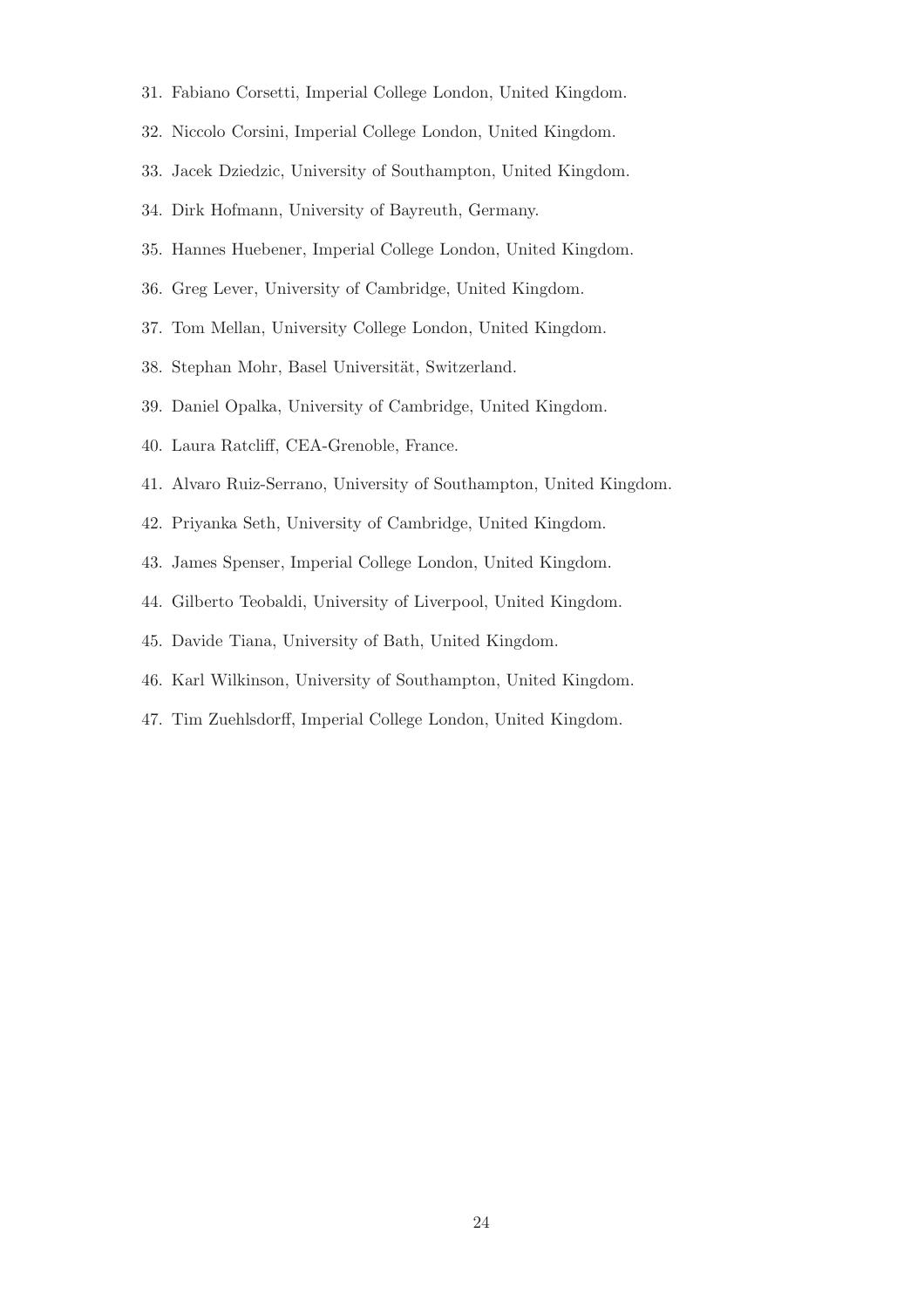# 3 Abstracts

# Non-unitary triplet pairing in the centrosymmetric superconductor  $LaNiGa<sub>2</sub>$

A.D. Hillier,<sup>1</sup> J. Quintanilla,<sup>1,2</sup> B. Mazidian,<sup>1,3</sup> J. F. Annett,<sup>3</sup> and R. Cywinski<sup>4</sup> <sup>1</sup> ISIS facility, STFC Rutherford Appleton Laboratory, Harwell Science and Innovation Campus, Oxfordshire, OX11 0QX, UK

<sup>2</sup> SEPnet and Hubbard Theory Consortium, School of Physical Sciences,

University of Kent, Canterbury CT2 7NH, UK

<sup>3</sup> H. H. Wills Physics Laboratory, University of Bristol, Tyndall Avenue, Bristol BS8 1TL, UK <sup>4</sup> School of Applied Sciences, University of Huddersfield,

Queensgate, Huddersfield, HD1 3DH, UK

## Abstract

Muon spin rotation and relaxation experiments on the centrosymmetric intermetallic supercon- ductor  $\text{LaNiGa}_2$  are reported. The appearance of spontaneous magnetic fields coincides with the onset of superconductivity, implying that the superconducting state breaks time reversal symme- try, similarly to non-centrosymmetric LaNiC<sub>2</sub>. Only four triplet states are compatible with this observation, all of which are non-unitary triplets. This suggests that  $\text{LaNiGa}_2$  is the centrosym- metric analogue of  $\text{LaNiC}_2$ . We argue that these materials are representatives of a new family of paramagnetic non-unitary superconductors.

Phys. Rev. Lett. 109, 097001 (2012) Contact person: j.quintanilla@kent.ac.uk, James.Annett@bristol.ac.uk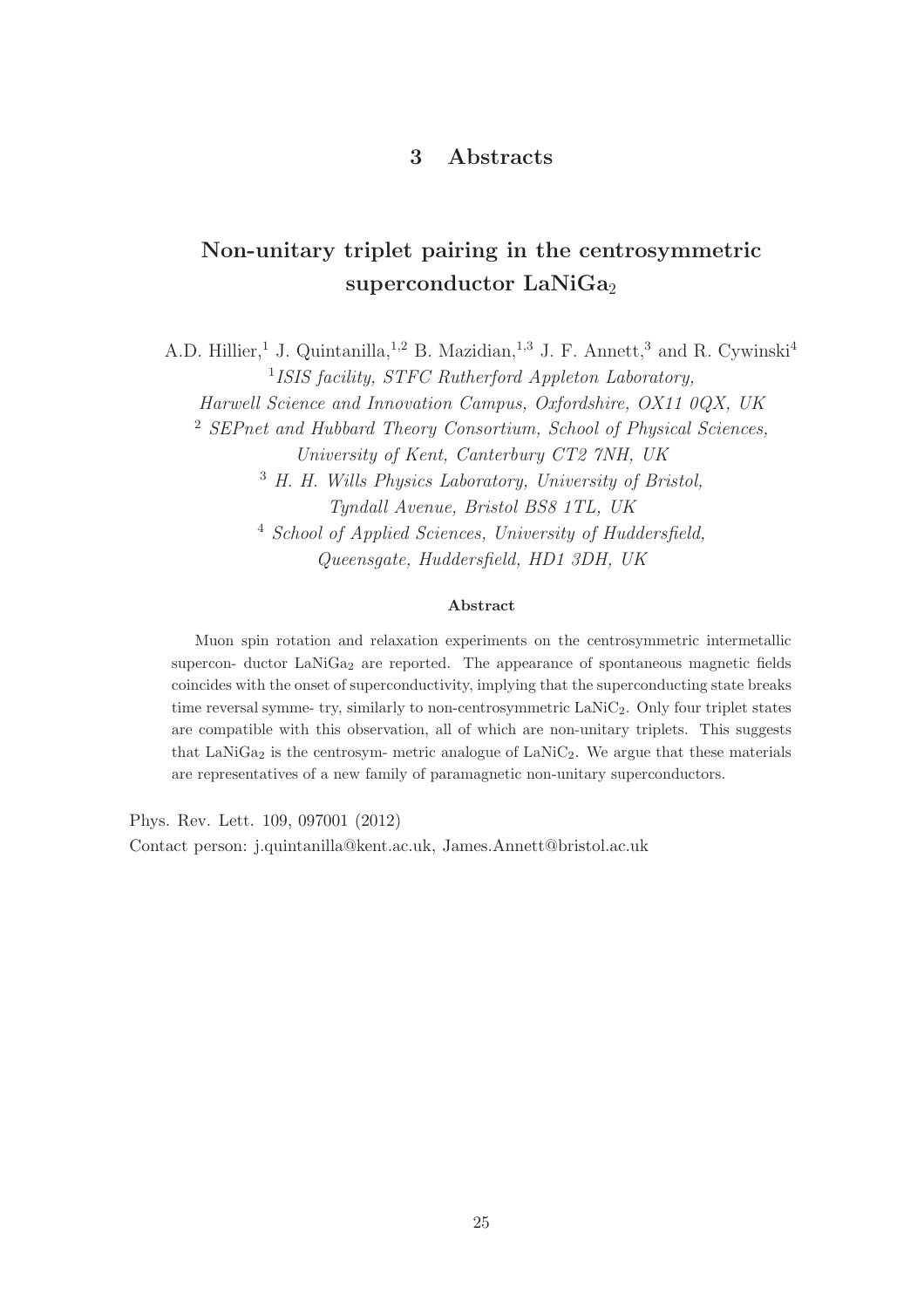# Ab initio description of quasiparticle band structures and optical near-edge absorption of transparent conducting oxides

André Schleife<sup>1,3</sup> and Friedhelm Bechstedt<sup>2,3</sup> <sup>1</sup> Condensed Matter and Materials Division, it Lawrence Livermore National Laboratory, Livermore, California 94550, USA  $2$  Institut für Festkörpertheorie und -optik, Friedrich-Schiller-Universität, 07743 Jena, Germany <sup>3</sup> European Theoretical Spectroscopy Facility

#### Abstract

Many-body perturbation theory is applied to compute the quasiparticle electronic structures and the optical-absorption spectra (including excitonic effects) for several transparent conducting oxides. We discuss  $HSE+G_0W_0$  results for band structures, fundamental band gaps, and effective electron masses of MgO, ZnO, CdO, SnO<sub>2</sub>, SnO, In<sub>2</sub>O<sub>3</sub>, and SiO<sub>2</sub>. The Bethe-Salpeter equation is solved to account for excitonic effects in the calculation of the frequency-dependent absorption coefficients. We show that the  $HSE+G_0W_0$  approach and the solution of the Bethe-Salpeter equation are very well-suited to describe the electronic structure and the optical properties of various transparent conducting oxides in good agreement with experiment.

(Journal of Materials Research 27, 2180 (2012)) Contact person: a.schleife@llnl.gov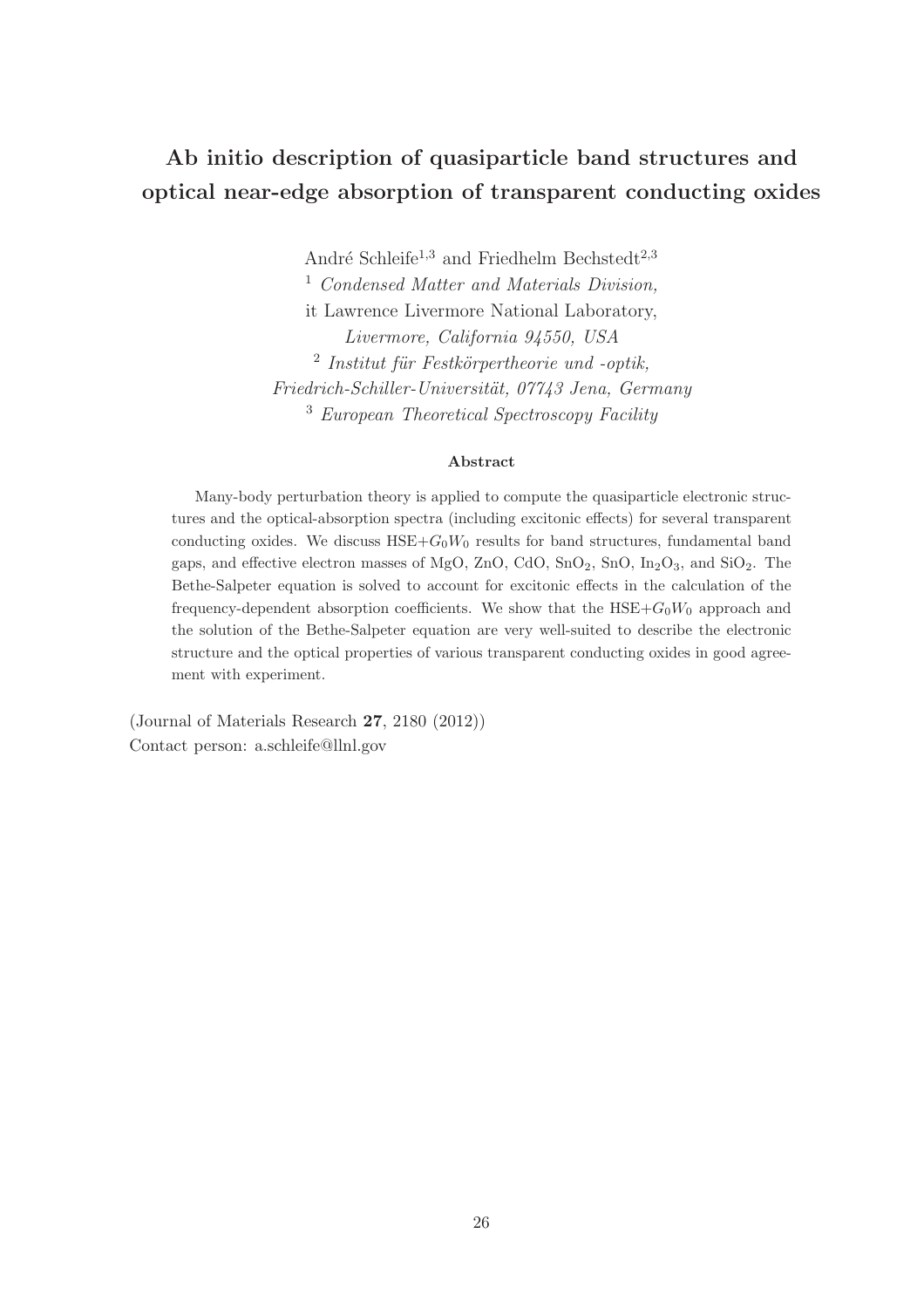# Thermal conductivity of diamond nanowires from first principles

W. Li<sup>1</sup>, Natalio Mingo<sup>1</sup>, L. Lindsay<sup>2</sup>, D. A. Broido<sup>3</sup>, Derek A. Stewart<sup>4</sup>, and N. A. Katcho<sup>1</sup>

CEA-Grenoble, 17 Rue de Martyrs, Grenoble 38000 France Naval Research Laboratory, Washington, DC 20375, USA Dept. of Physics, Boston College, Chestnut Hill, MA 02467, USA Cornell Nanoscale Facility, Cornell University, Ithaca, NY 14853, USA

## Abstract

Using *ab initio* calculations we have investigated the thermal conductivity  $(\kappa)$  of diamond nanowires, unveiling unusual features unique to this system. In sharp contrast with Si,  $\kappa(T)$ of diamond nanowires as thick as 400 nm still increase monotonically with temperature up to 300 K, and room-temperature size effects are stronger than for Si. A marked dependence of  $\kappa$ on the crystallographic orientation is predicted, which is apparent even at room temperature.  $[001]$  growth direction always possesses the largest  $\kappa$  in diamond nanowires. The predicted features point to a potential use of diamond nanowires for the precise control of thermal flow in nanoscale devices.

(Physical Review B, 85, 195436 (2012))

http://dx.doi.org/10.1103/PhysRevB.85.195436

Contacts: Wu Li (wu.li@cea.fr) and Natalio Mingo (natalio.mingo@cea.fr)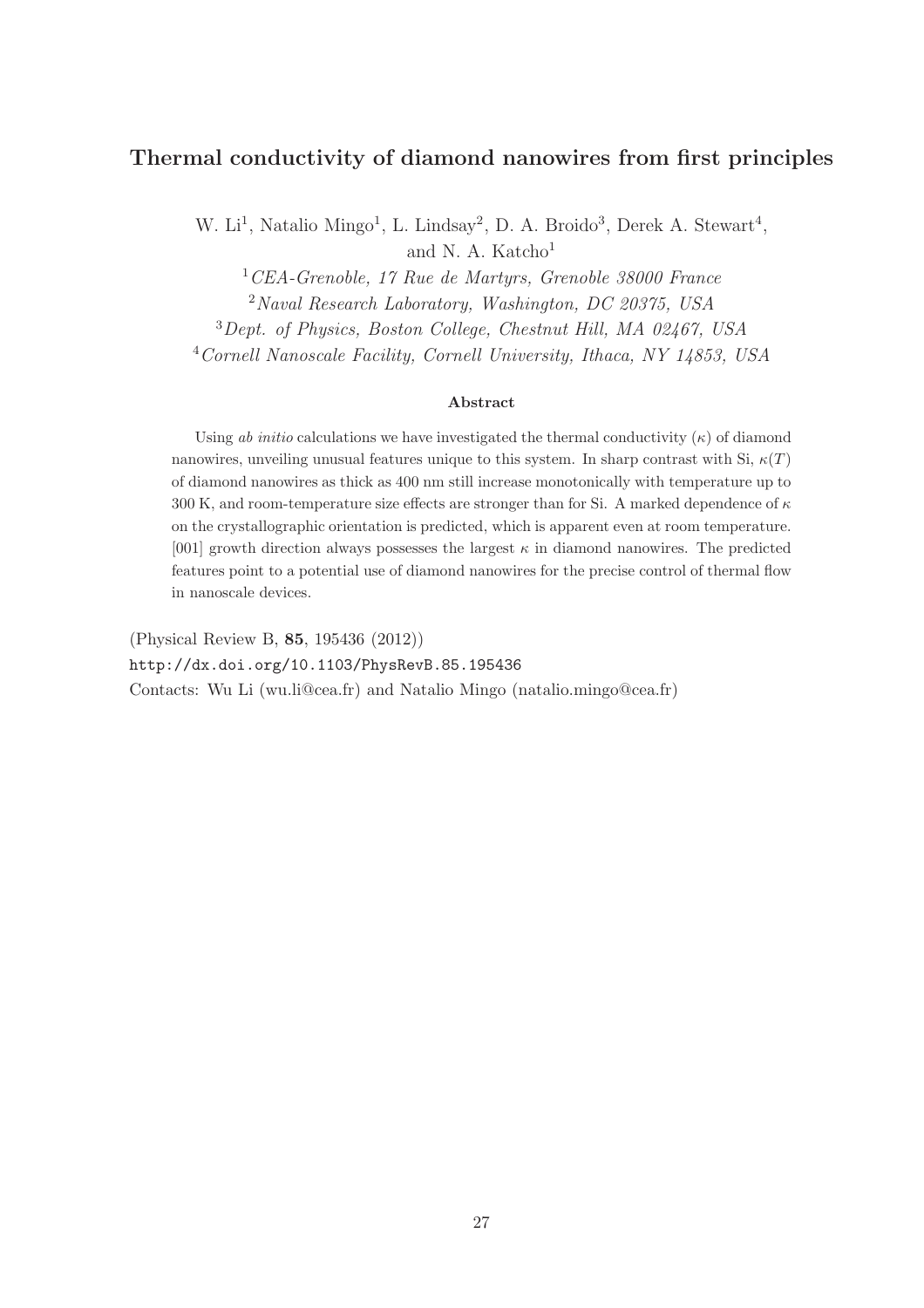# Elastic anomalies and long/short-range ordering effects: A first-principles investigation of the  $Ag_cPd_{1-c}$  solid solution

Martin Hoffmann,<sup>1,2</sup> A. Marmodoro,<sup>2</sup> E. Nurmi,<sup>3,4,5</sup> K. Kokko,<sup>3,5</sup> L. Vitos,<sup>6,7,8</sup> A. Ernst<sup>2</sup> and W. Hergert<sup>1</sup>

<sup>1</sup>Institute of Physics, Martin Luther University Halle-Wittenberg, Von-Seckendorff-Platz 1, 06120 Halle, Germany  $2$ Max Planck Institute of Microstructure Physics, Weinberg 2, 06120 Halle, Germany <sup>3</sup>Department of Physics and Astronomy, University of Turku, FIN-20014 Turku, Finland <sup>4</sup>Graduate School of Materials Research, Turku, Finland  $5$ Turku University Centre for Materials and Surfaces (MatSurf), Turku, Finland <sup>6</sup>Applied Materials Physics, Department of Materials Science and Engineering, Royal Institute of Technology, Stockholm SE-10044, Sweden <sup>7</sup>Department of Physics and Astronomy, Division of Materials Theory, Uppsala University, Box 516, SE-751210, Uppsala, Sweden <sup>8</sup>Research Institute for Solid State Physics and Optics, P.O. Box 49, Budapest H-1525, Hungary

## Abstract

We investigate the elastic properties of the binary alloy Ag-Pd. The lattice constant of this system shows significant deviations from the linear behaviour anticipated by the semiempirical Vegard's rule. This effect was formerly studied by assuming total substitutional disorder, and described by the coherent potential approximation (CPA).

Theoretical phase diagram investigations have however suggested three ordered phases at low temperatures, and we extend our first-principles investigation to include such scenarios through the adoption of an extended unit cell representation and a recently developed multisublattice generalisation of the original CPA. This allows us to explore equilibrium lattice constant and bulk modulus within a unified approach even in the presence of partial longrange order. We obtain significant variations of the bulk modulus in comparison to the totally disordered picture, and again very rich deviations from more intuitive predictions of a simple linear behaviour. We follow former suggestions to analyse the different regimes in connection with topological transitions of the Fermi surface, examined through Bloch spectral function calculations.

(Physical Review B 86, 094106 (2012) ) Contact person: hoffmann@mpi-halle.mpg.de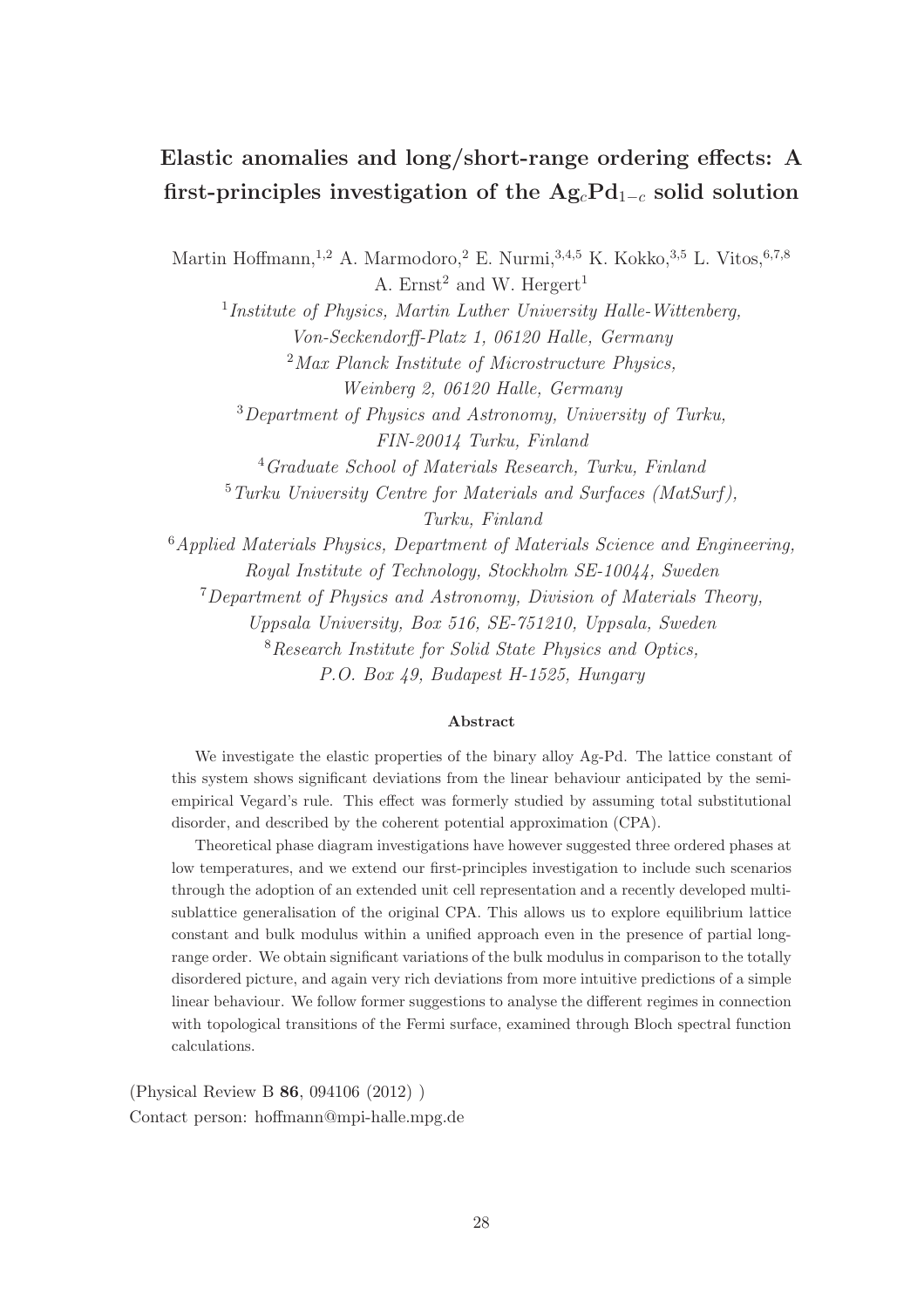# Magnetic structure of hexagonal  $\text{YMnO}_3$  and  $\text{LuMnO}_3$  from a microscopic point of view

I. V. Solovyev

Computational Materials Science Unit, National Institute for Materials Science, 1-2-1 Sengen, Tsukuba, Ibaraki 305-0047, Japan M. V. Valentyuk, V. V. Mazurenko Department of Theoretical Physics and Applied Mathematics,

Ural Federal University, Mira str. 19, 620002 Ekaterinburg, Russia

### Abstract

The aim of this work is to establish a basic microscopic picture, which stands behind complex magnetic properties of hexagonal manganites. For these purposes, we consider two characteristic compounds:  $YMnO<sub>3</sub>$  and  $LuMnO<sub>3</sub>$ , which form different magnetic structures in the ground state  $(P_{0,2}^{\alpha}cm)$  and  $P_{0,2}^{\alpha}cm$ , respectively). First, we construct an electronic low-energy model for the Mn  $3d$  bands of YMnO<sub>3</sub> and LuMnO<sub>3</sub>, and derive parameters of this model from the first-principles calculations. From the solution of this model, we conclude that, despite strong frustration effects in the hexagonal lattice, the relativistic spin-orbit interaction lifts the degeneracy of the magnetic ground state. Furthermore, the experimentally observed magnetic structures are successfully reproduced by the low-energy model. Then, we analyze this result in terms of interatomic magnetic interactions, which were computed using different types of approximations (starting from the model Hamiltonian as well as directly from the first-principles electronic structure calculations in the local-spindensity approximation). We argue that the main reason why  $YMnO<sub>3</sub>$  and  $LuMnO<sub>3</sub>$  tend to form different magnetic structures is related to the behavior of the single-ion anisotropy, which reflects the directional dependence of the lattice distortion: namely, the expansion and contraction of the Mn-trimers, which take place in  $\text{YMnO}_3$  and  $\text{LuMnO}_3$ , respectively. On the other hand, the magnetic coupling between the planes is controlled by the nextnearest-neighbor interactions, which are less sensitive to the direction of the trimerization. In the  $P_{\underline{6}_3 \text{cm}}$  structure of YMnO<sub>3</sub>, the Dzyaloshinskii-Moriya interactions lead to the spin canting out of the hexagonal plane, which is additive to the effect of the single-ion anisotropy. Finally, using the Berry-phase formalism, we evaluate the magnetic-state dependence of the ferroelectric polarization, and discuss potential applications of the latter in magnetoelectric switching phenomena.

(Phys. Rev. B. 86, 054407 (2012)) Contact person: Solovyev.Igor@nims.go.jp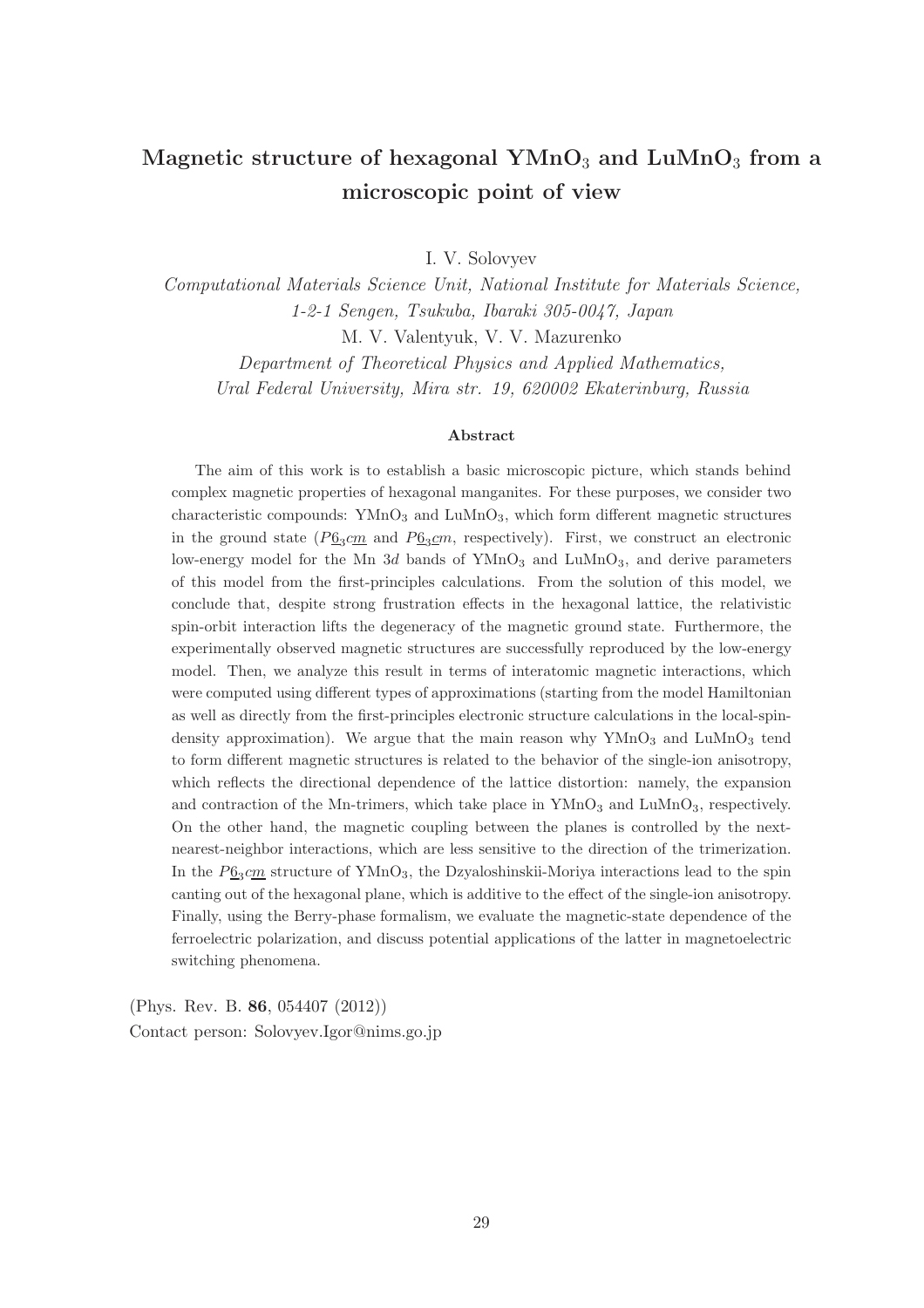# Theoretical Analysis of Electronic and Magnetic Properties of  $NaV<sub>2</sub>O<sub>4</sub>$ : Crucial Role of the Orbital Degrees of Freedom

Z. V. Pchelkina

Institute of Metal Physics, Russian Academy of Sciences-Ural Division, Theoretical Physics and Applied Mathematics Department, Ural Federal University, Mira Str. 19, 620002 Ekaterinburg, Russia

I. V. Solovyev

Computational Materials Science Unit, National Institute for Materials Science, 1-2-1 Sengen, Tsukuba, Ibaraki 305-0047, Japan

R. Arita

Department of Applied Physics, Graduate School of Engineering, The University of Tokyo, 7-3-1 Hongo, Bunkyo-ku, Tokyo 113-8656,

Japan

PREST, Japan Science and Technology Agency, 4-1-8 Honcho, Kawaguchi, Saitama 332-0012, Japan

## Abstract

Using realistic low-energy model with parameters derived from the first-principles electronic structure calculation, we address the origin of the quasi-one-dimensional behavior in orthorhombic  $\text{NaV}_2\text{O}_4$ , consisting of the double chains of edge-sharing  $\text{VO}_6$  octahedra. We argue that the geometrical aspect alone does not explain the experimentally observed anisotropy of electronic and magnetic properties of  $\text{NaV}_2\text{O}_4$ . Instead, we attribute the unique behavior of  $\text{NaV}_2\text{O}_4$  to one particular type of the orbital ordering, which respects the orthorhombic Pnma symmetry. This orbital ordering acts to divide all  $t_{2q}$  states into two types: the 'localized' ones, which are antysymmetric with respect to the mirror reflection  $y \rightarrow -y$ , and the symmetric 'delocalized' ones. Thus, NaV<sub>2</sub>O<sub>4</sub> can be classified as the double exchange system. The directional orientation of symmetric orbitals, which form the metallic band, appears to be sufficient to explain both quasi-one-dimensional character of interatomic magnetic interactions and the anisotropy of electrical resistivity.

(Phys. Rev. B. 86, 104409 (2012)) Contact person: Solovyev.Igor@nims.go.jp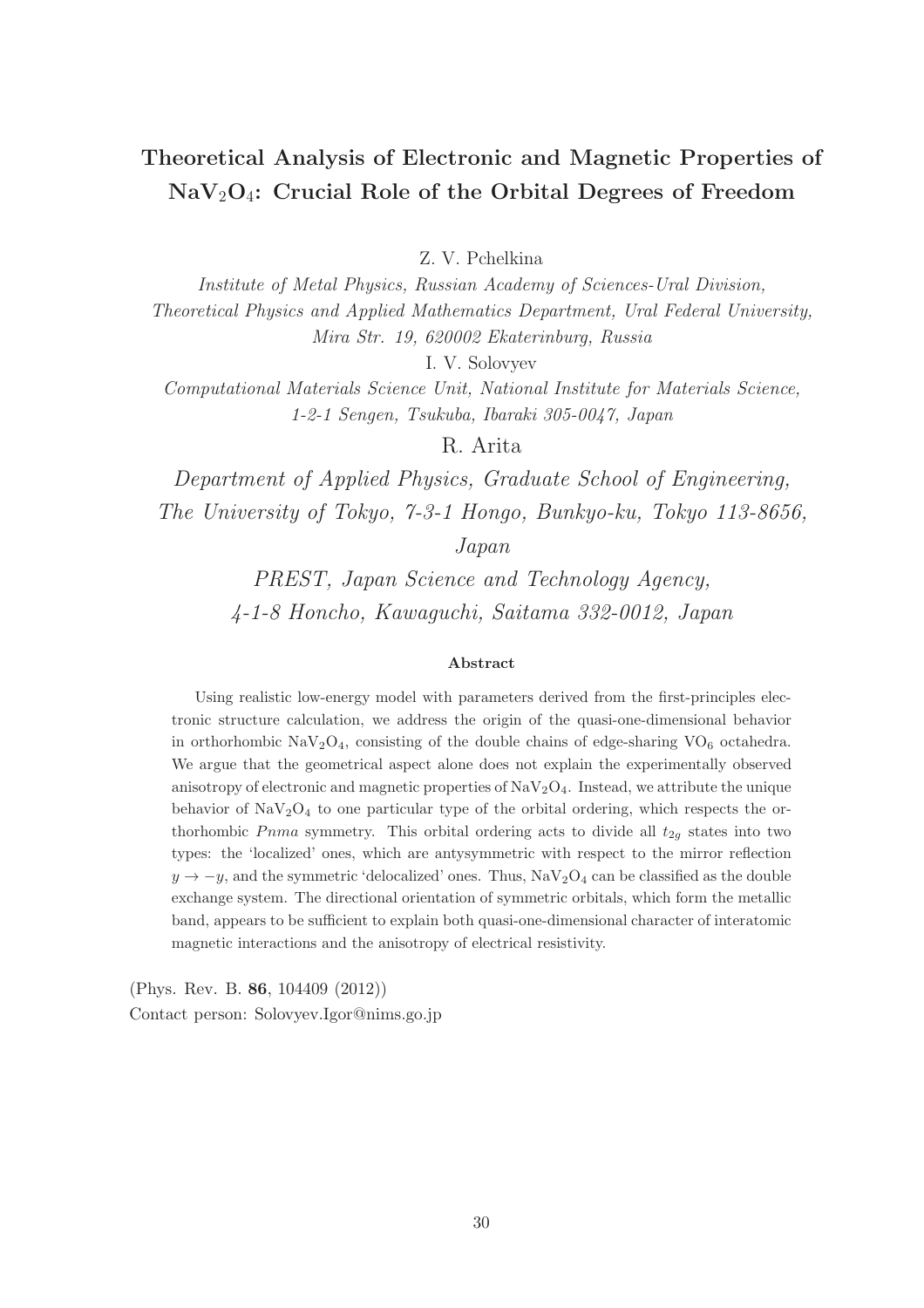# Low-Energy Models for Correlated Materials: Bandwidth Renormalization from Coulombic Screening

M. Casula<sup>1</sup>, Ph. Werner<sup>2</sup>, L. Vaugier<sup>3,4</sup>, F. Aryasetiawan<sup>5</sup>, T. Miyake<sup>6,4</sup>, A. J. Millis<sup>7</sup>, and S. Biermann<sup>3,4</sup>

 $1$ CNRS and Institut de Minéralogie et de Physique des Milieux condensés, Université Pierre et Marie Curie,

case 115, 4 place Jussieu, 75252, Paris cedex 05, France

<sup>2</sup>Department of Physics, University of Fribourg, 1700 Fribourg, Switzerland

 $3$ Centre de Physique Théorique, Ecole Polytechnique,

CNRS-UMR7644, 91128 Palaiseau, France

<sup>4</sup>Japan Science and Technology Agency, CREST, Kawaguchi 332-0012, Japan

<sup>5</sup>Department of Physics, Mathematical Physics, Lund University,

Sölvegatan 14A, 22362 Lund, Sweden  $6$ Nanosystem Research Institute (NRI), AIST, Tsukuba, Ibaraki 305-8568, Japan

<sup>7</sup>Department of Physics, Columbia University,

538 West, 120th Street, New York 10027, USA

#### Abstract

We provide a prescription for constructing Hamiltonians representing the low-energy physics of correlated electron materials with dynamically screened Coulomb interactions. The key feature is a renormalization of the hopping and hybridization parameters by the processes that lead to the dynamical screening. The renormalization is shown to be nonnegligible for various classes of correlated electron materials. The bandwidth reduction effect is necessary for connecting models to materials behavior and for making quantitative predictions for low-energy properties of solids.

(Phys. Rev. Lett. 109, 126408 (2012)) http://arxiv.org/abs/1204.4900 Contact person: Michele Casula - michele.casula@impmc.upmc.fr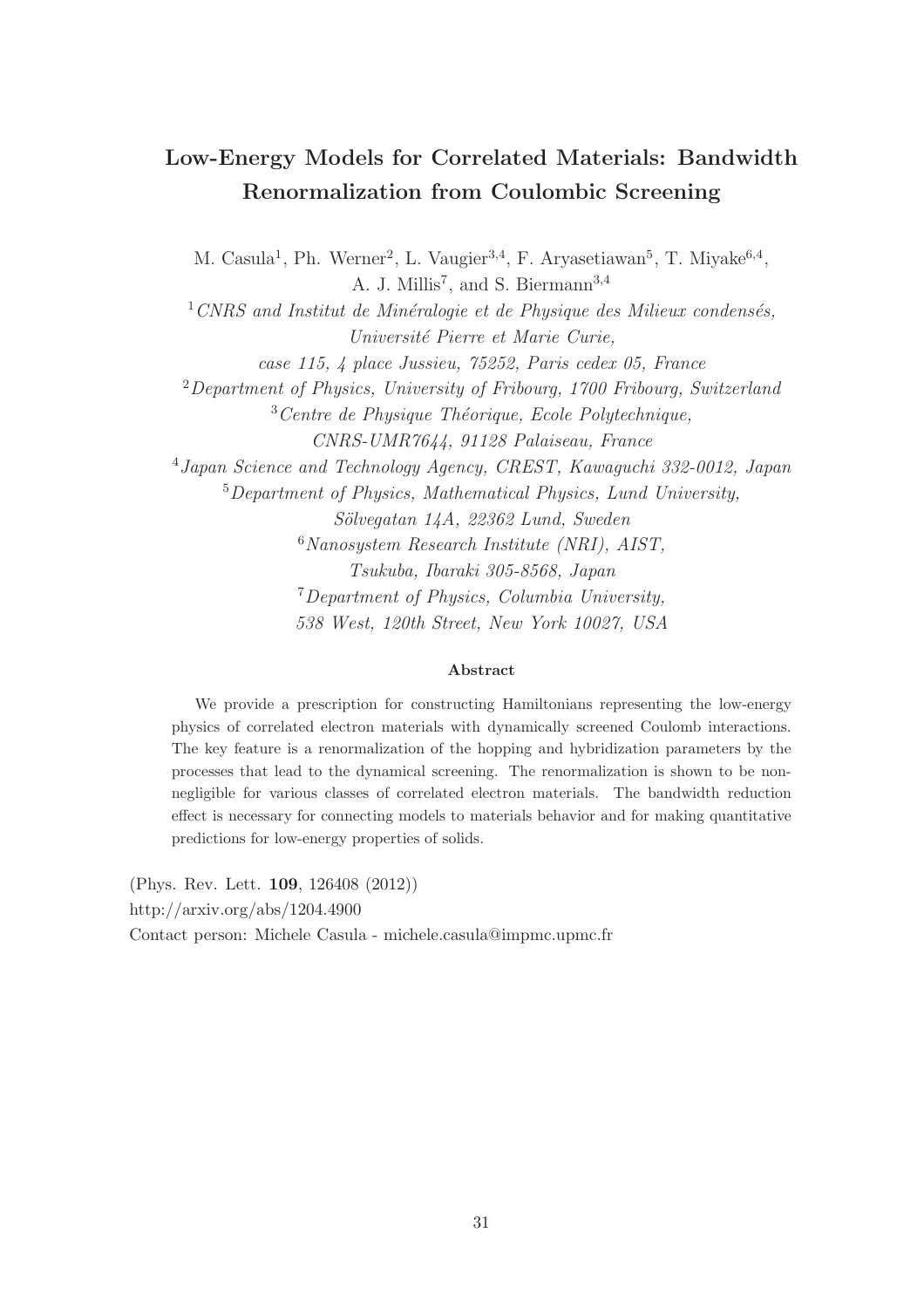# Strain effects and band parameters in MgO, ZnO, and CdO

 $\mathrm{Qimin\; Yan}^1$ , Patrick Rinke<sup>1,2</sup>, Momme Winkelnkemper<sup>3</sup>, Abdallah Qteish<sup>4</sup>,

Dieter Bimberg<sup>3</sup>, Matthias Scheffler<sup>1,2</sup>, and Chris G. Van de Walle<sup>1</sup>

<sup>1</sup>Materials Department, University of California, Santa Barbara, California 93106-5050, USA <sup>2</sup>Fritz-Haber-Institut der Max-Planck-Gesellschaft,

Faradayweg  $4-6$ , 14195 Berlin, Germany

<sup>3</sup>Institut für Festkörperphysik, Technische Universität Berlin,

Hardenbergstraße 36, D-10623 Berlin, Germany

<sup>4</sup>Department of Physics, Yarmouk University, 21163-Irbid, Jordan

#### Abstract

We have derived consistent sets of band parameters (band gaps, crystal-field splittings, effective masses, Luttinger, and  $E_P$  parameters) and strain deformation potentials for MgO, ZnO, and CdO in the wurtzite phase. To overcome the limitations of density-functional theory in the local-density and generalized gradient approximations we employ a hybrid functional as well as exact-exchange-based quasiparticle energy calculations in the  $G_0W_0$ approach. We demonstrate that the band and strain parameters derived in this fashion are in very good agreement with the available experimental data and provide predictions for all parameters that have not been determined experimentally so far.

( Appl. Phys. Lett., accepted (2012)) Contact person: Patrick Rinke (rinke@fhi-berlin.mpg.de)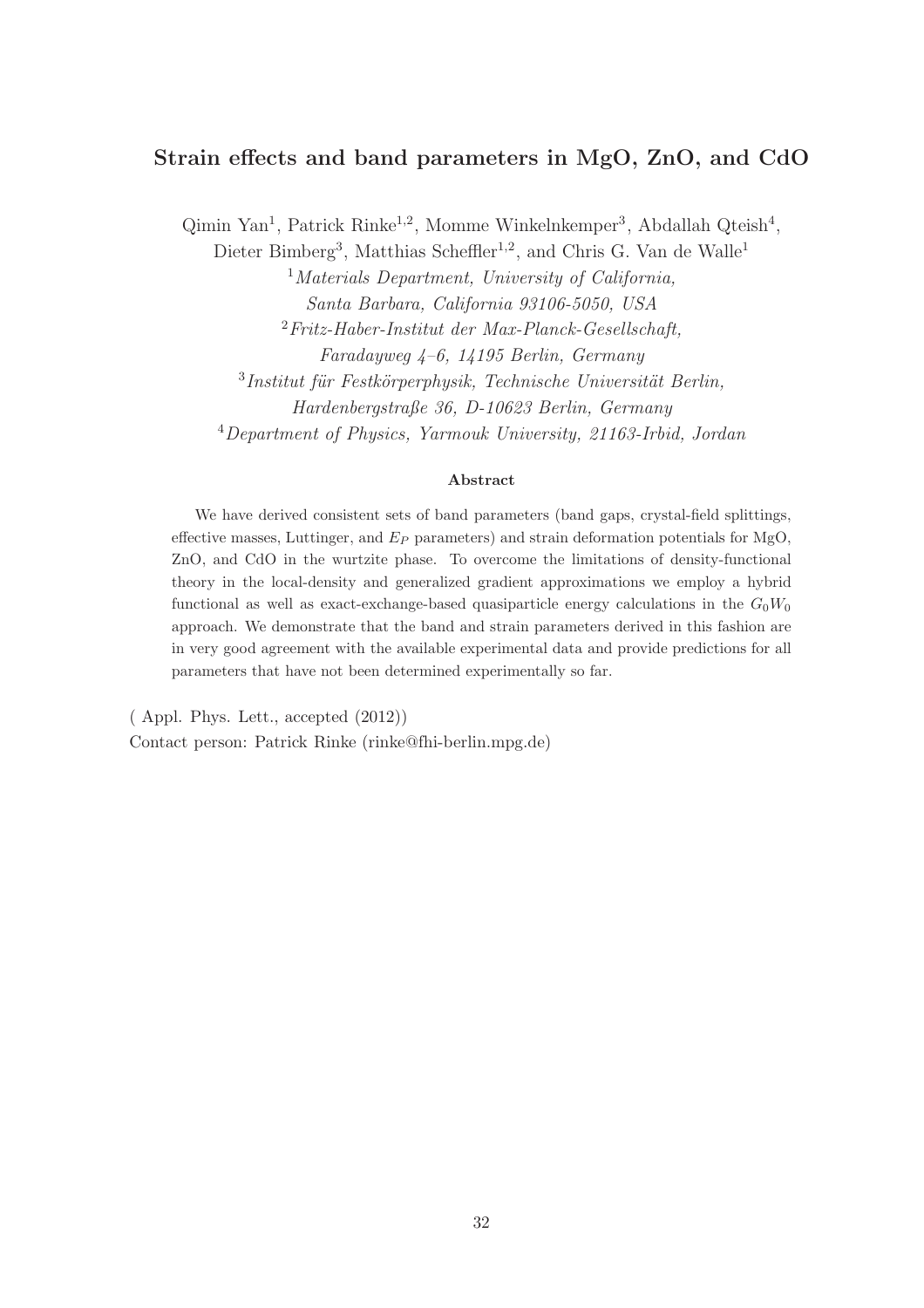# Density-functional Theory for f-electron Systems: the  $\alpha$ - $\gamma$ Phase Transition in Cerium

Marco Casadei<sup>1</sup>, Xinguo Ren<sup>1</sup>, Patrick Rinke<sup>1</sup>, Angel Rubio<sup>1,2</sup>, and Matthias Scheffler<sup>1</sup>  $1$ Fritz-Haber-Institut der Max-Planck-Gesellschaft, Faradayweg 4–6, 14195 Berlin, Germany  $^{2}$ Universidad del País Vasco, UPV/EHU, San Sebastián, Spain

### Abstract

The iso-structural  $\alpha$ -γ phase transition in cerium is analyzed using density-functional theory with different exchange-correlation functionals, in particular the PBE0 hybrid functional and the exact exchange plus correlation in the random-phase approximation  $((EX + cRPA)@$ PBE0) approach. We show that the Hartree-Fock exchange part of the hybrid functional actuates two distinct solutions at zero temperature that can be associated with the  $\alpha$  and  $\gamma$ phases of cerium. However, despite the relatively good structural and magnetic properties, PBE0 predicts the  $\gamma$  phase to be the stable phase at ambient pressure and zero temperature, in contradiction with low temperature experiments.  $EX + cRPA$  reverses the energetic ordering, which emphasizes the importance of correlation for rare-earth systems.

(Phys. Rev. Lett., in print (2012)) Contact person: Marco Casadei (casadei@fhi-berlin.mpg.de)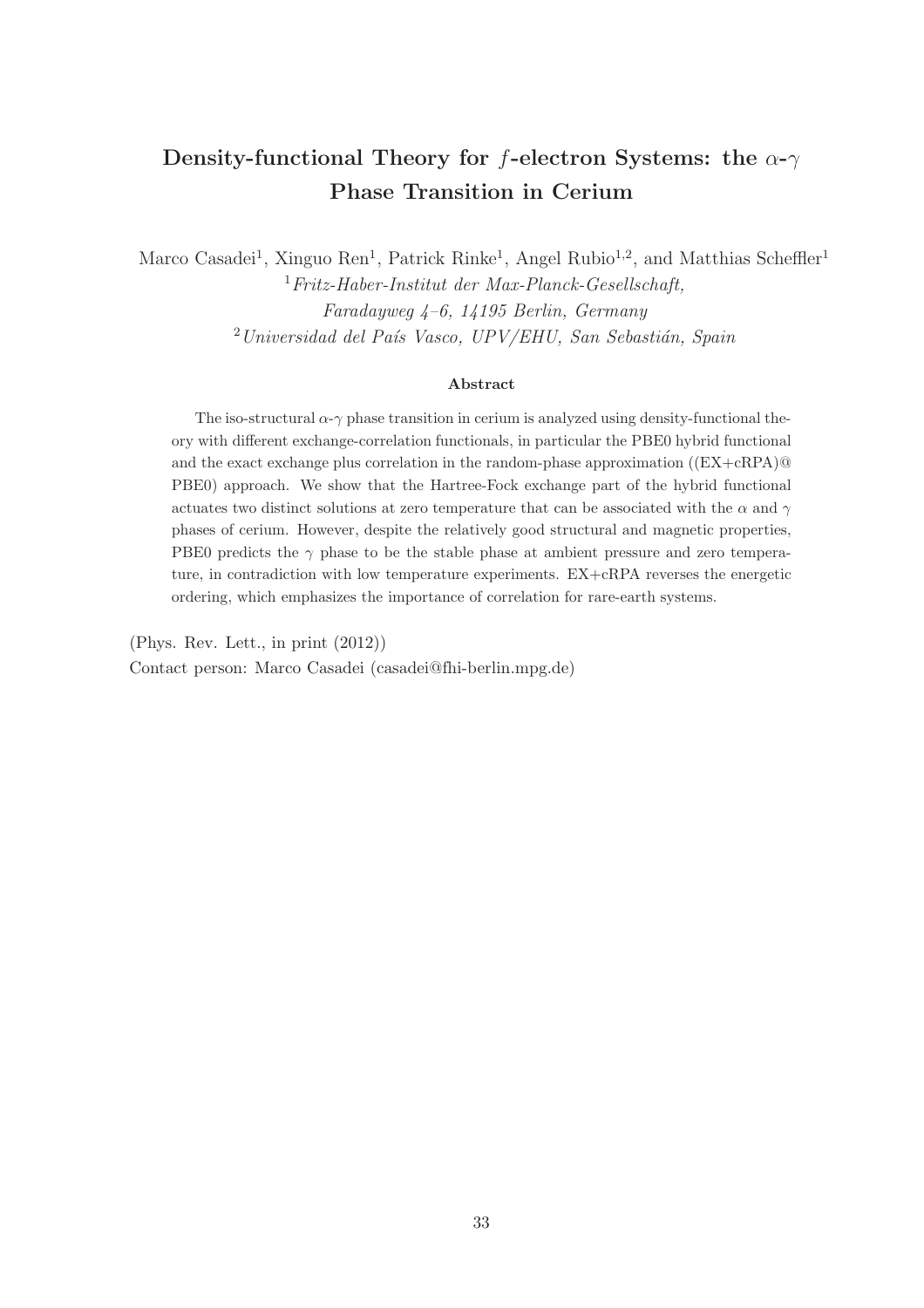# A Benchmark of GW Methods for Azabenzenes: Is the GW Approximation Good Enough?

Noa Marom<sup>1</sup>, Fabio Caruso<sup>2</sup>, Xinguo Ren<sup>2</sup>, Oliver Hofmann<sup>2</sup>,

Thomas Körzdörfer<sup>3</sup>, James R. Chelikowsky<sup>1</sup>, Angel Rubio<sup>2,4</sup>,

Matthias Scheffler<sup>2</sup>, and Patrick Rinke<sup>2</sup>

<sup>1</sup> Center for Computational Materials.

Institute of Computational Engineering and Sciences,

The University of Texas at Austin, Austin, TX 78712, USA

 $2Fritz-Haber-Institut$  der Max-Planck-Gesellschaft,

Faradayweg 4–6, 14195 Berlin, Germany

<sup>3</sup>Computational Chemistry, University of Potsdam, 14476 Potsdam, Germany

<sup>4</sup> Nano-Bio Spectroscopy Group and ETSF Scientific Development Centre,

Universidad del País Vasco, CFM CSIC-UPV/EHU-MPC and DIPC,

Avenida Tolosa 72, E-20018 Donostia, Spain

### Abstract

Many-body perturbation theory in the GW approximation is a useful method for describing electronic properties associated with charged excitations. A hierarchy of GW methods exists, starting from non-self-consistent  $G_0W_0$ , through partial self-consistency in the eigenvalues (ev-scGW) and in the Green's function (scGW<sub>0</sub>), to fully self-consistent GW (scGW). Here, we assess the performance of these methods for benzene, pyridine, and the diazines. The quasiparticle spectra are compared to photoemission spectroscopy (PES) experiments with respect to all measured particle removal energies and the ordering of the frontier orbitals. We find that the accuracy of the calculated spectra does not match the expectations based on their level of self-consistency. In particular, for certain starting points  $G_0W_0$  and  $\mathrm{sc}GW_0$  provide spectra in better agreement with the PES than  $\mathrm{sc}GW$ .

(Submitted to Phys. Rev. B (2012)) Contact person: Fabio Caruso (caruso@fhi-berlin.mpg.de)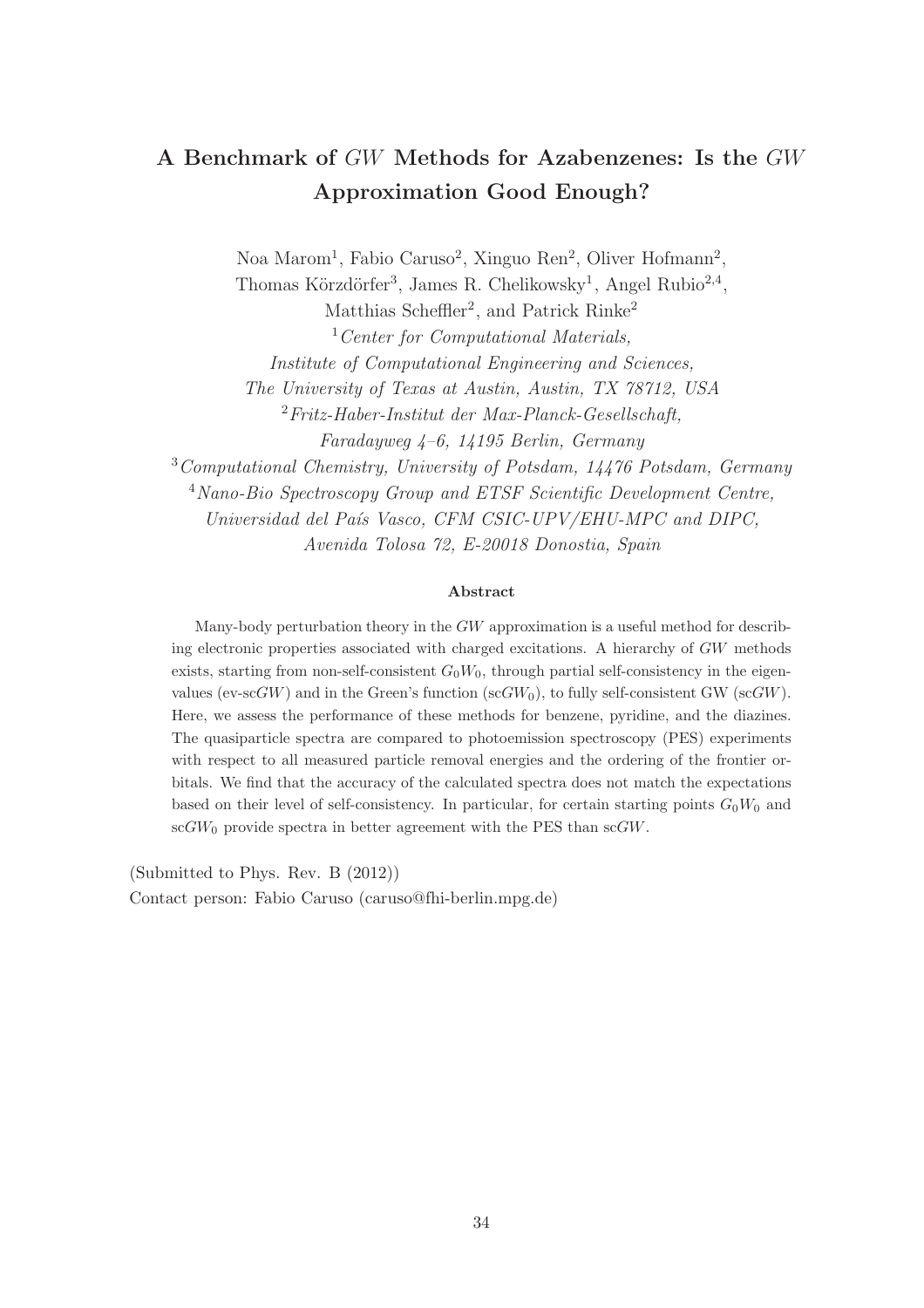# First-principles DFT+U study of radiation damage in UO<sub>2</sub>: *f* electron correlations and the local energy minima issue

Michel Freyss<sup>1</sup>, Boris Dorado<sup>1,2</sup>, Marjorie Bertolus<sup>1</sup>, Gérald Jomard<sup>1</sup>, Emerson Vathonne<sup>1</sup>, Philippe Garcia<sup>1</sup>, Bernard Amadon<sup>2</sup>

<sup>1</sup> CEA, DEN, Centre de Cadarache, DEC/SESC/LLCC, 13108 Saint-Paul lez Durance, France <sup>2</sup> CEA, DAM, DIF, 91297 Arpajon, France

#### Abstract

The present highlight reviews recent advances in first-principles modelling of radiation damage in  $UO<sub>2</sub>$ . It focuses on the influence of strong correlations and the problem of metastable states that occur with some approximations that localize electrons, in particular the density functional theory (DFT)+U approximation. It gives an illustration that DFT+U calculations quantitatively describe atomic transport phenomena in strongly-correlated uranium dioxide, provided that one circumvents the DFT+U local energy minima issue that affects f-electron systems. The occupation matrix control (OMC) scheme is one of the techniques developed to tackle the metastable state issue. We demonstrate here its efficiency on perfect and defective  $UO<sub>2</sub>$  through the study of oxygen diffusion. We use OMC to calculate UO2 bulk properties, defect formation energies, migration energy barriers, and we show that in order to avoid the metastable states and systematically reach the ground state of uranium dioxide with DFT+U, the monitoring of occupation matrices of the correlated orbitals on which the Hubbard term is applied is crucial. The presence of metastable states can induce significant differences in the calculated total energies, which explains the origin of the discrepancies in the results obtained by various authors on crystalline and defect-containing  $UO<sub>2</sub>$ . Also, for the bulk fluorite structure of  $UO<sub>2</sub>$ , we show that the widely used Dudarev approach of the DFT+U systematically yields the first metastable state when no control is done on the orbital occupancies. As for oxygen diffusion, the calculated migration energy relating to the interstitialcy mechanism compares very favourably to experimental data. Also, vacancy migration and Frenkel pair formation energies are shown to agree well with existing data.

## 1 Introduction

Uranium dioxide is the standard nuclear fuel used in pressurized water reactors and has been extensively studied during the last decades, both experimentally [1–8] and computationally [9–23]. In order to better understand the behaviour of this material under irradiation and in particular to gain some insight into point defect formation and migration, its accurate description by firstprinciples methods is necessary. Such a description, however, remains challenging. Previous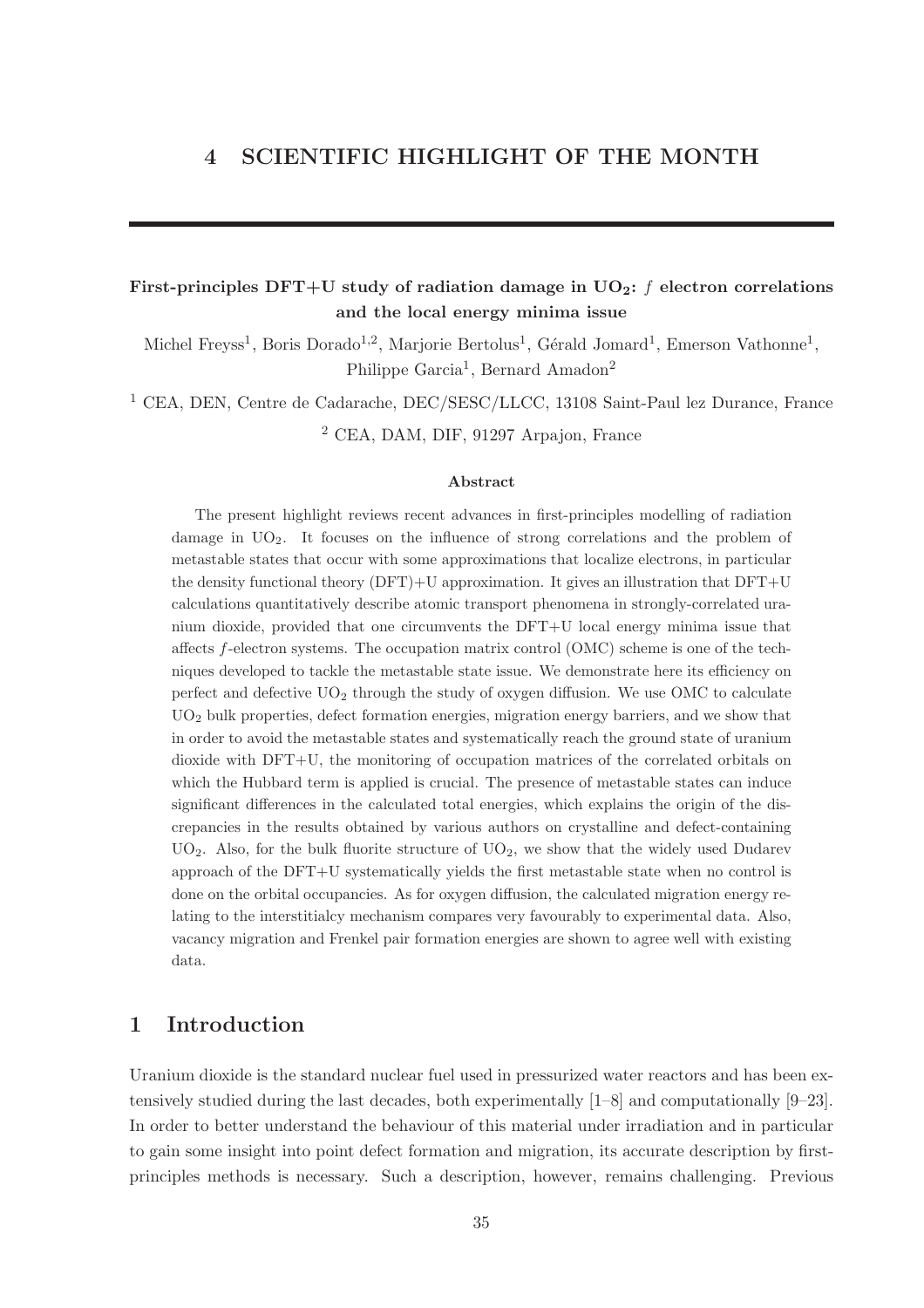first-principles calculations  $[9-11]$  based on the density functional theory  $[24, 25]$  in the local density approximation (LDA) and in the generalized gradient approximation (GGA) failed to capture the strong correlations between the  $5f$  electrons of uranium entirely. Within these two approximations, uranium dioxide is found to be a ferromagnetic metallic compound while it is actually an antiferromagnetic Mott-Hubbard insulator below 30 K. It is only with the development of approximations such as hybrid functionals for exchange and correlation [18, 26, 27], self-interaction correction (SIC) [16, 28] or approximations based on the addition of a Hubbard term to the Hamiltonian, such as DFT+U [29–31] and DFT+DMFT [32, 33], that the strong correlations between the  $5f$  electrons of  $UO<sub>2</sub>$  could be better described.

Furthermore, the increase in available computing power enabled the study of large  $UO<sub>2</sub>$  supercells and with it the investigation of the formation and migration energies of point defects [15, 19, 22, 23, 34–36] and of the incorporation of fission products [37–41], mainly xenon, iodine, strontium, barium, zirconium, molybdenum and caesium, and of helium [42,43]. These studies are of prime importance to better understand the behaviour of  $UO<sub>2</sub>$  under irradiation. Resulting migration energies can be used as input data in higher scale models (classical molecular dynamics, kinetic Monte Carlo simulations, rate theory...) and should therefore be calculated with high accuracy. Up to now, the large  $UO<sub>2</sub>$  supercells that are required to perform these calculations, containing around one hundred atoms, can only be studied using the DFT+U method because calculations using hybrid functionals or DFT+DMFT are still computationally prohibitive.

Unfortunately, significant discrepancies were observed in the formation and migration energies of point defects calculated at the DFT+U level and published in recent years, although the same method, the projector augmented-wave (PAW) method, and very similar calculation parameters were used. By a study of perfect  $UO<sub>2</sub>$  crystal [17], we were able to show that these discrepancies stemmed from the use of the DFT+U approximation. This formalism localizes the  $5f$  electrons and creates numerous local energy minima (or metastable states), which makes it difficult to find the ground state of the system (see Sect. 2). Unlike the LDA or GGA approximations, the DFT+U formalism creates an orbital anisotropy that increases the number of metastable states, and consequently, the final state reached by the self-consistent algorithm and its associated total energy may be different depending on the starting point of the calculation (initial lattice parameter, initial uranium magnetic moments, etc). The DFT+U method is based on the Hartree Fock (HF) approximation. The latter has been known to exhibit such multiple solutions for a long time  $[44, 45]$ . This increased number of energy minima has also been observed in  $UO<sub>2</sub>$ within other approximations that localize electrons, such as hybrid functionals [36], as well as in other 4f and 5f-compounds such as  $\gamma$ -Ce [46, 47], PrO<sub>2</sub> [48], PuO<sub>2</sub> [49] and rare earth nitrides [50]. The DFT+U study on cerium by Amadon *et al.* [47] in particular showed that the density matrix in the correlated subspace had to be monitored carefully, especially to study magnetism. Moreover, the work of Jomard *et al.* [49] on plutonium oxides  $PuO<sub>2</sub>$  and  $Pu<sub>2</sub>O<sub>3</sub>$ provided a practical procedure which consists in comparing the energies of all energy minima and therefore allowed to unequivocally determine the ground state.

With a  $96$ -atom  $UO<sub>2</sub>$  unit cell as typically used for the study point defects and impurities, the difference in the total energy between the ground state and metastable states can reach up to 3 eV. The existence of these metastable states therefore strongly affects the calculated formation energies of point defects and, as a consequence, any result derived from these formation energies: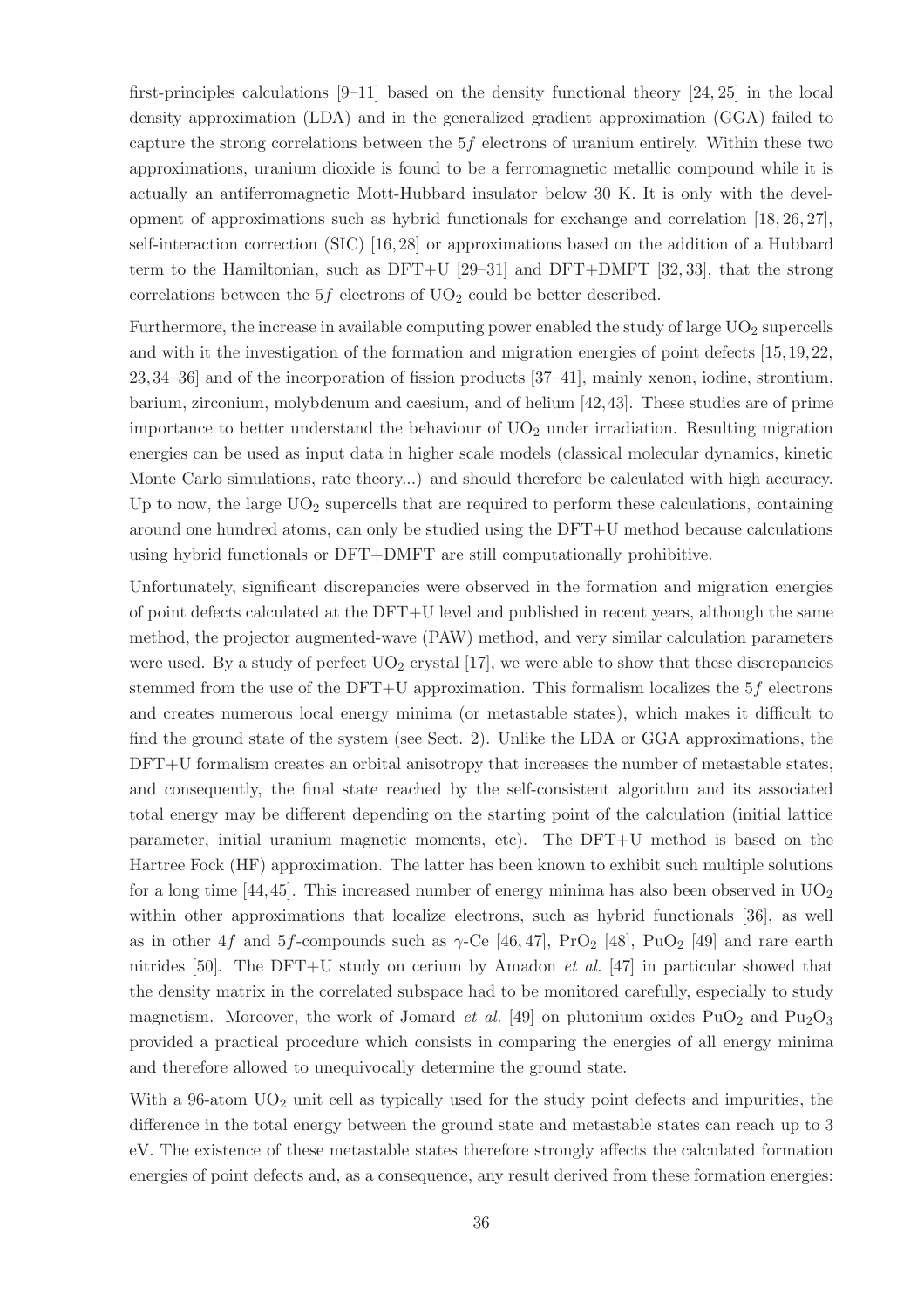concentration of defects, solubility of fission products, etc. It is therefore important to ensure that the ground state of the system has indeed been reached.

In this review, we report a detailled study of the ground state and metastable states of uranium dioxide obtained with DFT+U and investigate the influence of the metastable states on the structural and electronic properties of the material. We present the theoretical background for the DFT+U formalism and the orbital anisotropy it implies for the 5f orbitals. We show that if one wishes to reach the ground state systematically, the most effective method is to switch off all wave-function symmetries and to precondition the electronic occupancies of the 5f orbitals, i.e., to impose initial 5f electron occupation matrices and monitor them during the calculations. This so-called occupation matrix control scheme (OMC) is an alternative to more recent schemes developped to avoid metastable states in  $f$ -compounds: the U-ramping scheme [51] and the quasi-annealing scheme  $(QA)$  [52]. Using the DFT+U method with the OMC scheme, we have studied the stability of the Jahn-Teller (JT) distortion in  $UO<sub>2</sub>$  and calculated oxygen and uranium point-defect formation energies in both the fluorite and the Jahn-Teller distorted structures. Our results are compared with those from the literature and we discuss the discrepancies observed. Finally, the DFT+U results on the migration mechanisms and energies of oxygen ions in  $UO<sub>2</sub>$  are reported.

# 2 The DFT+U method and the local minima issue

## 2.1 The DFT+U method

Given the failure of standard density functional theory approximations (namely, the local density approximation LDA and the generalized gradient approximation GGA) to describe correctly uranium dioxide, we used the DFT+U approximation (*i.e.* the LDA+U or the GGA+U approximation) that improves the treatment of the correlations between the uranium  $5f$  electrons. The DFT+U energy functional introduces a correction to the standard DFT energy functional given by

$$
E^{\text{DFT+U}} = E^{\text{DFT}} + E_{\text{Hub}} - E_{\text{dc}}.\tag{1}
$$

The first term  $E<sup>DFT</sup>$  is the standard DFT (LDA or GGA) contribution to the energy. The second term  $E_{\text{Hub}}$  is the corrective electron-electron interaction term to account for the enhanced electron correlations and it takes a similar form as the  $U$  term of Hubbard model [53] in the static mean field approximation.  $E_{dc}$  is the double-counting correction.  $E_{Hub}$  and  $E_{dc}$  depend on the occupation matrices of the correlated orbitals.

There are various formulations of the DFT+U functionals. Although they can all be written in the form given in equation (1), they differ with the choice of

- the DFT exchange-correlation functional (LDA or GGA).
- the formulation of the Hubbard term  $E_{\text{Hub}}$  and the values of the U and J parameters contained in  $E_{\text{Hub}}$ .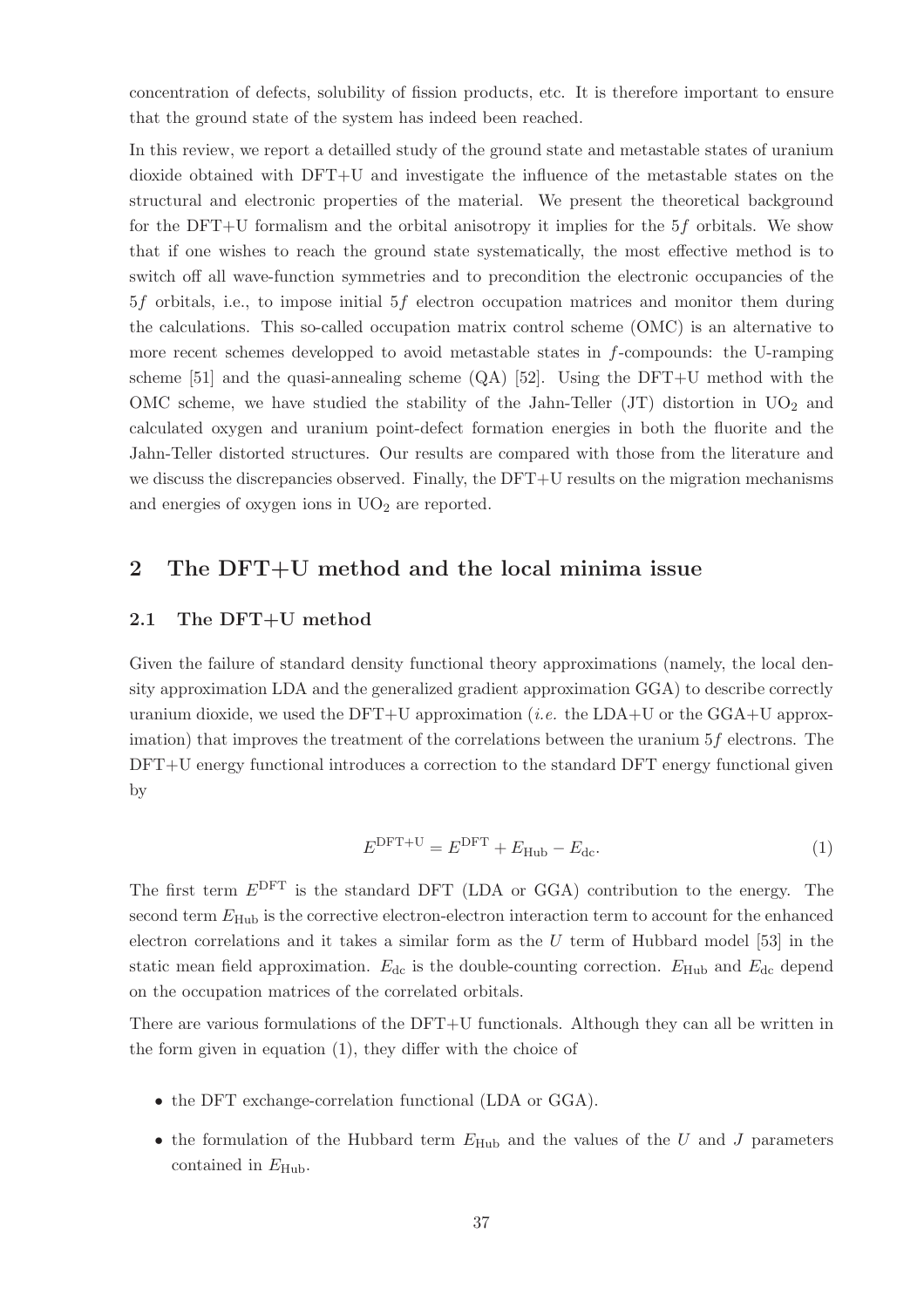- the double-counting term  $E_{\text{dc}}$ .
- the Kohn-Sham orbital projection method used to calculate the electron occupancies. However, with equal  $U$  and  $J$  values and with the same double-counting term, two electron occupancy calculations using two different projection methods will give similar results [54].

#### The Hubbard term

We used the two currently available approaches to describe the Coulomb interaction Hubbard term EHub. They were respectively introduced by Liechtenstein *et al.* [30] and Dudarev *et al.* [31]. The Hubbard interaction term is expressed in the following rotationally invariant form:

$$
E_{\text{Hub}}[n_{mm'}^I] = \frac{1}{2} \sum_{\{m\},\sigma,I} \{ \langle m,m''|V_{ee}|m',m'''\rangle n_{mm'}^{I\sigma} n_{m''m'''}^{I-\sigma} + (\langle m,m''|V_{ee}|m',m'''\rangle - \langle m,m''|V_{ee}|m''',m'\rangle) n_{mm'}^{I\sigma} n_{m''m''}^{I\sigma} \},
$$
(2)

where  $n_{mm'}^{I\sigma}$  is the occupation matrix on site I (see Sect. 2.1.1).  $E_{\text{Hub}}$  can be expressed as a function of the direct Coulomb  $U$  and exchange  $J$  interactions:

$$
U = \frac{1}{(2l+1)^2} \sum_{m,m'} \langle m, m'|V_{ee}|m, m'\rangle \tag{3}
$$

and

$$
J = \frac{1}{2l(2l+1)} \sum_{m \neq m', m'} \langle m, m'|V_{ee}|m', m \rangle \tag{4}
$$

The Dudarev approach is a simplified form of the Liechtenstein approach. It uses the difference  $(U-J)$ , contrary to the Liechtenstein approach in which the U and J terms come into play separately.

#### The double-counting term

The third term in Eq. (1), the double-counting term  $E_{dc}$ , is not specific to the DFT+U formalism but is required in all methods that add a correlation term to the standard DFT functional. The double-counting term is aimed at substracting the LDA or GGA exchangecorrelation contribution already counted in  $E<sup>DFT</sup>$ . There are several expressions for the doublecounting term. In the so-called around mean field (AMF) approach, introduced by Czyżyk and Sawatzky [55],  $E_{\text{dc}}$  takes the following form:

$$
E_{\rm dc}^{\rm AMF} = U N_{\uparrow} N_{\downarrow} + \frac{1}{2} \frac{2l}{2l+1} (U - J) \sum_{\sigma} N_{\sigma}^2,
$$
\n(5)

where N is the total number of electrons,  $N_{\sigma}$  is the total number of electrons with spin  $\sigma$  ( $\uparrow$ or  $\downarrow$ ) and l is the quantum orbital number of the orbitals on which the DFT+U correction is applied.

In the fully localized limit approach (FLL), introduced by Anisimov *et al.* [56], the doublecounting term is expressed as: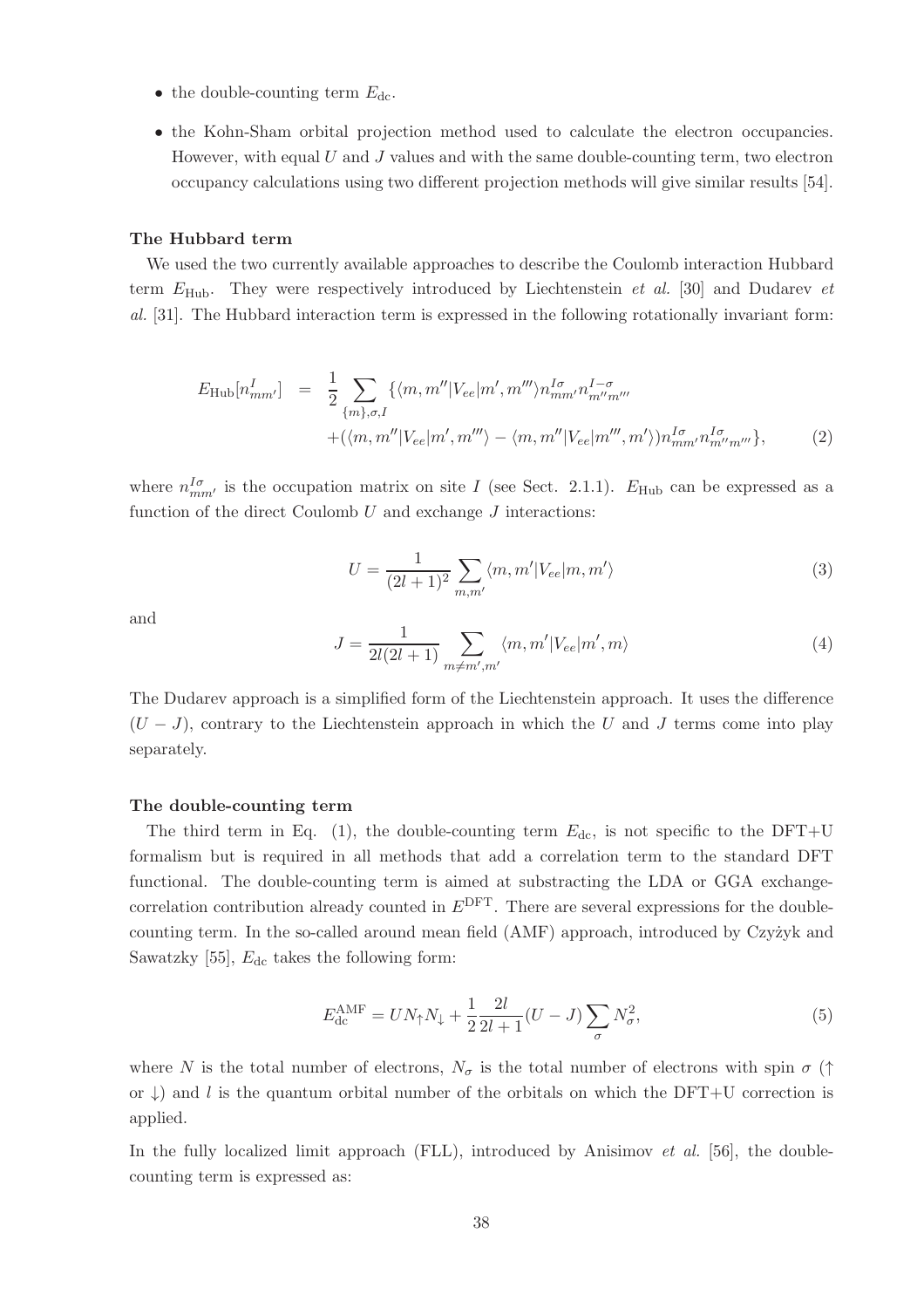$$
E_{\rm dc}^{\rm FLL} = \frac{1}{2} U N(N-1) - \frac{1}{2} J \sum_{\sigma} \left( N_{\sigma}^2 - N_{\sigma} \right). \tag{6}
$$

The main difference between the AMF and FLL double-counting terms is that the AMF tends to favor low spin configurations of the system whereas the FFL tends to favor high spin configurations  $[54]$ . In  $UO_2$ , the AMF and FLL approaches, however, yield the same results, i.e. a high spin configuration with a magnetic moment of  $\pm 2\mu$ <sub>B</sub> on uranium cations.

#### 2.1.1 Occupation matrices

Occupation matrices describe the electron occupancies of the correlated orbitals and play an important role in the DFT+U formalism (see Eq.  $(2)$ ). An occupation matrix is defined as:

$$
n_{m,m'}^{\sigma} = \sum_{n,\mathbf{k}} f_{n,\mathbf{k}}^{\sigma} \langle \psi_{n,\mathbf{k}}^{\sigma} | P_{m,m'} | \psi_{n,\mathbf{k}}^{\sigma} \rangle, \tag{7}
$$

in which  $\psi_{n,\mathbf{k}}^{\sigma}$  is a valence wave function corresponding to the state  $(n,\mathbf{k})$  of spin  $\sigma$  and  $f_{n,\mathbf{k}}^{\sigma}$  is the corresponding occupation number.  $P_{m,m'}$  are projection operators on the localized orbitals. As an example, an occupation matrix for correlated 5f orbitals with spin up  $(\uparrow)$  takes the form:

$$
n_{m,m'}^{\uparrow} = \begin{pmatrix} n_{-3,-3}^{\uparrow} & n_{-3,-2}^{\uparrow} & \cdots & n_{-3,+3}^{\uparrow} \\ n_{-2,-3}^{\uparrow} & n_{-2,-2}^{\uparrow} & & \vdots \\ \vdots & \ddots & \ddots & \vdots \\ n_{+3,-3}^{\uparrow} & \cdots & n_{+3,+2}^{\uparrow} & n_{+3,+3}^{\uparrow} \\ \end{pmatrix}
$$
 (8)

There is no unique way to define occupation matrices of localized atomic states [57]. In the present review, the occupation matrices were calculated in the basis of real spherical harmonics. The DFT+U formalism is rotationally invariant [30], which implies that it is always possible to find a basis in which the occupation matrix is diagonal.

### 2.2 The occurence of metastable states

In the DFT+U approximation, the strongly correlated electrons are localized on specific orbitals, contrary to standard DFT approximations which, in the case of  $UO<sub>2</sub>$ , fill the orbitals with fractional electron occupancies. For this reason, with LDA and GGA,  $UO<sub>2</sub>$  is found metallic instead of insulator as it should be. The counterpart for this localization of the f electrons is the existence of various ways of filling the correlated orbitals, from which only one electron configuration corresponds to the ground state of the system. This leads to the existence of multiple local energy minima (or metastable states) in which calculations can get trapped because of the difficulty to go from one electron configuration to another. It is thus necessary to make sure that the ground state of the system is reached in all DFT+U calculations. In the case of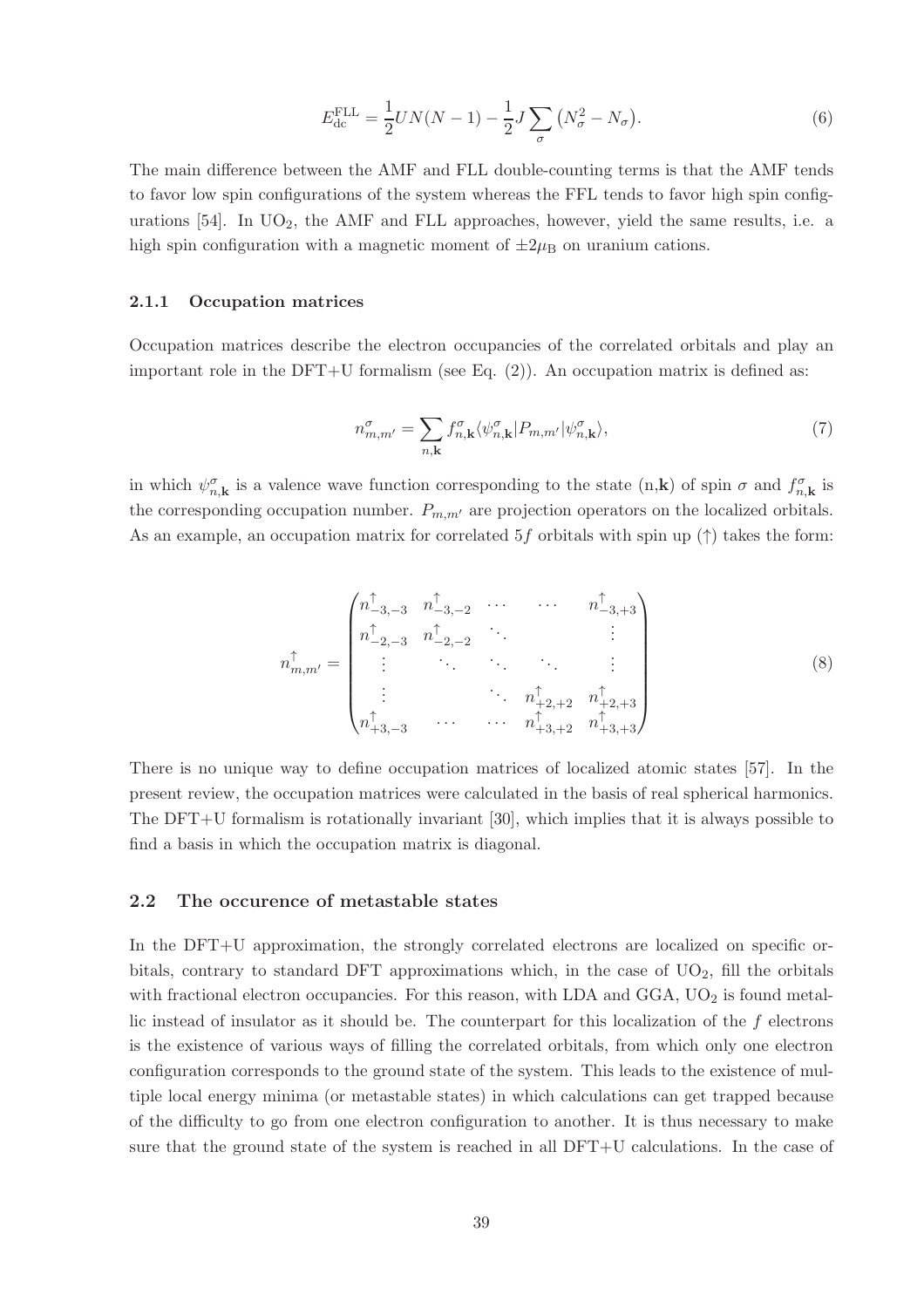

Figure 1: Variation of the 12-atom  $UO<sub>2</sub>$  supercell volume as a function of the U and J parameters of Liechtenstein DFT+U. The black line corresponds to the calculations from an arbitrary input wave function, in which the monitoring of the occupation matrices has not been performed.

bulk UO2, the occurence of the metastable states is linked to the various possibilities for the two  $5f$  electrons to occupy the seven  $5f$  orbitals of the U<sup>4+</sup> ions.

As can be easily experienced with DFT+U calculations even on the bulk  $UO<sub>2</sub>$  crystal, a DFT+U calculation starting from an arbitrary input wave function does not automatically converge to the lowest energy state. For instance, the convergence toward metastable states can be seen Fig. 1 which shows the variation of the  $U_2$  volume as a function of the U-parameter of the DFT+U method. The curve corresponding to the calculations from an arbitrary input wave function is rather erratic whereas the curves corresponding to the ground state of the crystal are perfectly smooth. Such a blunt illustration of the occurrence of metastable states can also be seen in Fig. 3 of the article by Jomard *et al.* for  $PuO<sub>2</sub>$  [49].

An efficient method to reach the ground state electronic configuration consists in testing several initial electron occupancies as a starting point of the calculation and determining the final occupancies that correspond to the lowest energy state. Such a scheme was used for the DFT+U study of several other correlated  $4f$  and  $5f$  compounds, such as cerium [46, 47], rare-earth nitrides [50] or plutonium oxides [49]. We have applied this method to  $UO_2$ . We defined initial input f electron occupation matrices and we imposed them during the calculation of the  $DFT+U$ potential. We thus preconditioned the calculation of the potential which was then applied as a correction to the standard DFT potential. Occupation matrices are imposed during the first 10 to 30 electronic steps, depending on the complexity of the system. After these initial constrained steps, the calculation is left to converge self-consistently on its own.

In order to determine the ground state occupancy of bulk  $UO<sub>2</sub>$ , we imposed as a first step initial diagonal occupation matrices. There are  $C_2^7 = 21$  different ways of filling the seven  $5f$  levels with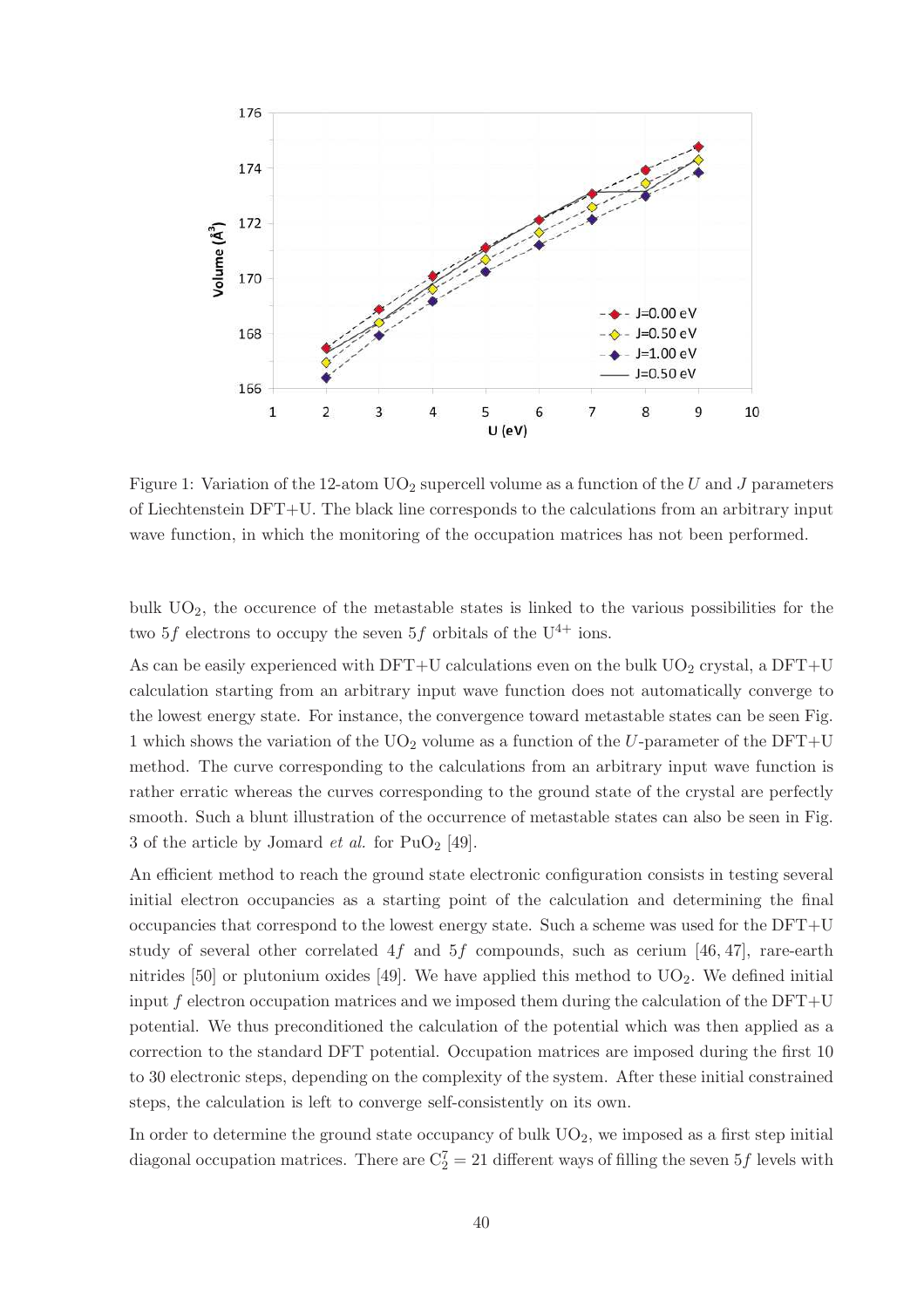| $\dot{\imath}$ | $\dot{j}$      | Initial   | $E - E_{\text{min}}$ | Δ       |
|----------------|----------------|-----------|----------------------|---------|
|                |                | Matrix    | $(eV / U_2O_4)$      | (eV)    |
| $-3$           | $-2$           | [1100000] | 1.67                 | 0.8     |
| $-3$           | $-1$           | [1010000] | 0.15                 | 1.9     |
| $-3$           | $\overline{0}$ | [1001000] | 0.01                 | $2.5\,$ |
| $-3$           | 1              | [1000100] | 0.03                 | 2.3     |
| $-3$           | $\overline{2}$ | [1000010] | 0.07                 | $2.5\,$ |
| $-3$           | 3              | [1000001] | 0.03                 | 2.3     |
| $-2$           | $-1$           | [0110000] | 1.67                 | 0.8     |
| $-2$           | $\overline{0}$ | [0101000] | 1.72                 | 0.9     |
| $-2$           | 1              | [0100100] | 1.67                 | 0.8     |
| $-2$           | $\overline{2}$ | [0100010] | 2.68                 | 0.2     |
| $-2$           | 3              | [0100001] | 1.67                 | 0.8     |
| $-1$           | $\overline{0}$ | [0011000] | 0.00                 | 2.4     |
| $-1$           | $\mathbf{1}$   | [0010100] | 0.78                 | 1.6     |
| $-1$           | $\overline{2}$ | [0010010] | 0.07                 | 2.5     |
| $-1$           | 3              | [0010001] | 0.03                 | 2.3     |
| $\overline{0}$ | 1              | [0001100] | 0.00                 | 2.4     |
| $\overline{0}$ | $\overline{2}$ | [0001010] | 0.16                 | 2.0     |
| $\overline{0}$ | 3              | [0001001] | 0.01                 | 2.5     |
| $\mathbf{1}$   | $\overline{2}$ | [0000110] | 0.07                 | 2.5     |
| 1              | 3              | [0000101] | $0.15\,$             | 1.9     |
| $\overline{2}$ | 3              | [0000011] | $0.07\,$             | 2.5     |

Table 1:  $UO<sub>2</sub>$  states reached as a function of the initially imposed diagonal occupation matrices (defined by  $m_i$  and  $m_j$ ) not taking into account the symmetries of the crystal and with Liechtenstein DFT+U.  $\Delta$  is the UO<sub>2</sub> band gap. The lowest energy is fixed to zero.

two electrons. Since there are several degenerate  $f$  levels, some of the electronic configurations are identical by symmetry. However, in order to check the consistency and the accuracy of the procedure, we did not take into account the f-level degeneracies and we studied all 21 electronic configurations. The imposed occupation matrices can be defined by the two quantum numbers  $m_i$  and  $m_j$  corresponding to the filled orbitals. As an example, the diagonal occupation matrix corresponding to occupied  $m_{-2}$  and  $m_3$  orbitals will be noted [0100001].

Table 1 gives the energies of the  $UO<sub>2</sub>$  states reached as a function of the diagonal occupation matrices initially imposed, not taking into account the symmetries of the crystal. A study by Larson *et al.* [50] and our systematic study of  $UO<sub>2</sub>$  [17] indeed showed that keeping the crystal symmetries would hamper even more the convergence to the ground state. As a static mean field approximation, DFT+U (or Hartree Fock) indeed stabilizes symmetry-broken solutions [58]. Of course, lifting the symmetry results in a higher computational cost but is compensated by the accuracy of the result.

We see from Table 1 that ten states are reached depending on the starting electron occupation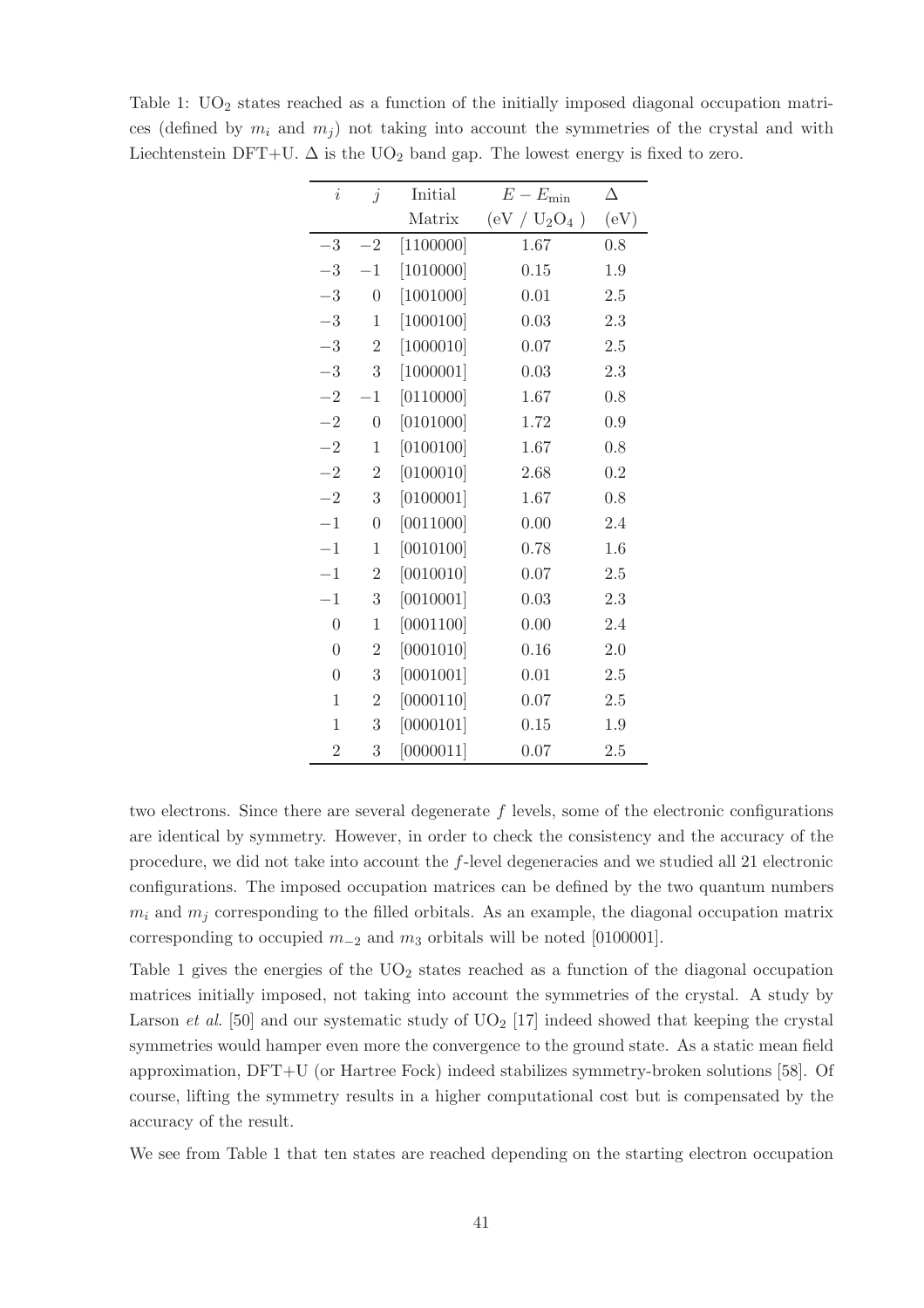configuration. The calculations with the initial occupation matrices [0001100] and [0011000] lead to the ground state of the  $UO<sub>2</sub>$  crystal. Several of the other final states are just few tenth of  $\text{meV}$  /  $\text{UO}_2$  above the ground state but they can display electronic properties different from the ground state, as shown by the band gap values. When the symmetries of the crystal are kept, metallic states can even be obtained. Structural properties also exhibit slight differences, as will be shown in Sect. 3. The final 5f orbital occupation matrices obtained for the ground state of  $UO<sub>2</sub>$  (with the collinear 1k antiferromagnetic order - see Sect. 3), using the Liechtenstein DFT+U and without symmetries, are reported below.

Spin ↑ component:

| 0.61126    | 0.00000                                                        |                                                 | $0.44840 -0.00058$ $0.00000 -0.00039$ $0.00001$             |         |
|------------|----------------------------------------------------------------|-------------------------------------------------|-------------------------------------------------------------|---------|
| 0.00000    | 0.11832                                                        | $0.00000$ $0.00000$ $-0.00001$ $0.00000$        |                                                             | 0.00000 |
| 0.44840    | 0.00000                                                        |                                                 | $0.37479 -0.00004$ $0.00000 -0.00060$ $0.00001$             |         |
| $-0.00058$ |                                                                |                                                 | $0.00000 - 0.00004 - 0.64060 - 0.00008 - 0.44102 - 0.00002$ |         |
| 0.00000    | $-0.00001$ $0.00000$ $0.00008$ $0.02762$ $-0.00006$ $-0.00442$ |                                                 |                                                             |         |
| $-0.00039$ |                                                                | $0.00000 - 0.00060 -0.44102 -0.00006$ $0.35045$ |                                                             | 0.00002 |
| 0.00001    | 0.00000                                                        | $0.00001$ $-0.00002$ $-0.00442$ $0.00002$       |                                                             | 0.03100 |

Spin ↓ component:

|  |  | $0.03167$ $0.00000$ $0.00366$ $0.00000$ |                                                                                   |                     | $0.00000$ $0.00000$ $0.00000$         |
|--|--|-----------------------------------------|-----------------------------------------------------------------------------------|---------------------|---------------------------------------|
|  |  | $0.00000$ $0.09432$ $0.00000$ $0.00000$ |                                                                                   | $0.00000$ $0.00000$ | 0.00000                               |
|  |  | $0.00366$ $0.00000$ $0.02519$ $0.00000$ |                                                                                   |                     | $0.00000 \quad 0.00000 \quad 0.00000$ |
|  |  | $0.00000$ $0.00000$ $0.00000$ $0.02927$ |                                                                                   |                     | $0.00000$ $0.00080$ $0.00000$         |
|  |  | $0.00000$ $0.00000$ $0.00000$ $0.00000$ |                                                                                   |                     | $0.02472$ $0.00000$ $-0.00349$        |
|  |  | $0.00000$ $0.00000$ $0.00000$ $0.00080$ |                                                                                   |                     | $0.00000 \quad 0.02226 \quad 0.00000$ |
|  |  |                                         | $(0.00000 \quad 0.00000 \quad 0.00000 \quad 0.00000 \quad -0.00349 \quad 0.00000$ |                     | 0.02832                               |

Note that the ground state occupation matrices have been determined by testing not only diagonal occupation matrices, but also numerous non diagonal ones. These matrices will be the input occupation matrices for all subsequent calculations of  $UO<sub>2</sub>$  supercells and will precondition the DFT+U calculations in order to avoid the convergence toward a metastable state. They were used for all calculations reported below on  $UO<sub>2</sub>$  bulk properties, as well as point defect formation and migration. This scheme was also used in the study of thermodynamic properties of  $UO_2$  [59].

## 2.3 Methods developed to avoid metastable states

In order to perform accurate DFT+U calculations and make sure that the calculations converge to the ground state of the system, an *ad hoc* procedure has to be applied to avoid the convergence of the calculations to a local energy minima. Up to now, three procedures have been developed, including the one (OMC) used in the previous section and which we recall:

• The occupation matrix control scheme (OMC) [17]: It requires a systematic search of the ground state electronic configuration (in the form of the occupation matrices of the correlated orbitals) for the bulk perfect crystal. This ground state occupation matrix has to be imposed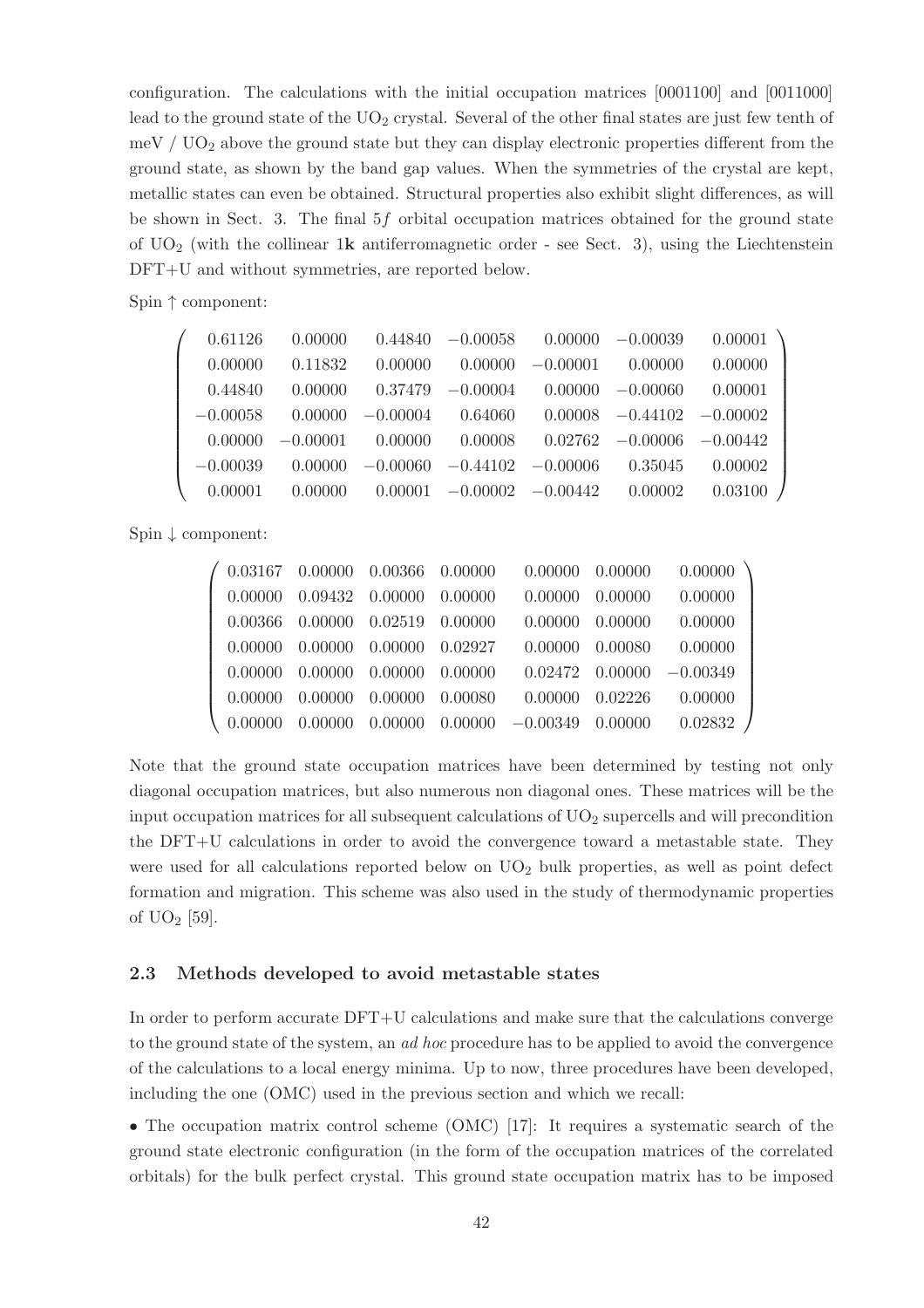at the beginning of subsequent calculations (for the first 10 to 30 electronic iterations) in order to precondition the convergence of the calculation toward the ground state. This procedure proved efficient for perfect bulk systems and systems with point defects or fission gases. The convergence to the ground state is also better ensured by switching off symmetries in order to lift degeneracies.

• The U-ramping scheme [51]: The Coulomb U parameter of the  $DFT+U$  method is slowly increased from 0 (standard DFT calculation) to its desired value, typically by steps of 0.1 eV. Results on the incorporation of rare gases in  $UO<sub>2</sub>$  [60] show that the U-ramping method is efficient on defective systems. The ground state of perfect bulk  $UO<sub>2</sub>$  could, however, not be reached using this method.

• The quasi-annealing scheme  $(QA)$  [52]: A fictitious fluctuation of the external potential is introduced, which is gradually suppressed in order to explore the potential surface. The results for the  $UO<sub>2</sub>$  perfect crystal are similar to the ones obtained with the occupation matrix scheme [61] (see below). For point defects or fission gas behaviour in  $UO<sub>2</sub>$ , no comparison has been possible so far because of the different exchange-correlation functionals used (LDA+U vs. GGA+U).

A comparison was performed between the OMC and QA methods for a DFT+U calculation of the absolute total energy of the  $UO<sub>2</sub>$  crystal. The results are reported in Table 2 and show a small 10 meV  $/$  UO<sub>2</sub> difference between the OMC and the QA calculations. This discrepancy is not likely due to metastable states, but rather to a minor difference in calculation parameters. The 180 meV difference with the calculation using an arbitrary input wave function is, on the contrary, clearly due to the convergence to a metastable state. Up to now, only the QA approach has been proved as successful as the OMC scheme in reaching the ground state of bulk  $UO<sub>2</sub>$ .

Table 2: Absolute DFT+U energy  $(eV/UO_2)$  of the UO<sub>2</sub> crystal calculated with the OMC scheme, the QA scheme and from an arbitrary input wave function, using otherwise the same calculation parameters [61].

|                                                       | OMC. | QA | arbitrary |
|-------------------------------------------------------|------|----|-----------|
| Total energy $(eV/U_4O_8)$ -117.136 -117.095 -116.959 |      |    |           |

The main advantage of the OMC scheme is that when the ground state occupancy is known, one can perform calculations of supercells containing point defects or impurities without any increase of computational time. It is often argued that the OMC scheme requires numerous calculations in defective systems in order to find the ground state. This is not true if one can assume that the ground state occupation matrices of the perfect crystal can be used for the defective structure. Far from the defect, occupation matrices are not modified and are identical to those of the ground state. Close to the defect, on the contrary, the ground state occupation matrices will be quickly reoptimized into more complex electronic occupancies. In the end, the OMC scheme on defective supercell only requires one or a few calculations, depending whether near the defect cations with various oxidation states and different occupation matrices must be imposed (see Sect. 4.1). This is not the case with the  $U$ -ramping and  $QA$  methods in which the U parameter has to be slowly increased and the fluctuation of the external potential slowly removed, respectively. The OMC scheme is straightforwardly available in the ABINIT [62] code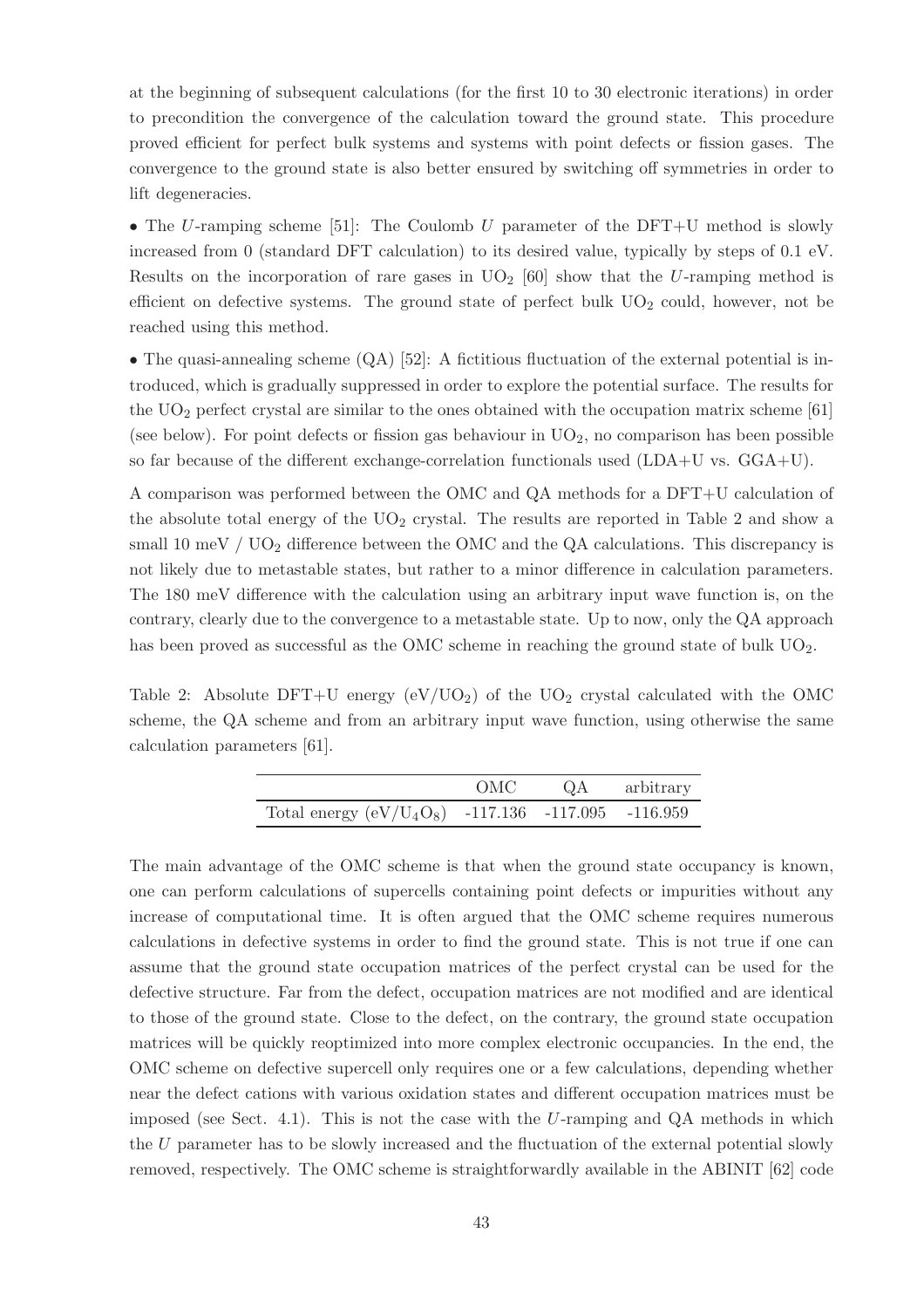and was implemented by our group in the VASP code.

### 2.4 Calculation parameters

All calculations reported here were carried out within the PAW formalism [63] for the calculation of the Kohn-Sham wave functions, as implemented in the VASP [64, 65] and ABINIT [62, 66] codes. For the exchange and correlation energy, we used the GGA functional as parametrized by Perdew, Burke, and Ernzerhof (PBE) [67]. The U and J values of the DFT+U approximation were set to 4.50 eV and 0.54 eV, respectively, as determined by Yamazaki and Kotani from the analysis of X-ray photoemission spectra [68, 69]. These values were kept constant in all calculations, whatever the defect considered. It is indeed *a priori* unnecessary to change these values once they have been defined for a given material: on the one hand, the  $U$  and  $J$  values in  $UO<sub>2</sub>$  mainly depend on the hybridization of uranium 5f and oxygen 2p orbitals, which is not significantly modified with the presence of a point defect in the material. Even if uranium ions around a point defect change their oxidation states (see Sect. 4.1), only a slight change in their local interaction  $U$  can be expected. For simplicity, we neglect these differences. On the other hand, U and J describe the Coulomb interaction between electrons that are located on the same atomic site, hence referred to as intra-atomic interactions. Given that the 5f electrons are strongly localized, it is unlikely that the presence of a defect would significantly change the very nature of these interactions.

For bulk calculations with a 12-atom  $UO_2$  conventional cell, a 600 eV cut-off energy for the plane-wave basis set was used and a 6x6x6 Monkhorst-Pack for the sampling of the irreducible part of the Brillouin zone. For the 96-atom supercells, the cut-off energy was slightly reduced to 500 eV and a 2x2x2 Monkhorst-Pack was used. We add or remove oxygen or uranium atoms from this supercell to create either interstitial or vacancy point defects. The oxygen interstitial and vacancy induce a supercell volume variation of 0.3  $\%$  and 0.02  $\%$ , respectively. We can therefore consider that the supercell size is large enough to accommodate these defects. In all defect calculations, we used the collinear 1k antiferromagnetic order as an approximation of the paramagnetic order of the  $UO<sub>2</sub>$  fluorite phase above 30 K. Moreover, we used a Gaussian smearing for fractional occupancies with a smearing width of 0.1 eV.

To determine the migration barriers, we used the CI-NEB (climbing-image nudged elastic band) method [70] as implemented in the VASP package. Since the determination of saddle points is efficient with only a small number of intermediate images along the reaction path, we used five images for the calculations of the minimum energy path.

In all calculations, spin-orbit coupling (SOC) was neglected. The inclusion of SOC causes drastic modifications in the occupation matrices of uranium atoms since it induces the filling of nondiagonal spin components that give rise to the orbital magnetic moment. Moreover, taking SOC into account significantly increases the number of metastable states since additional occupation matrices are to be considered, as a consequence of which a new systematic search for the ground state would have to be carried out. This, however, remains to be done to see the effect of SOC on defect formation and migration energies.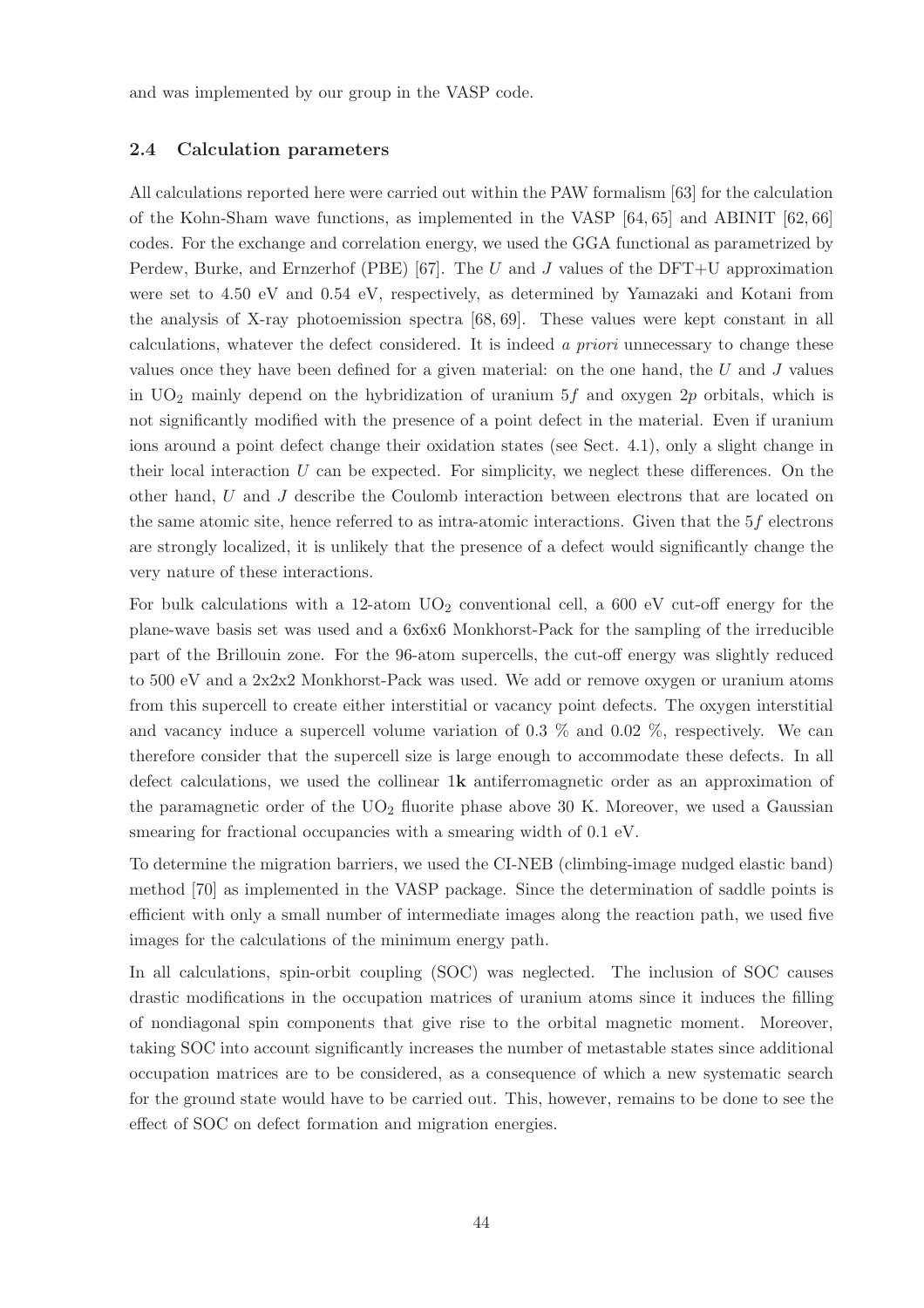# 3 DFT+U results on bulk properties of  $UO<sub>2</sub>$

Above its Néel temperature of  $30 \text{ K}$ , UO<sub>2</sub> is paramagnetic and crystallizes in the fluorite structure  $(CaF<sub>2</sub>)$ : the uranium U<sup>4+</sup> ions form a face-centred cubic sublattice while oxygen O<sup>2−</sup> ions occupy the tetrahedral sites. Below 30 K,  $UO<sub>2</sub>$  is antiferromagnetic (AFM) and exhibits a static Jahn-Teller distortion of the oxygen sublattice [4, 71–74].

In fluorite  $UO_2$ , whose space group is Fm $\overline{3}m$ , the point group of uranium is  $O_h$  and the crystalline field splits the seven 5f orbitals of the uranium atom into two threefold-degenerate levels  $(T_{1u}$  and  $T_{2u}$ ) and one nondegenerate level  $(A_{2u})$ . As regards the antiferromagnetism in UO<sub>2</sub>, experiments  $[3, 73, 75]$  and recent first-principles calculations  $[76]$  show that  $UO<sub>2</sub>$  has a noncollinear 3k antiferromagnetic order. However, due to the high computational cost, neither the non-collinear antiferromagnetism nor paramagnetism can be taken into account in point-defect calculations and we consider a collinear 1k antiferromagnetic order (also often referred to as the AFM1 or AFM(001) order), in which the spins of uranium atoms change sign along the  $Oz$  axis. This approximate 1k AFM order changes the point group of uranium from  $O<sub>h</sub>$  to  $D<sub>4h</sub>$ . In this case, the crystalline field splits the 5f orbitals into two twofold-degenerate levels  $(2 \times E_u)$  and three nondegenerate levels  $(A_{2u}, B_{1u},$  and  $B_{2u})$ .

The structural parameters and elastic constants are calculated for both the fluorite phase and the Jahn-Teller distorted phase, with a special attention to the magnetic ordering. In all cases, we imposed the appropriate occupation matrix at the beginning of the calculations to make sure that the lowest energy state is reached and that the results correspond to the ground state properties of the crystal in the structure considered.

## 3.1 The  $UO<sub>2</sub>$  fluorite phase

The structural parameters, bulk modulus and elastic constants of  $UO<sub>2</sub>$  in the fluorite phase are reported in Table 3.

|                              | $DFT+U$          | Experiments [77,78] |
|------------------------------|------------------|---------------------|
| Point group                  | $D_{4h}$         | $\rm O_h$           |
| $(a, b, c)$ $(\mathring{A})$ | 5.57; 5.57; 5.49 | 5.47                |
| $C_{11}$ (GPa)               | 346              | 389                 |
| $C_{12}$ (GPa)               | 118              | 119                 |
| $C_{44}$ (GPa)               | 58               | 60                  |
| $B$ (GPa)                    | 194              | 207                 |

Table 3: Lattice parameters  $(a, b, c)$ , elastic constants  $(C_{11}, C_{12}$  et  $C_{44})$  and bulk modulus  $(B)$ of  $UO<sub>2</sub>$  in the fluorite phase, calculated using Liechtenstein DFT+U.

DFT+U structural parameters and elastic constants are in very good agreement with experimental values, despite the approximation on the magnetic ordering. The 1k antiferromagnetic order, however, causes a slight compression of the lattice along the  $z$  axis, which modifies the point group symmetry of uranium atoms. The  $T_{2u}$  levels of the  $O_h$  symmetry are split into an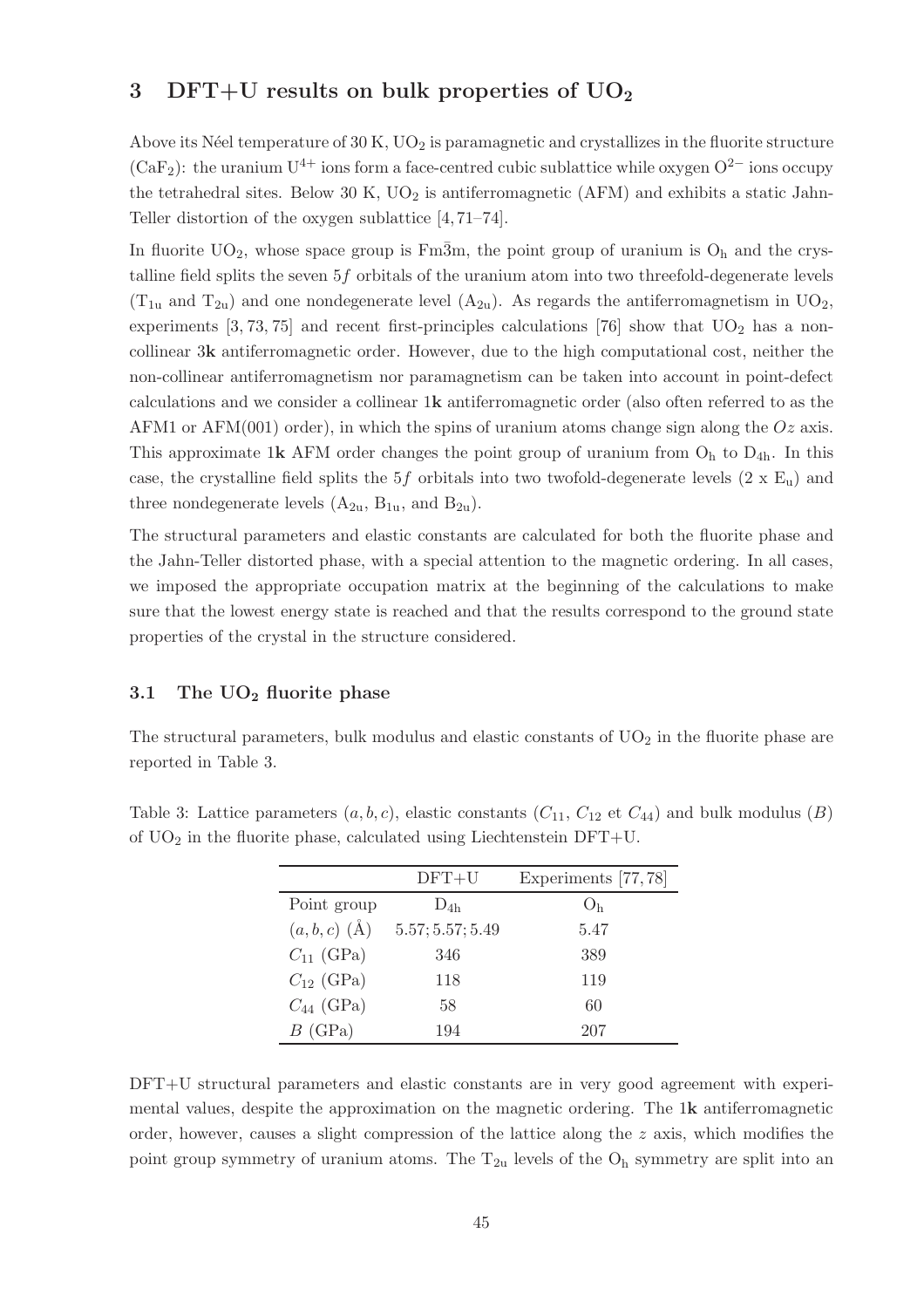occupied  $E_u$  level and an empty  $B_{2u}$  level in the  $D_{4h}$  symmetry. Since the doubly degenerate level  $E_u$   $[x(y^2 - z^2)]$  and  $y(z^2 - x^2)]$  is oriented along the z axis, the compression occurs in this direction. We have also observed that in the first metastable state, the lattice is not compressed but expanded. With the Dudarev DFT+U, it is the other way around. The determination of the  $c/a$  ratio therefore constitutes a simple test to check if the ground state has been reached. Table 4 summarizes these results as a function of the DFT+U approaches used.

Table 4:  $c/a$  ratio of the UO<sub>2</sub> unit cell as a function of the state obtained and the DFT+U approximation used.

|                                  | Liechtenstein Dudarev  |              |
|----------------------------------|------------------------|--------------|
| Ground state                     | Compression Dilatation |              |
|                                  | $c/a = 0,99$           | $c/a = 1,01$ |
| 1 <sup>st</sup> metastable state | Dilatation             | Compression  |
|                                  | $c/a = 1,01$           | $c/a = 0,99$ |

It should also be stressed that when occupation matrices are controlled, i.e. when the ground state is reached, the two DFT+U approaches yield similar electronic states: occupation matrices are identical, only the cell parameters differ (see Table 4). This is consistent with the fact that the Dudarev approach is a simplified version of the Liechtenstein approach. When occupation matrices are not controlled, however, calculations with the Dudarev approach do not reach the ground state. Instead, they reach the first metastable state, located  $25 \text{ meV} / \text{UO}_2$  above the ground state.

## 3.2 The Jahn-Teller distortion

As mentioned before, below 30 K the oxygen sublattice displays a static Jahn-Teller distortion (JT) and the magnetic order is a non-collinear 3k AFM order [74]. The oxygen cage is distorted with an estimated displacement of oxygen atoms of  $0.014 \text{ Å}$  in the  $\langle 111 \rangle$  directions, changing the space group from  $Fm3m$  to Pa3 [74].

As a first step, the stability of the JT distortion was studied with an approximated 1k AFM order and compared to the fluorite structure with the same magnetic structure. Second, the relative stability of the 1k and 3k AFM orders were compared in the JT distorted phase (see Sect. 3.3).

In the study of the JT distorted structure, the oxygen atoms are located initially in the experimentally determined positions (space group:  $Pa\bar{3}$ ). The lattice structure is then optimized and the total energy compared to that of the  $UO<sub>2</sub>$  ground state in the fluorite structure with a 1k AFM order. Our results indicate that the JT distortion stabilizes the lattice by  $52 \text{ meV/UO}_2$ , which is significant. Several calculations were done for the JT phase with various initial occupation matrices. All calculations converged to the same final state, emphasizing that when symmetries are broken, as induced by the oxygen atomic displacements, the DFT+U calculations reach the ground state more easily.

Despite the numerous studies of the AFM order in the JT phase, there are few experimental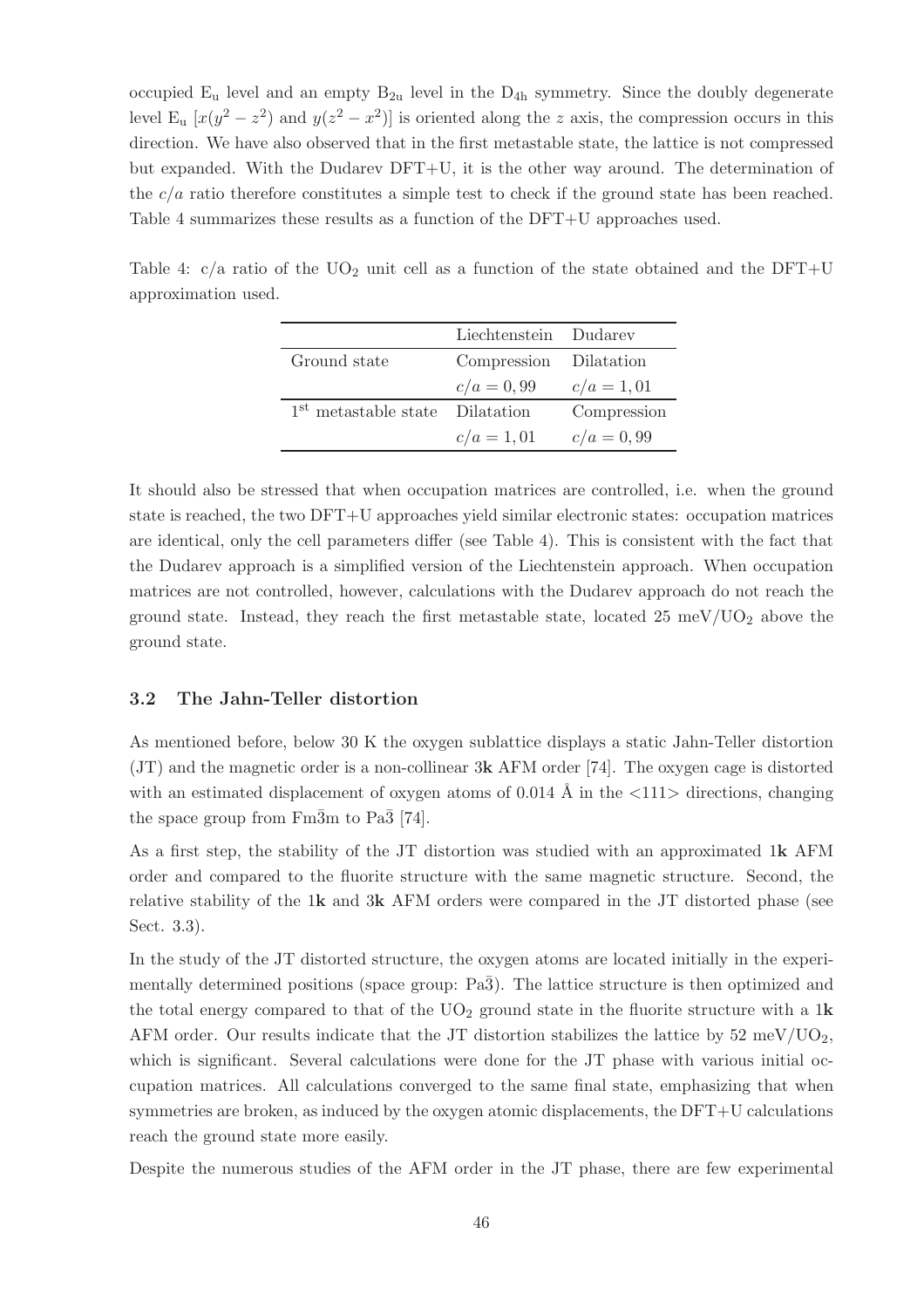data on the structural parameters of this phase. The elastic constants at 0 K can be determined by extrapolation of data from the 1967 study by Brandt and Walker [79]. In Table 5, we report the calculated and experimental lattice parameters, elastic constants and bulk modulus of  $UO<sub>2</sub>$ in the JT distorted phase.

Table 5: Lattice parameters  $(a, b, c)$ , elastic constants  $(C_{11}, C_{12}$  and  $C_{44}$ ) and bulk modulus (B) of uranium dioxide in the Jahn-Teller distorted phase with a 1k-antiferromagnetic order, calculated with the Dudarev DFT+U and compared to experiments.

|                              | $DFT+U$ | Experiments |
|------------------------------|---------|-------------|
| $(a, b, c)$ $(\mathring{A})$ | 5.054   |             |
| $C_{11}$ (GPa)               | 358     | 400         |
| $C_{12}$ (GPa)               | 109     | 126         |
| $C_{44}$ (GPa)               | 65      | 59          |
| $B$ (GPa)                    | 192     | 217         |

The DFT+U values are in good agreement with the experimental data. The elastic constants of the JT phase are not very different from those in the fluorite phase. More significant is the result that the crystal lattice with the JT distortion remains cubic, which is not the case in the fluorite phase obtained using DFT+U (see Table 3). The oxygen sublattice distortion that we obtain corresponds to 0.09 Å displacements essentially in the  $\langle 100 \rangle$  direction, which are, however, much too large compared to the ones reported from experiments (0.014 Å displacements in the  $\langle 111 \rangle$ ) direction) [80]. The fact that the directions are different may be explained by our approximation of a collinear 1k AFM magnetic order instead of the 3k order.

In the JT 1k phase, the occupation matrices of all uranium atoms are identical and they only differ by the sign of some matrix elements. Those occupation matrices are noted  $OM_{JT}$  and will be subsequently used as initial occupation matrices for calculations with supercells containing point defects. Those results also show that in the perfect bulk crystal, the electron occupations of the uranium atoms are directly linked to the oxygen positions due to the fact that the oxygen atoms govern the crystal field applied to the uranium atoms. This crystal field modifies in return the point group symmetry at the uranium site, hence the  $5f$  orbital degeneracies. In the 1 $\bf k$ fluorite structure, the symmetry point group is  $D_{4h}$  and the crystal field imposes a particular form for the occupation matrices. When the oxygen cage is distorted, the point group symmetry becomes  $C_{3i}$  and the occupation matrices have a different form.

## 3.3 Non-collinear magnetic order

In order to check that the DFT+U can also describe correctly the magnetic ground state of  $UO<sub>2</sub>$ , we have compared the stability of the collinear 1k AFM order with the experimentally observed low-temperature 3k AFM order [4, 80, 81]. The calculations were performed in the Jahn-Teller distorted phase, which is the one co-existing with the 3k AFM order. The calculations were performed in a 12-atom supercell, containing four inequivalent uranium sites, i.e. the smallest supercell enabling one to reproduce the 3k AFM order.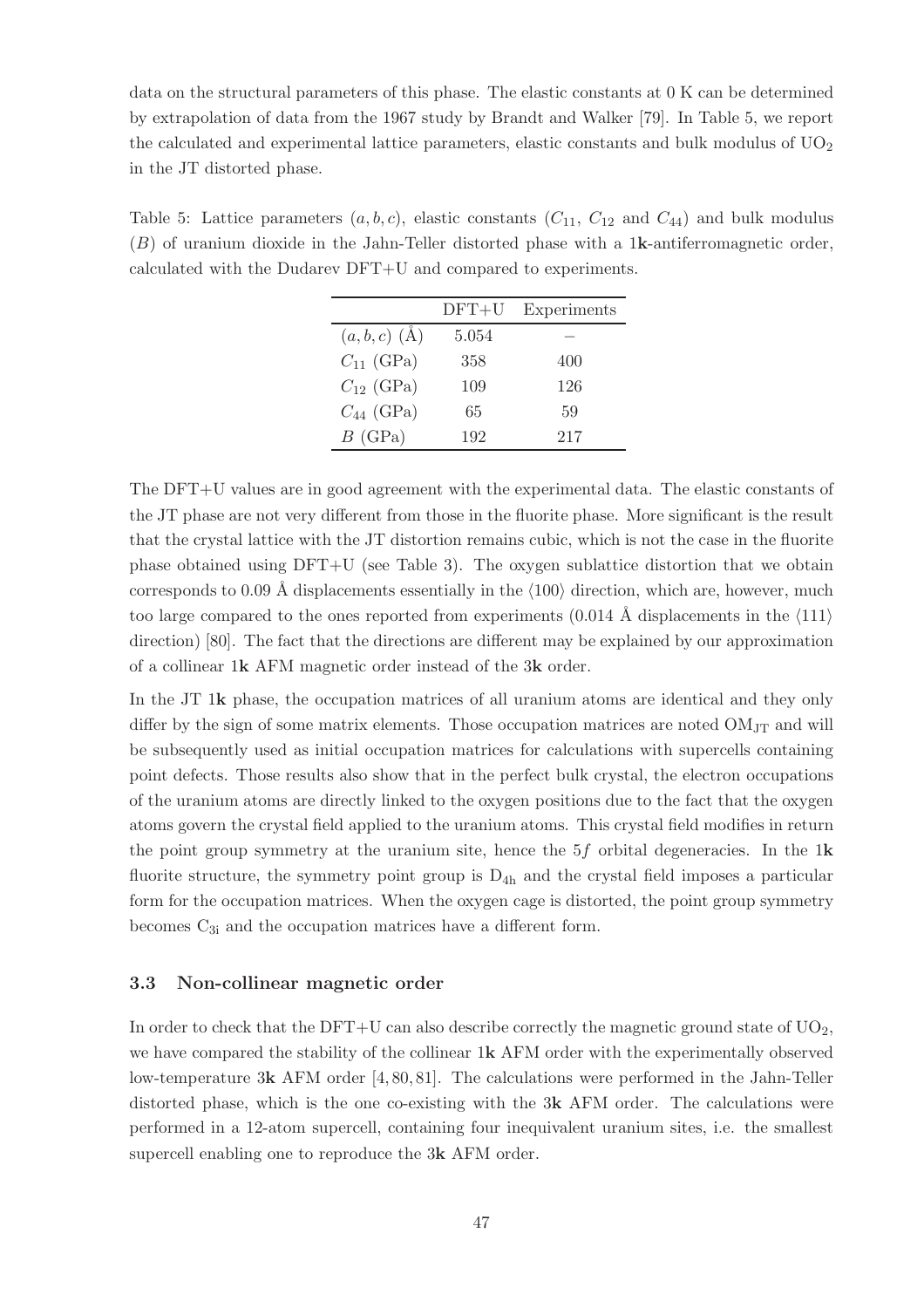The results show that the  $3k$  AFM order has approximately the same total energy as the  $1k$ AFM order, with an energy difference of only  $0.6 \text{ meV/UO}_2$ . The 3k AFM order, however, is not obtained as the most stable one, contrary to experimental evidence. The inclusion of the spin-orbit coupling in the calculation may change this trend but its inclusion, in combination with the OMC scheme, remains challenging (see Sect. 2.4). The spin-orbit coupling was taken into account in the studies of the AFM order of UO<sup>2</sup> by Laskowski *et al.* [76] and Gryaznov *et al.* [21]. Laskowski *et al.* used an all-electron first-principles method and also found that the 1k-configuration is more stable than the 3k one (by around 10 meV/UO<sub>2</sub>). On the contrary, Gryaznov *et al.* found the 3k AFM structure to be more stable than the 1k-AFM order by 95 meV/UO<sub>2</sub>. From the distortion of the cubic lattice  $(c/a < 1)$  obtained by Gryaznov *et al.*, however, it is clear that the calculations of the 1k-AFM order did not reach the ground state (see Table 4) and thus the relative energies calculated between the magnetic phases are biased.

In our DFT+U calculations with the non-collinear  $3k$  order, the cell is perfectly cubic  $(a=b=c)$ , contrary to what was obtained with the collinear 1k order in the fluorite phase. Moreover, we find that the non-collinear 3k order is associated with a distortion of the oxygen sublattice with oxygen displacements of 0.09 Å in the  $\langle 111 \rangle$  direction. Even if the direction of the distortion is in agreement with the experimental data [82], the magnitude of the displacements is still significantly larger than the experimental estimation of  $0.014$  Å. Our results, however, are in agreement with the first-principles studies by Laskowski *et al.* and Gryaznov *et al.* who found a distortion of the oxygen sublattice of 0.16 Å and 0.09 Å, respectively.

# 4 Oxygen point defect formation energies in  $UO<sub>2</sub>$

Until recently, point-defect formation energies in uranium dioxide  $UO<sub>2</sub>$  were a matter of debate due to the significant discrepancies between the various studies published in the literature. The authors of the previous papers  $[14, 15, 19, 22, 83]$  on point defects in  $UO<sub>2</sub>$  all used the same PAW method implemented in the same code (VASP), the same Dudarev DFT+U approximation and very similar calculation parameters: the cut-off energies for the plane wave basis only differ by a few tens of  $eV$  and the values of  $U$  and  $J$  are identical. Despite these similarities, significant discrepancies not consistent with the accuracy expected from DFT were observed between the various studies, as can be seen in Table 6. The differences in the formation energies can reach 2.0 eV for uranium Frenkel pairs (consisting of a vacancy and an interstitial, non-interacting) and up to 2.7 eV for the Schottky defect (consisting of an oxygen vacancy and two uranium vacancies).

The oxygen point defect and Schottky defect formation energies are calculated as follows:

Interstitial I<sub>o</sub>:  $E_{I_o}^{\text{F}} = E_{I_o}^{\text{N}+1} - E_{UO_2}^{\text{N}} - \frac{1}{2}E_{O_2}$ , Vacancy  $V_o: E_{V_o}^F = E_{V_o}^{N-1}$  $V_o^{N-1} - E_{UO_2}^{N} + \frac{1}{2}E_{O_2},$ Schottky defect  $S: E_{S^i}^F = E_{V_U}^{N-1}$  $V_{\rm U}^{N-1} + 2 \times E_{\rm V_O}^{N-1}$  $\frac{N-1}{V_{\rm O}} - 3 \times \frac{N-1}{N} \times E_{\rm UO_2}^{N}$ Oxygen Frenkel pair  $\text{FP}_o : E_{\text{FP}_o}^{\text{F}} = E_{V_o}^{\text{N}-1} + E_{I_o}^{\text{N}+1}$ ,

where N is the number of atoms in the defect-free supercell, here  $N = 96$ .  $E_{\text{UO}_2}^{\text{N}}$  is the total energy of the defect-free supercell,  $E_{I_o}^{N+1}$  and  $E_{V_o}^{N-1}$  the energies of the supercell containing an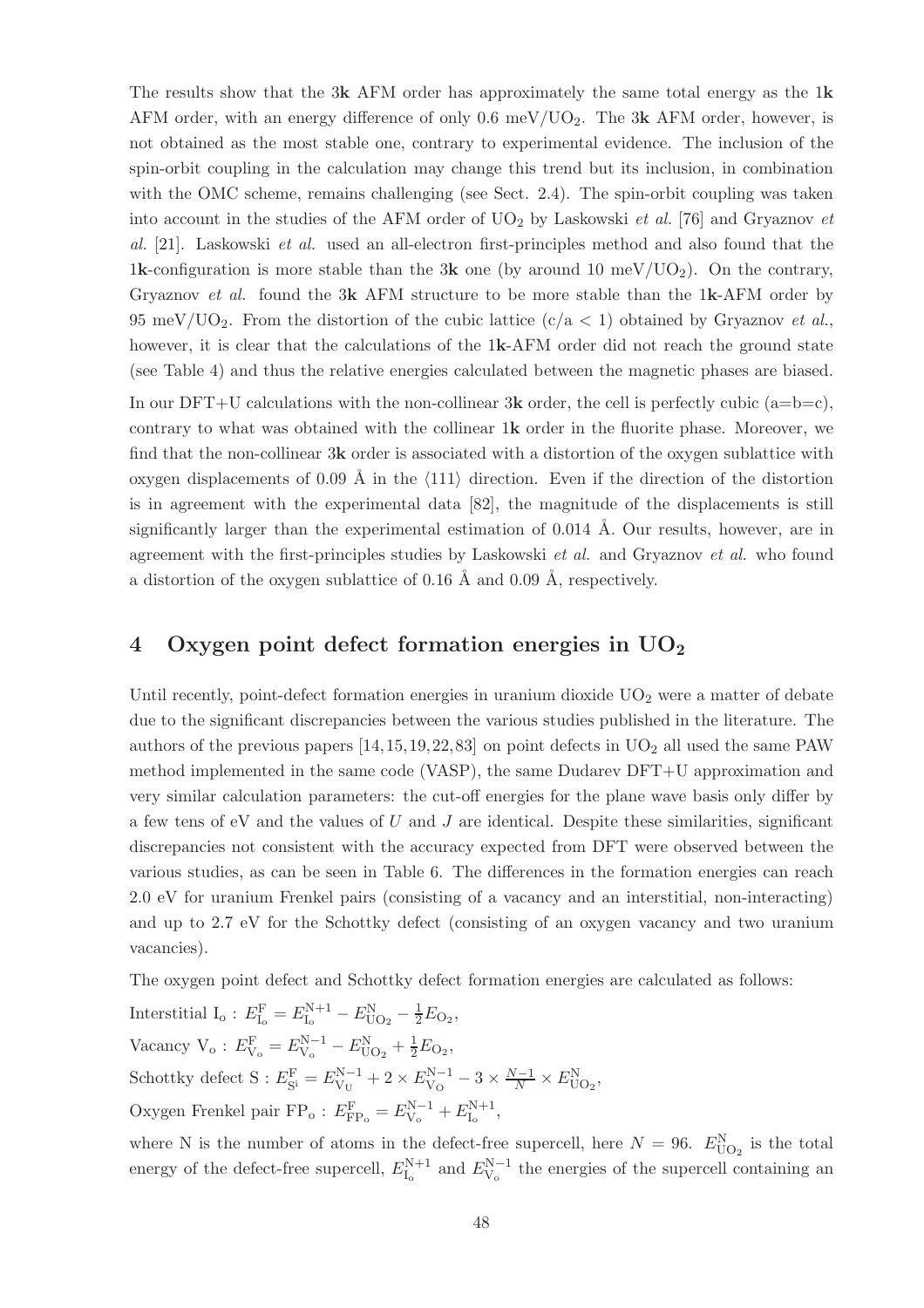| Author       | References                                   |                 |                             | $\perp_{11}$ |                |     |     | $V_o$ $V_u$ $FP_o$ $FP_u$ S |     |
|--------------|----------------------------------------------|-----------------|-----------------------------|--------------|----------------|-----|-----|-----------------------------|-----|
|              | Uranium                                      | Oxygen          |                             |              |                |     |     |                             |     |
|              | Iwasawa [14] $U_{\alpha}$ (DFT+U) $O_{2(g)}$ |                 | $-0, 4$ 4, 7 4, 5 8, 4 4, 1 |              |                |     |     | $13,1$ --                   |     |
| Gupta $[15]$ |                                              | $O_{2(g)}$      | $-1, 6$ 8, 2                |              | 5,6            | 6,0 | 4,0 | 14, 2                       | 7.2 |
| Nerikar [19] | $U_{\alpha}$                                 | $O_{2(g)}$      | $-1,3$ 6, 1                 |              | $5,3\quad 9,0$ |     | 4,0 | 15.1                        | 7.6 |
| Yu $[22]$    | $U_{\alpha}$ (DFT+U)                         | $O_{2(\sigma)}$ | $-2, 4$ 2.5                 |              | 5, 1           | 4,5 | 2,6 | 7.0                         | 3.6 |
| Tiwary [83]  |                                              |                 |                             |              |                |     | 3.9 | 10, 1                       | 7.4 |

Table 6: Formation energies (eV) of point defects in uranium dioxide calculated using DFT+U. The reference states used for the uranium and oxygen atoms are also indicated.

interstitial and a vacancy, respectively.  $\frac{1}{2}E_{\text{O}_2}$  is the energy by atom of the di-oxygen molecule in its triplet state, taken as the reference. The uranium point defect energies are calculated using the equivalent expressions for uranium. The point defect calculations are performed keeping the supercells neutral, but allowing for local charge redistribution inside the supercell in order to balance the presence of the defects.

For extrinsic point defects (vacancies and interstitials), formation energies are not always calculated using the same reference energy. This impacts the formation energies and may be the cause of some discrepancies. For intrinsic point defects (Frenkel pairs and Schottky defects), however, reference energies do not come into play. As a result, any discrepancy in the formation energies of such defects, as reported in Table 6, is likely due to the occurrence of metastable states.

# 4.1 Formation energies of oxygen point defects in the fluorite and the JT structures of UO<sub>2</sub>

For point defect calculations, we first imposed on each uranium atom the electronic occupancies obtained for the perfect fluorite structure, as is usually done when modelling perfect  $UO<sub>2</sub>$ . In doing so, however, the system did not relax into the lowest energy state but was trapped in a state in which the  $U^{4+}$  oxidation state of all uranium ions was preserved. To reach the lowest energy state, it was required to impose the presence of  $U^{5+}$  or  $U^{3+}$  cations in the supercell, depending on the defect modelled. Note that several charge states were considered for uranium atoms and that  $U^{5+}$  (respectively  $U^{3+}$ ) ions were found to yield the lowest total energies when an oxygen interstitial (respectively vacancy) was incorporated into the system.

In both the fluorite and Jahn-Teller distorted phases, we observed two  $U^{5+}$  or two  $U^{3+}$  cations in presence of an oxygen interstitial or of an oxygen vacancy, respectively. In the case of the oxygen interstitial, we performed several additional calculations to determine the most stable location of  $U^{5+}$  cations and found it to be the second coordination sphere of the extra interstitial oxygen atom. The optimal separation distance between the two  $U^{5+}$  cations is  $d = 9.64$  Å in the presence of the oxygen interstitial. The magnetic moments of these two cations changed from  $\pm 2\mu_B$  to  $\pm 1\mu_B$ , suggesting the loss of one electron. By contrast, in the presence of an oxygen vacancy, the  $U^{3+}$  cations are found to be in the first coordination sphere of the missing oxygen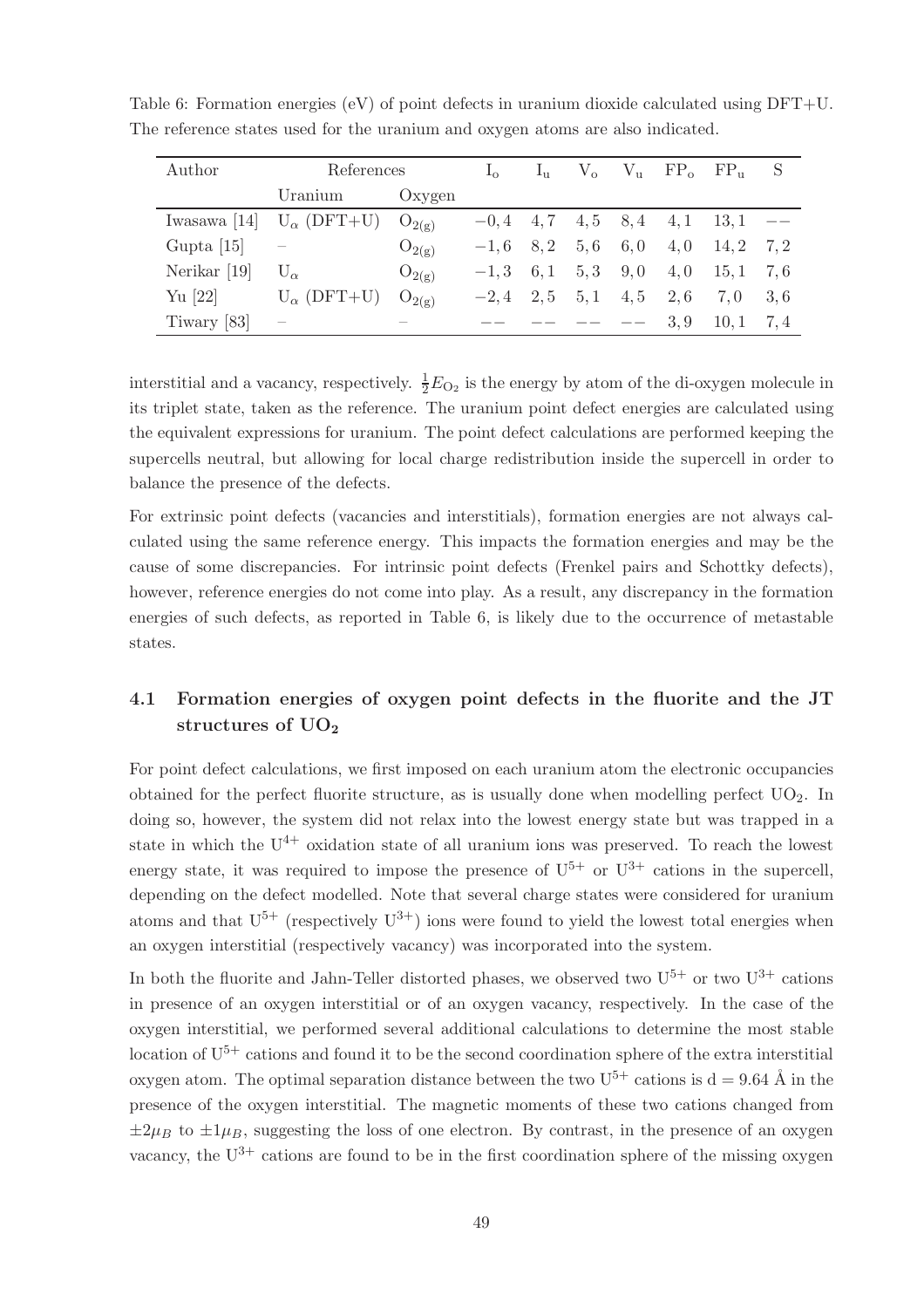Figure 2: Optimized final configuration of the defective supercell containing an oxygen vacancy (left) and interstitial (right). The point defects are in yellow. Also represented (in green) are the most favourable positions for  $U^{3+}$  (left) and  $U^{5+}$  (right) cations created by charge compensation reasons. Pink spheres represent oxygen atoms that were significantly displaced from their fluorite positions.



atom (see Fig.  $(2)$ ).

Table 7: Formation energies (eV) of oxygen point defects (interstitial, vacancy and Frenkel pair) in uranium dioxide calculated using  $DFT+U$ , in the fluorite and the JT structure of  $UO<sub>2</sub>$ .

|                               |         |      | $E_{\text{Io}}^{\text{F}}$ (eV) $E_{\text{Vo}}^{\text{F}}$ (eV) $E_{\text{FPo}}^{\text{F}}$ (eV) |
|-------------------------------|---------|------|--------------------------------------------------------------------------------------------------|
| Fluorite (with $OM_F$ )       | $-0.05$ | 5.30 | 5.25                                                                                             |
| Jahn-Teller (with $OM_{JT}$ ) | 0.47    | 6.01 | 6.48                                                                                             |

Table 7 reports the formation energies of the oxygen interstitial, vacancy and Frenkel pair in both the fluorite and the JT distorted structures. For the oxygen interstitial, it can be seen that the formation energy is almost zero in the fluorite phase and 0.47 eV in the JT phase. Both these energies are small and the question of the sign of the oxygen interstitial formation energy is still a matter of debate. It seems consistent, however, to find a positive formation energy for the Jahn-Teller distorted  $UO_{2+x}$  phase given that this hyperstoichiometric phase is not stable at 0 K [84]. As for the fluorite structure, the near zero value seems surprisingly high given that  $UO<sub>2</sub>$  is known to oxidize easily. The DFT+U approximation, however, is not likely the cause for such a high formation energy. It is rather because of the GGA-PBE functional that fails to accurately describe the O atom and the  $O_2$  molecule, resulting in a calculated  $O_2$  dissociation energy that is off by 30%, 20% of which is due to the PBE functional. If we correct our value to exactly reproduce the experimental dissociation energy, the formation energy becomes -0.7 eV for the oxygen interstitial.

In both the fluorite and the Jahn-Teller distorted structures, oxygen interstitials induce a decrease of the distance between neighbouring uranium atoms, resulting in a local decrease in the cell parameters. This is in agreement with experimental observations that the cell parameters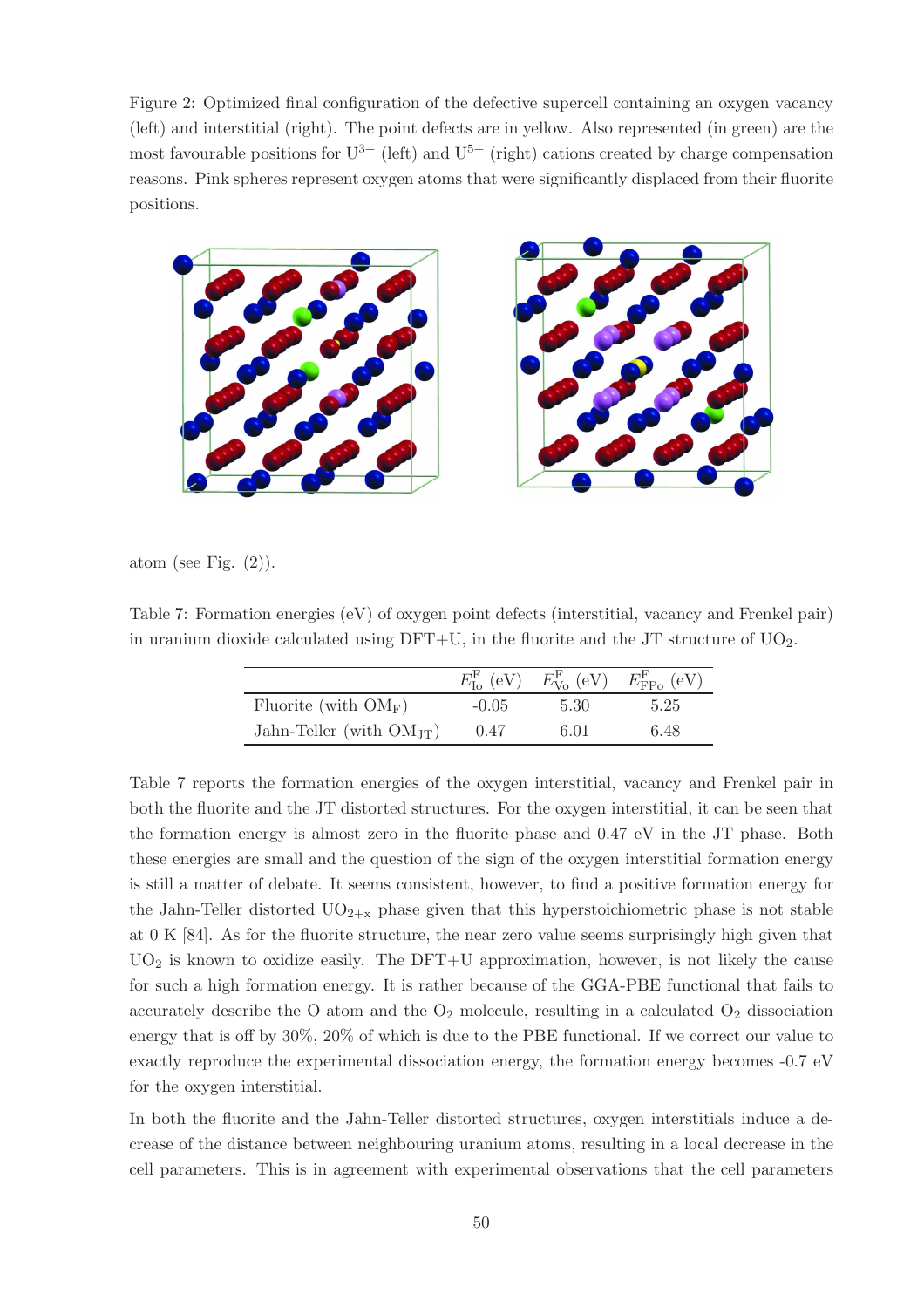decrease with the addition of oxygen in the material [85].

For the oxygen vacancy, the formation energies are similar in the fluorite structure (5.30 eV) and the Jahn-Teller distorted structure (6.01 eV). As regards the atomic displacements of the defect nearest neighbours, we found that the oxygen vacancy only triggers slight modifications in the bonding distances (less than  $0.05 \text{ Å}$ ). As a consequence, the cell parameters remain unchanged with and without the defect.

For both oxygen interstitials and vacancies, the above results seem to show that the crystal field in  $UO<sub>2</sub>$  has only a moderate influence on the formation energies.

The Frenkel pair formation energy determined from neutron scattering experiments is estimated at  $4.5 \pm 0.5$  eV, [86] which also compares well with our value of 5.25 eV calculated in the fluorite phase. Note that these energy values constitute a marked improvement over what standard DFT calculations have provided us with in the past.

 $DFT+U$  thus enables us to better apprehend the formation of point defects in  $UO<sub>2</sub>$  and its association with OMC scheme enables not only to circumvent the issue of metastable states but also provide us a simple procedure to treat the change of valence of the cations induced by the presence of point defects.

# 5 Oxygen migration energies in  $UO<sub>2</sub>$

The migration paths of oxygen defects were calculated using the Climbing-Image Nudged Elastic Band method (CI-NEB) [70]. This method enables one to determine the minimum energy path of an atom between two equilibrium positions in the chosen migration direction by calculating the forces acting on the migrating atom. The relaxation of the positions of the remaining atoms of the system is also taken into account. In our calculation, the forces were computed using the DFT+U framework associated with the OMC scheme, as described before. The total energy of the system is calculated for various intermediary migration steps and the migration energy is defined as the energy barrier (or saddle point) along the migration path. In this study, we considered the migration of vacancy and interstitial atoms with the migration mechanisms as follows:

• Two vacancy mechanisms, in which an oxygen atom moves to a nearest neighbour oxygen vacancy, along the  $\langle 100 \rangle$  or the  $\langle 110 \rangle$  direction.

• An interstitial mechanism, in which an interstitial atom in an octahedral site moves to the next nearest octahedral interstitial site.

• An indirect interstitial mechanism (interstitialcy mechanism), in which an atom in an octahedral site replaces an oxygen atom on a lattice site, which in turn moves to an octahedral interstitial site (see Fig. 3).

In order to be able to compare our results to experimental activation energies of diffusion, the calculations have been performed in the fluorite phase of  $UO<sub>2</sub>$ . An important problem to consider for the migration calculations is the existence at  $0 \text{ K}$  of the Jahn-Teller UO<sub>2</sub> phase, more stable and less symmetric than the fluorite phase. This has important consequences in the CI-NEB calculations. When an atom migrates through the lattice, it breaks all symmetries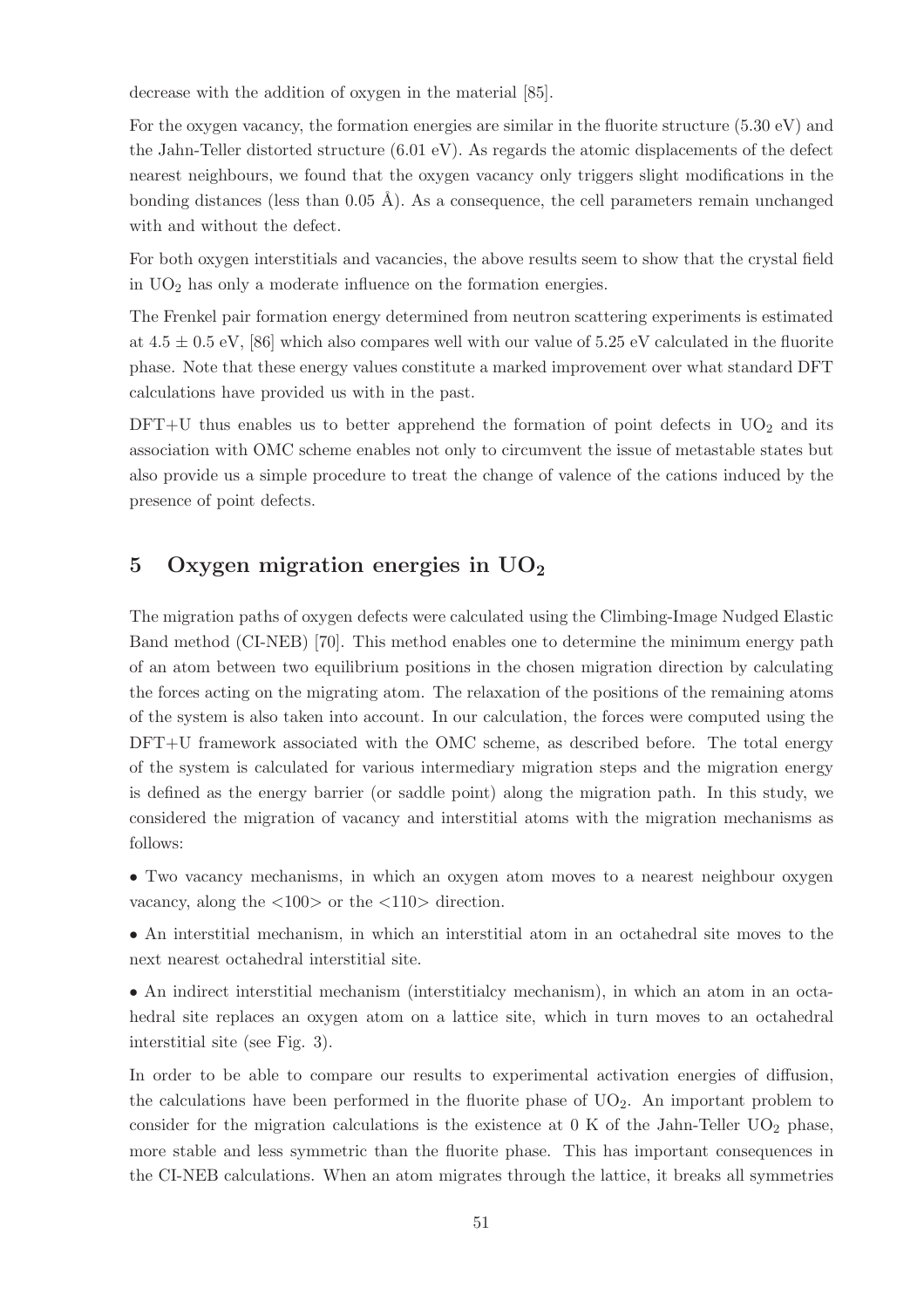

Figure 3: Minimum energy path of the interstitialcy (indirect) mechanism for oxygen selfdiffusion in  $UO_2$ , calculated using DFT + U. The initial interstitial oxygen atom is in pink. The displaced oxygen lattice atom is in green.

along its trajectory. When symmetries are broken in a  $DFT+U$  calculation of  $UO<sub>2</sub>$ , the ground state is easier to reach but the fluorite structure tends to change back toward the Jahn-Teller distorted phase (see Sect. 3.2 and Ref. [35]). It results in a low total energy for the nonsymmetric saddle point compared to the symmetric initial and final (fluorite) configurations of the CI-NEB calculation. This constitutes a possible source of error in the determination of the migration barrier. To overcome this difficulty, it is necessary to calculate the total energy of the initial and final configurations in a very specific way, namely by performing a complete relaxation of the second and second-to-last intermediate images.

Figures 4 and 5 present the total energy curves obtained for oxygen self-diffusion via interstitial and vacancy mechanisms, respectively. It is important to emphasize that in these curves the total energy difference between an image and its symmetrical image is very small. Such a result was not *a priori* guaranteed given the large number of metastable states in the system. It emphasizes once again that the careful control of the electronic occupancies constitutes an efficient means of obtaining reliable  $DFT + U$  energies.

The <110> vacancy mechanism differs from the four other mechanisms in the sense that the associated migration path is not linear as initially envisaged. The oxygen atom first migrates toward nearby uranium atoms before moving into the oxygen vacancy. This deviation from the initial linear path is due to the Coulomb repulsion between surrounding oxygen atoms located in the same plane.

In Table 8 we report the formation and migration energies obtained from DFT+U calculations, as well as the activation energy for oxygen diffusion. The activation energy is defined according to the experimental approach detailled in Ref. [87] as the sum of the oxygen interstitial formation and migration energies. It should be stressed that the formation energy of the oxygen interstitial that we calculated in Sect. 4.1, i.e. -0.7 eV, must be corrected in order to calculate the activation energy. Indeed, this formation energy is defined as the energy required to add an oxygen atom in perfect  $UO_2$ , along with the creation of two  $U^{5+}$  cations for charge compensation. The point defect model [87] used to calculate the activation energy, however, requires the  $U^{5+}$  cations to be far from the oxygen interstitial, thus non interacting. It is therefore necessary to add to our -0.7 eV value the binding energy of two holes with the oxygen interstitial, which was evaluated to be 0.4 eV using charged supercell calculations. The oxygen interstitial formation energy with unbound  $U^{5+}$  is therefore -0.3 eV, as shown in Table 8.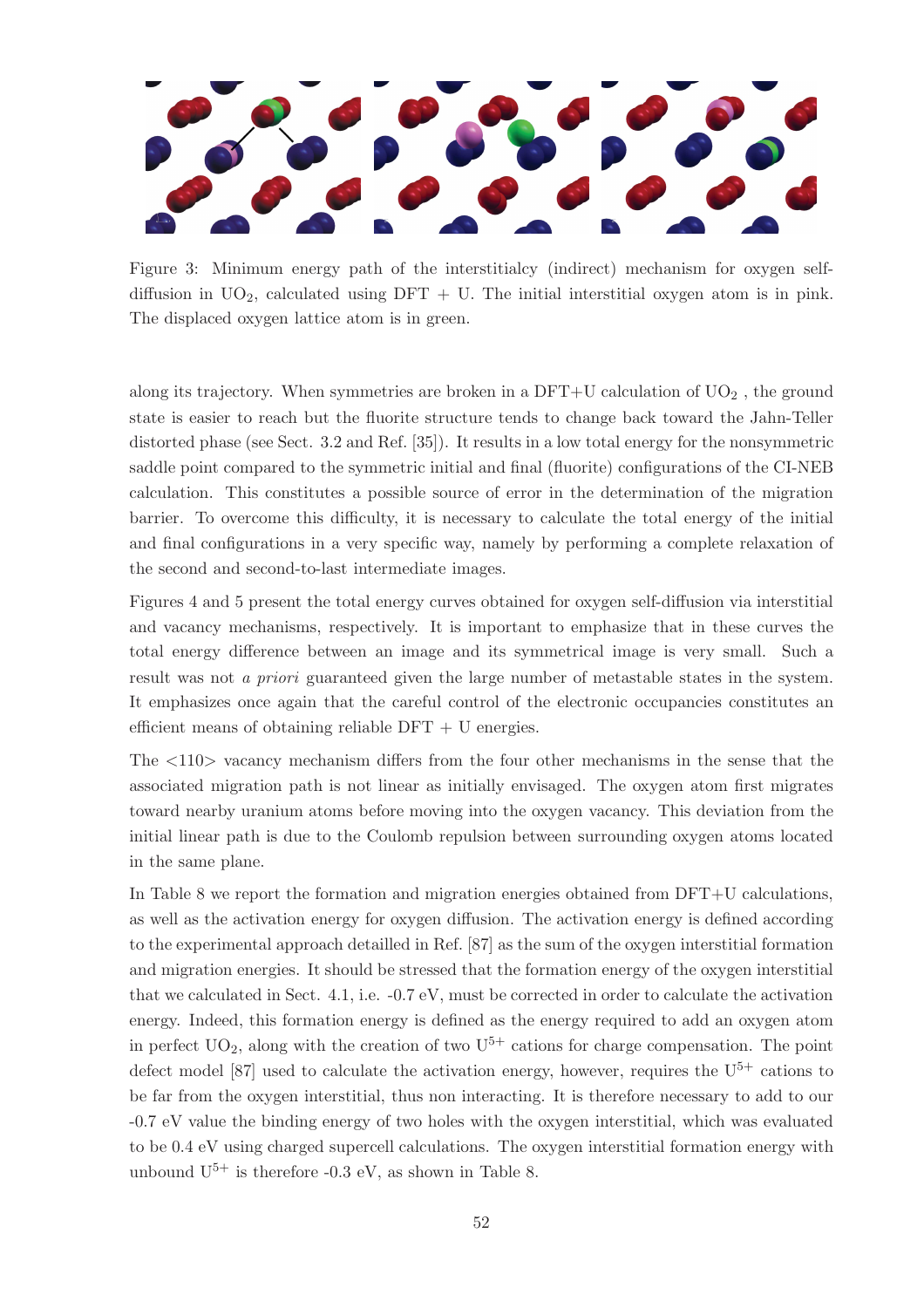

Figure 4: Total energy curve for oxygen self-diffusion in  $UO<sub>2</sub>$  via interstitial mechanisms (direct and indirect), calculated within the  $DFT + U$  approximation.



Figure 5: Total energy curve for oxygen self-diffusion in  $UO<sub>2</sub>$  via vacancy mechanisms (along the  $\langle 100 \rangle$  and the  $\langle 110 \rangle$  directions), calculated within the DFT + U approximation.

Table 8: Oxygen interstitial and vacancy formation and migration energies (in eV) calculated using the Liechtenstein DFT+U. For the oxygen interstitial mechanism, the activation energy can be compared with the experimental value.

|                               |         | Formation energies (eV) Migration energies (eV) Activation energies (eV) |      |
|-------------------------------|---------|--------------------------------------------------------------------------|------|
| Direct                        | $-0.30$ | 3.22                                                                     | 2.92 |
| Interstitialcy                | $-0.30$ | 0.93                                                                     | 0.63 |
| Vacancy $\langle 100 \rangle$ | 5.30    | 0.67                                                                     |      |
| Vacancy $\langle 110 \rangle$ | 5.30    | 2.47                                                                     |      |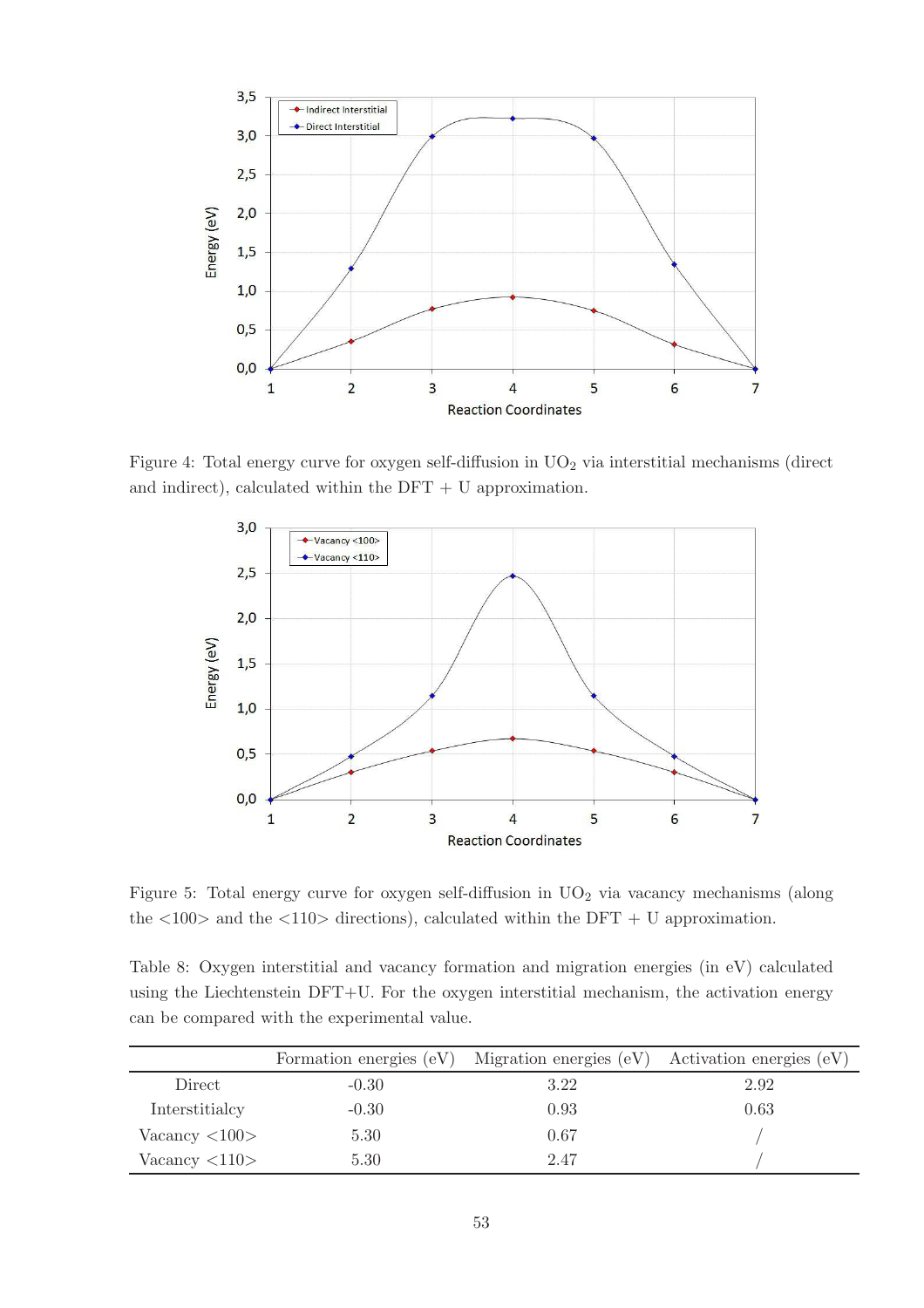We see from Table 8 that the lowest migration energies are obtained for the interstitialcy and the vacancy <100> mechanisms, with migration energies of 0.93 and 0.67 eV, respectively. Standard DFT calculations already predicted these two mechanisms to be the most favorable [88] but quantitatively the migration energies are, however, significantly different. In particular, the migration energy for the vacancy  $\langle 100 \rangle$  mechanism is twice lower with DFT+U (0.67 eV) than it is with standard DFT  $(1.2 \text{ eV})$ . It can be also noted that the DFT+U values for the migration energies reported in Table 8 differ significantly from the ones calculated in Ref. [89] with the same DFT+U approach. In the latter study, the authors report a large negative (unphysical) value for the migration barrier associated with the oxygen interstitialcy mechanism. The main source of deviation from our results is probably that they did not control the 5f electronic occupancies in order to overcome the difficulties related to the presence of metastable states: the saddle-point calculation, which is less symmetric and therefore reaches the ground state more easily, has converged to a low energy state, while the initial symmetric configuration reached a higher energy metastable state.

From Table 8 we also see that the calculated DFT+U activation energies for the direct and interstitialcy mechanisms are 2.92 and 0.63 eV, respectively. The activation energy relative to the interstitialcy mechanism compares very favorably with the activation energy found experimentally [87] for oxygen diffusion  $(0.75 \pm 0.08 \text{ eV})$  indicating that the interstitialcy mechanism is indeed the most probable migration mechanism, as found in other fluorite systems. The experimental work consisted in combinining tracer diffusion coefficient and electrical conductivity measurements carried out at different oxygen potentials and temperatures on  $UO<sub>2</sub>$  samples that contained different impurity levels. These experiments point to an oxygen migration being due to isolated oxygen interstitials over a wide range of oxygen potential. It also sheds some light on the discrepancies observed in oxygen diffusion coefficients reported previously. It is the combination of such experimental work and accurate first-principles DFT+U calculations that can provide a means of identifying the details of the migration mechanism in  $UO<sub>2</sub>$ . Finally, our calculations can also be compared to vacancy migration values suggested from diffusion coefficient measurements in  $UO_{2-x}$ . Kim and Olander's work [90] provides us with a value of  $0.5 \pm 0.1$ eV compared to the theoretical value of 0.67 eV.

## 6 Conclusion

We report here an encouraging correspondence between experimentally determined oxygen point defect formation and migration energies and those calculated from first-principles using the DFT+U approximation. We focus on the local energy minima issue that significantly affects DFT+U calculations (but also hybrid functionals calculations) for f-compounds. Calculation results were compared against a comprehensive range of experimental data involving interstitial and vacancy migration energies, and Frenkel pair formation energies. This study strongly points out that DFT+U calculations associated with electronic occupancy control, quantitatively describe oxygen transport phenomena in uranium dioxide. We also show that the fluorite structure is not the most stable phase at 0 K, as seen experimentally. The most stable phase is a Jahn-Teller distorted structure that exhibits a distortion of the oxygen cage with oxygen displacements along the <111> direction, in agreement with experiments. In the specific case of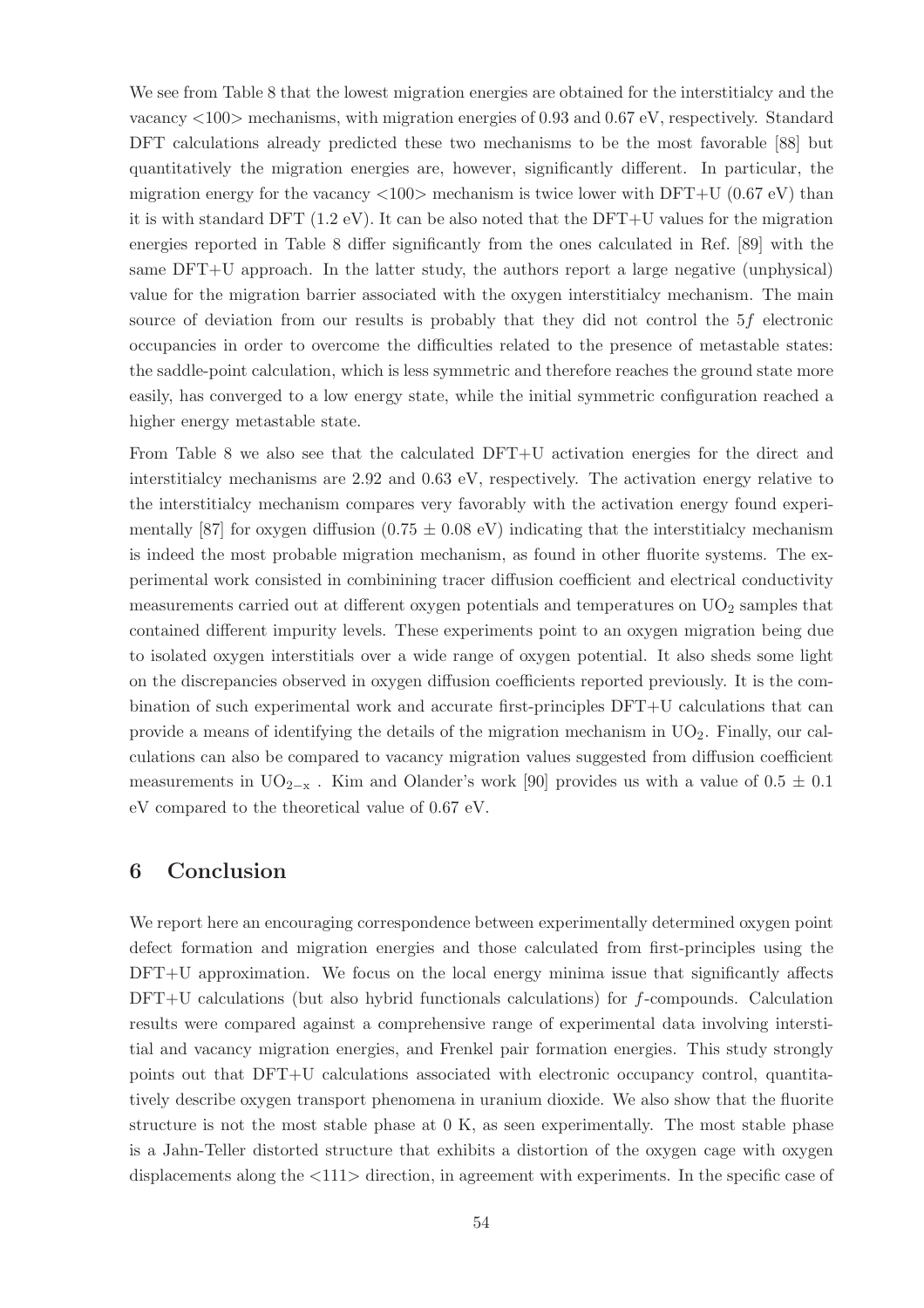UO2, the existence of the Jahn-Teller distortion facilitates the search of the lowest energy states due to the symmetry breaking it induces.

These results open up the prospect of using first-principles DFT+U calculations as part of a predictive approach to determining transport properties in other actinide oxides. We are now further focusing on fission product diffusion, in particular xenon and krypton. In line with recent studies [23, 41, 91], different charge states for the defects will also be taken into account.

The future challenges for the modelling of radiation damage in  $UO<sub>2</sub>$  will consist in using the DFT+DMFT method (DFT+dynamical mean field theory) [32] and using recent non-local correlation functionals for van der Waals interaction. In particular, the DFT+DMFT method not only allows a better treatment of the 5f electron correlations, but also largely removes the problem of the local energy minima [92]. It would also enable the modelling of the paramagnetism of  $UO<sub>2</sub>$  above the Néel temperature. The non-local correlation functionals, such as VdW-DF (van der Waals density functional ) [93, 94], will improve the description of rare gas fission products in nuclear materials.

# 7 Acknowledgements

This work was funded by the MATAV Nuclear Ceramics Basic Research Program. It was partly supported by the European Commission through the FP7 F-BRIDGE project (Contract No. 211690). Calculations were performed using French HPC resources available at TGCC and CINES under the allocation made by GENCI (Grand Equipement National de Calcul Intensif). David A. Andersson, Christopher R. Stanek, Blas P. Uberuaga (Los Alamos National Laboratory, USA), F. Bottin, M. Torrent, F. Jollet and Jean-Paul Crocombette (CEA) are gratefully acknowledged for discussions and collaborations on related studies.

## References

- [1] J. Bell. Oxygen and uranium diffusion in uranium dioxide (a review). *J. Nucl. Mater.*, 30:3, 1969.
- [2] J. C. Killeen. The effect of niobium oxide additions on the electrical conductivity of UO<sub>2</sub>. *J. Nucl. Mater.*, 88:185, 1980.
- [3] G. Amoretti, A. Blaise, R. Caciuffo, J. M. Fournier, M. T. Hutchings, R. Osborn, and A. D. Taylor. 5f-electron states in uranium dioxide investigated using high-resolution neutron spectroscopy. *Phys. Rev. B*, 40:1856, 1989.
- [4] R. Caciuffo, G. Amoretti, P. Santini, G. H. Lander, J. Kulda, and P. de V. Du Plessis. Magnetic excitations and dynamical Jahn-Teller distortions in UO2. *Phys. Rev. B*, 59:13892, 1999.
- [5] S. D. Conradson, D. Manara, F. Wastin, D. L. Clark, G. H. Lander, L. A. Morales, J. Rebizant, and V. V. Rondinella. Local structure and charge distribution in the  $UO_2-U_4O_9$ . *Inorg. Chem.*, 43:6922, 2004.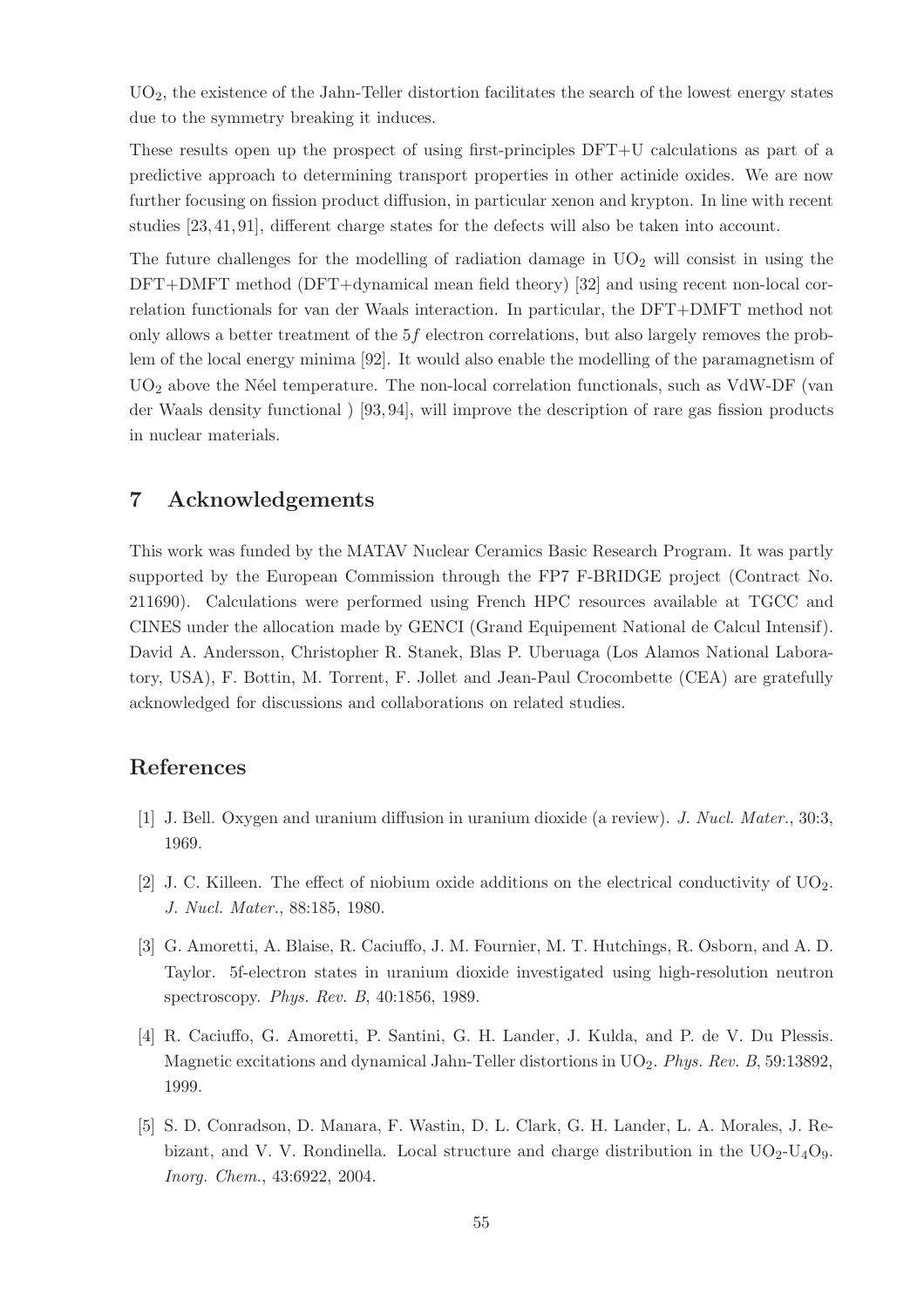- [6] M.-F. Barthe, H. Labrim, A. Gentils, P. Desgardin, C. Corbel, S. Esnouf, and J. P. Piron. Positron annihilation characteristics in  $UO<sub>2</sub>$ : for lattice and vacancy defects induced by electron irradiation. *Phys. Stat. Sol. (c)*, 4:3627, 2007.
- [7] P. Garcia, G. Martin, C. Sabathier, G. Carlot, A. Michel, P. Martin, B. Dorado, M. Freyss, M. Bertolus, R. Skorek, J. Noirot, L. Noirot, O. Kaitasov, and S. Maillard. Nucleation and growth of intragranular defect and insoluble atom clusters in nuclear oxide fuels. *Nucl. Instr. Meth. Phys. Res. B*, 277:98, 2012.
- [8] G. Guimbretière, L. Desgranges, A. Canizares, G. Carlot, R. Caraballoand C. Jegou, F. Duval, N. Raimboux, M.R. Ammar, and P. Simon. Determination of in depth damaged profile by  $\mu$ -Raman line mapping in a pre-cut irradiated UO<sub>2</sub>. *Appl. Phys. Lett.*, 100:251914, 2012.
- [9] T. Petit, C. Lemaignan, F. Jollet, B. Bigot, and A. Pasturel. Point defects in uranium dioxide. *Phil. Mag. B*, 77:779, 1998.
- [10] J. P. Crocombette, F. Jollet, L. Thien, and T. Petit. Plane-wave pseudopotential study of point defects in uranium dioxide. *Phys. Rev. B*, 64:104107, 2001.
- [11] M. Freyss, T. Petit, and Jean-Paul Crocombette. Point defects in uranium dioxide: Ab initio pseudopotential approach in the generalized gradient approximation. *J. Nucl. Mater.*, 347:44, 2005.
- [12] K. N. Kudin, G. E. Scuseria, and R. L. Martin. Hybrid density-functional theory and the insulating gap of UO2. *Phys. Rev. Lett.*, 89:266402, 2002.
- [13] Y. Yun, H. Kim, H. Kim, and K. Park. Ab initio calculations of strongly correlated electrons: antiferromagnetic ground state of UO2. *Nucl. Eng. and Tech.*, 37:293, 2005.
- [14] M. Iwasawa, Y. Chen, Y. Kaneta, T. Ohnuma, H.-Y. Geng, and M. Kinoshita. Firstprinciples calculations of point defects in uranium dioxide. *Mater. Trans.*, 47:2651, 2006.
- [15] F. Gupta, G. Brillant, and A. Pasturel. Correlation effects and energetics of point defects in uranium dioxide : A first principle investigation. *Philos. Mag.*, 87:2561, 2007.
- [16] L. Petit, A. Svane, Z. Szotek, W.M. Temmerman, and G.M. Stocks. Electronic structure and ionicity of actinide oxides from first principles. *Phys. Rev. B*, 81:045108, 2010.
- [17] B. Dorado, B. Amadon, M. Freyss, and M. Bertolus. DFT+U calculations of the ground state and metastable states of uranium dioxide. *Phys. Rev. B*, 79:235125, 2009.
- [18] I. D. Prodan, G. E. Scuseria, and R. L. Martin. Covalency in the actinide dioxides: Systematic study of the electronic properties using screened hybrid density functional theory. *Phys. Rev. B*, 76:033101, 2007.
- [19] P. V. Nerikar, T. Watanabe, J. S. Tulenko, S. R. Phillpot, and S. B. Sinnott. Energetics of intrinsic point defects in uranium dioxide from electronic-structure calculations. *J. Nucl. Mater.*, 384:61, 2009.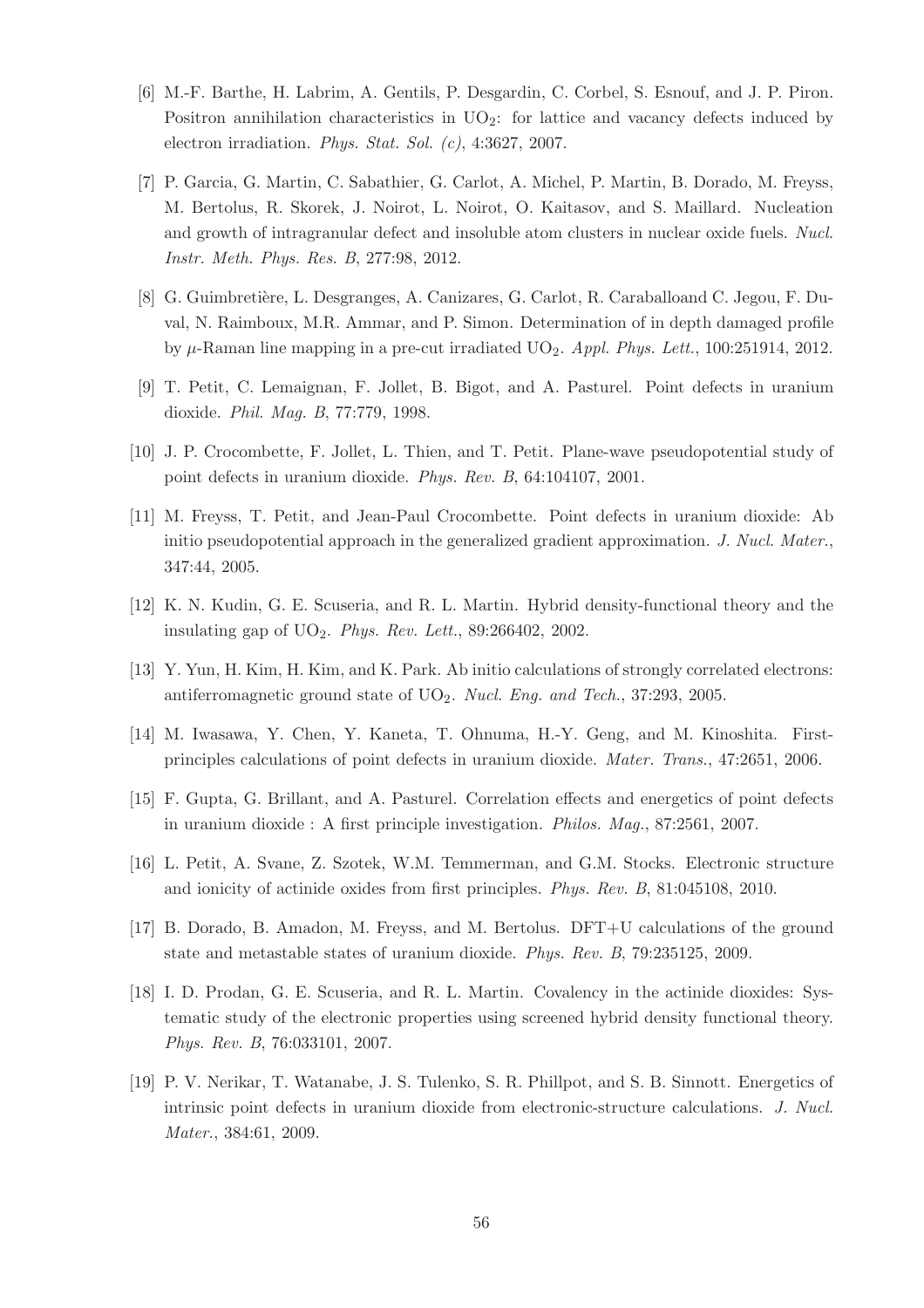- [20] D. A. Andersson, J. Lezama, B. P. Uberuaga, C. Deo, and S. D. Conradson. Cooperativity among defect sites in  $AO_{2+x}$  and  $A_4O_9$  (A=U,Np,Pu) : Density functional calculations. *Phys. Rev. B*, 79:024110, 2009.
- [21] D. Gryaznov, E. Heifets, and D. Sedmidubsky. Density functional theory calculations on magnetic properties of actinide compounds. *Phys. Chem. Chem. Phys.*, 12:12273, 2010.
- [22] J. Yu, R. Devanathan, and W. J. Weber. First-principles study of defects and phase transition in UO2. *J. Phys. : Condens. Matter*, 21:435401, 2009.
- [23] J. P. Crocombette. Influence of charge states on energies of point defects and clusters in uranium dioxide. *Phys. Rev. B*, 85:144101, 2012.
- [24] P. Hohenberg and W. Kohn. Inhomogeneous electron gas. *Phys. Rev.*, 136:B864, 1964.
- [25] W. Kohn and L.J. Sham. Self-consistent equations including exchange and correlation effects. *Phys. Rev.*, 140:A1133, 1965.
- [26] J. Heyd, G. E. Scuseria, and M. Ernzerhof. Hybrid functionals based on a screened Coulomb potential. *J. Chem. Phys.*, 118:8207, 2003.
- [27] C. Adamo and V. Barone. Toward reliable density functional methods without adjustable parameters: The PBE0 mode. *J. Chem. Phys.*, 110:6158, 1999.
- [28] L. Petit, A. Svane, Z. Szotek, and W.M. Temmerman. First-principles calculations on PuO2±x. *Science*, 301:498, 2003.
- [29] V. I. Anisimov, J. Zaanen, and O. K. Andersen. Band theory and Mott insulators: Hubbard U instead of Stoner I. *Phys. Rev. B*, 44:943, 1991.
- [30] A. I. Liechtenstein and J. Zaanen V. I. Anisimov. Density-functional theory and strong interactions : Orbital ordering in Mott-Hubbard insulators. *Phys. Rev. B*, 52:R5467, 1995.
- [31] S. L. Dudarev, G. A. Botton, S. Y. Savrasov, C. J. Humphreys, and A. P. Sutton. Energyloss spectra and the structural stability of nickel oxide - an LSDA+U study. *Phys. Rev. B*, 57:1505, 1998.
- [32] A. Georges, G. Kotliar, and W. Krauth annd M. J. Rozenberg. Dynamical mean-field theory of strongly correlated fermion systems and the limit of infinite dimensions. *Rev. Mod. Phys*, 68:13, 1996.
- [33] G. Kotliar, S. Y. Savrasov, K. Haule, V. S. Oudovenko, O. Parcollet, and C. A. Marianetti. Electronic structure calculations with dynamical mean-field theory. *Rev. Mod. Phys*, 78:865, 2006.
- [34] D. A. Andersson, T. Watanabe, C. Deo, and B. P. Uberuaga. Role of di-interstitial clusters in oxygen transport in  $UO_{2+x}$  from first principles. *Phys. Rev. B*, 80:060101, 2009.
- [35] B. Dorado, G. Jomard, M. Freyss, and M. Bertolus. Stability of oxygen point defects in UO<sup>2</sup> by first-principles DFT+U calculations: Occupation matrix control and Jahn-Teller distortion. *Phys. Rev. B*, 82:035114, 2010.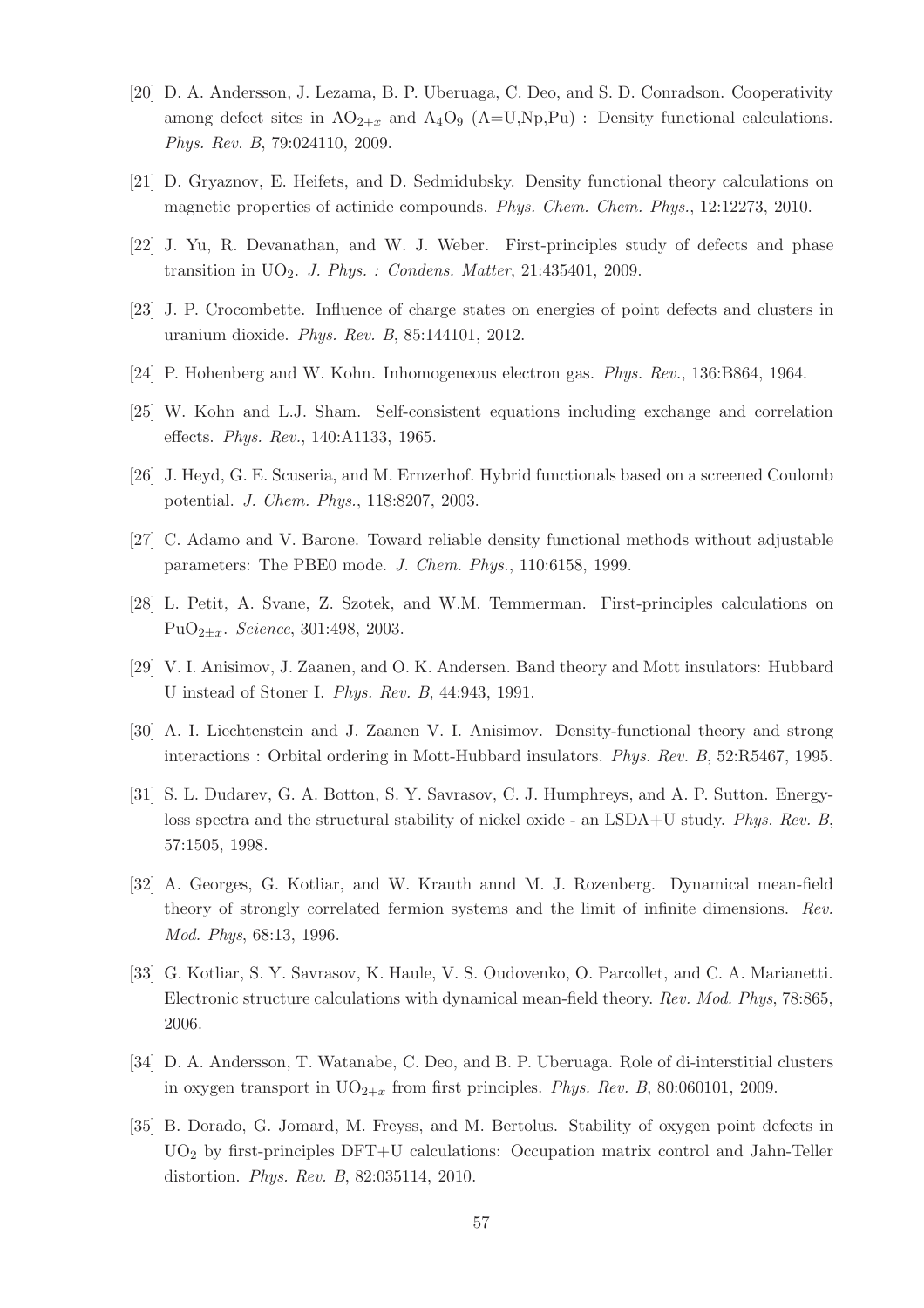- [36] F. Jollet, G. Jomard, B. Amadon, J.P. Crocombette, and D. Torumba. Hybrid functional for correlated electrons in the projector augmented-wave formalism: Study of multiple minima for actinide oxides. *Phys. Rev. B*, 80:235109, 2009.
- [37] P. V. Nerikar, X.-Y. Liu, B. P. Uberuaga, C. R. Stanek, S. R. Phillpot, and S. B. Sinnott. Thermodynamics of fission products in  $UO_{2+x}$ . *J. Phys. : Condens. Matter*, 21:435602, 2009.
- [38] B. Dorado, M. Freyss, and G. Martin. An atomistic approach to self-diffusion in uranium dioxide. *Eur. Phys. J. B*, 69:230, 2009.
- [39] G. Brillant and A. Pasturel. Study of Ba and Zr stability in  $UO_{2+x}$  by density functional calculations. *Phys. Rev. B*, 77:184110, 2008.
- [40] G. Brillant, F. Gupta, and A. Pasturel. Investigation of molybdenum and caesium behaviour in urania by ab initio calculations. *J. Phys. : Condens. Matter*, 21:285602, 2009.
- [41] D. A. Andersson, B. P. Uberuaga, P. V. Nerikar, C. Unal, and C. R. Stanek. U and Xe transport in  $UO_{2+x}$ : Density functional theory calculations. *Phys. Rev. B*, 84:054105, 2011.
- [42] Y. Yun, O. Eriksson, and P. M. Oppeneer. Theory of he trapping, diffusion, and clustering in UO2. *J. Nucl. Mater.*, 385:510, 2009.
- [43] D. Gryaznov, E. Heifets, and E. Kotomin. Ab initio DFT+U study of he atom incorporation into UO<sup>2</sup> crystals. *Phys. Chem. Chem. Phys.*, 11:7241, 2009.
- [44] W. H. Adams. Stability of Hartree-Fock states. *Phys. Rev.*, 127:1650, 1962.
- [45] H. Fukutome. Unrestricted Hartree-Fock theory and its applications to molecules and chemical reactions. *International Journal of Quantum Chemistry*, 20:955, 1981.
- [46] A. B. Shick, W. E. Pickett, and A. I. Lichtenstein. Ground and mestastable states in  $\gamma$ -Ce from correlated band theory. *J. Electron Spectrosc. Relat. Phenom.*, 114-116:753, 2001.
- [47] B. Amadon, F. Jollet, and M. Torrent.  $\gamma$  and  $\beta$  cerium: LDA + U calculations of groundstate parameters. *Phys. Rev. B*, 77:155104, 2008.
- [48] F. Tran, J. Schweifer, P. Blaha, K. Schwarz, and P. Novák. PBE+U calculations of the Jahn-Teller effect in PrO2. *Phys. Rev. B*, 77:085123, 2008.
- [49] G. Jomard, B. Amadon, F. Bottin, and M. Torrent. Structural, thermodynamic, and electronic properties of plutonium oxides from first principles. *Phys. Rev. B*, 78:075125, 2008.
- [50] P. Larson, W.R.L. Lambrecht, A. Chantis, and M. van Schilfgaarde. Electronic structure of rare-earth nitrides using the LSDA+U approach: Importance of allowing  $4f$  orbitals to break the cubic crystal symmetry. *Phys. Rev. B*, 75:045114, 2007.
- [51] B. Meredig, A. Thompsonand H. A. Hansen., C. Wolverton, and A. van de Walle. Method for locating low-energy solutions within DFT+U. *Phys. Rev. B*, 82:195128, 2010.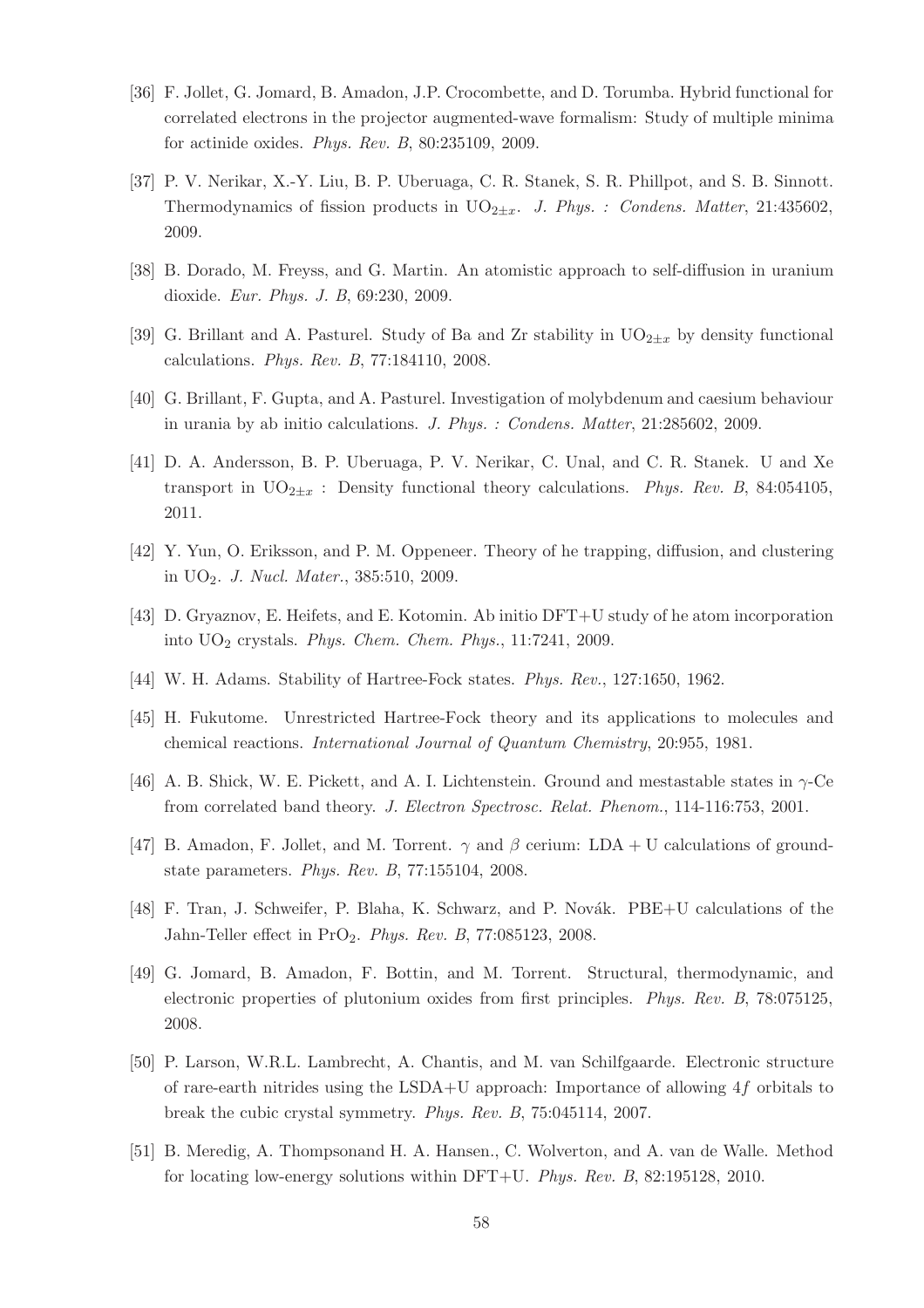- [52] H. Y. Geng, Y. Chen, Y. Kaneta, M. Kinoshita, and Q. Wu. Interplay of defect cluster and the stability of xenon in uranium dioxide from density functional calculations. *Phys. Rev. B*, 82:094106, 2010.
- [53] J. Hubbard. Electron correlations in narrown energy bands. iv. atomic representation. *Proc. R. Soc. Lond. A*, 285:542, 1965.
- [54] E. R. Ylvisaker, W. E. Pickett, and K. Koepernik. Anisotropy and magnetism in the LSDA+U method. *Phys. Rev. B*, 79:035103, 2009.
- [55] M. T. Czyżyk and G. A. Sawatzky. Local-density functional and on-site correlations : The electronic structure of  $La_2CuO_4$  and  $LaCuO_3$ . *Phys. Rev. B*, 49:14211, 1994.
- [56] V. I. Anisimov, F. Aryasetiawan, and A. I. Lichtenstein. Electronic structure and spectra of strongly correlated systems : the LDA+U method. *J. Phys. : Condens. Matter*, 9:767, 1997.
- [57] M. Cococcioni and S. de Gironcoli. Linear response approach to the calculation of the effective interaction parameters in the LDA + U method. *Phys. Rev. B*, 71:035105, 2005.
- [58] P. O. Lowdin. Discussion on the Hartree-Fock approximation. *Rev. Mod. Phys.*, 35:496, 1963.
- [59] A.J. Devey. First principles calculation of the elastic constants and phonon modes of  $UO<sub>2</sub>$ using GGA + U with orbital occupancy control. *J. Nucl. Mater.*, 412:301, 2011.
- [60] A.E. Thompson and C. Wolverton. First-principles study of noble gas impurities and defects in UO2. *Phys. Rev. B*, 84:134111, 2011.
- [61] B. Dorado, B. Amadon, G. Jomard, M. Freyss, and M. Bertolus. Comment on "interplay of defect cluster and the stability of xenon in uranium dioxide from density functional calculations". *Phys. Rev. B*, 84:096101, 2011.
- [62] *http://www.abinit.org*.
- [63] P. E. Blöchl. Projector augmented-wave method. *Phys. Rev. B*, 50:17953, 1994.
- [64] http://cms.mpi.univie.ac.at/vasp/.
- [65] J. Hafner. Ab initio simulations of materials using VASP: Density functional theory and beyond. *J. Comput. Chem.*, 29:2044, 2008.
- [66] X. Gonze, B. Amadon, P.-M. Anglade, J.-M. Beuken, F. Bottin, P. Boulanger, D. Caliste F. Bruneval, M. Côté R. Caracas, T. Deutsch, L. Genovese, P. Ghosez, M. Giantomassi, S. Goedecker, D. R. Hamann, P. Hermet, F. Jollet, G. Jomard, S. Leroux, M. Mancini, S. Mazevet, M. J. T. Oliveira, G. Onida, Y. Pouillon, T. Rangel, G.-M. Rignanese, D. Sangalli, R. Shaltaf, M. Torrent, M. J. Verstraete, G. Zerah, and J. Zwanziger. Abinit : First-principles approach to material and nanosystem properties. *Comput. Phys. Commun.*, 180:2582, 2009.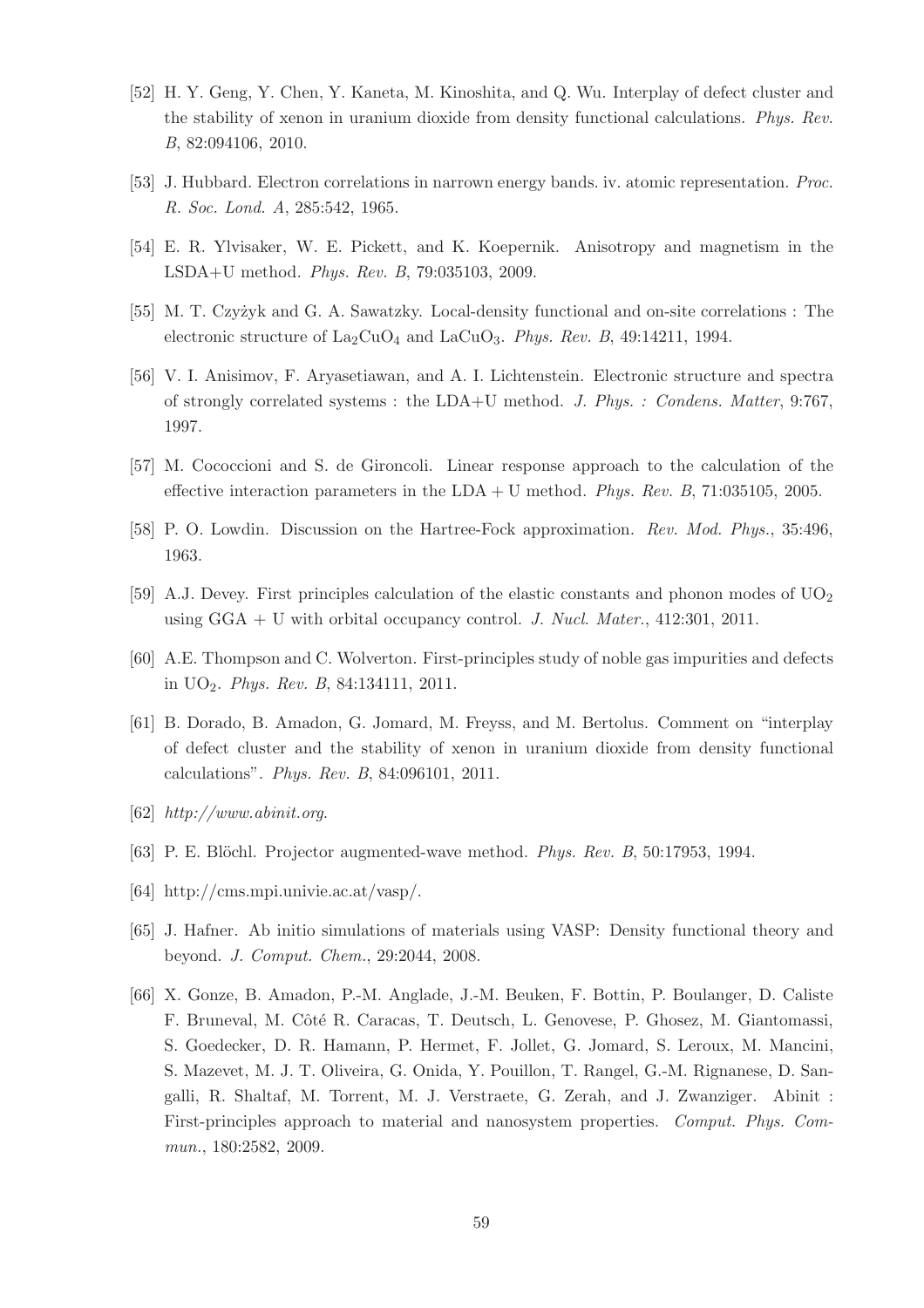- [67] J. P. Perdew, S. Burke, and M. Ernzerhof. Generalized gradient approximation made simple. *Phys. Rev. Lett.*, 77:3865, 1996.
- [68] T. Yamazaki and A. Kotan. Systematic analysis of 4f core photoemission spectra in actinide oxides. *J. Phys. Soc. Jpn.*, 60:49, 1991.
- [69] A. Kotani and T. Yamazaki. Systematic analysis of core photoemission spectra for actinide di-oxides and rare-earth sesqui-oxides. *Prog. Theor. Phys.*, 108:117, 1992.
- [70] G. Henkelman, B. P. Uberuaga, and H. Jonsson. A climbing image nudged elastic band method for finding saddle points and minimum energy paths. *J. Chem. Phys.*, 113:9901, 2000.
- [71] D. Ippolito, L. Martinelli, and G. Bevilacqua. Dynamical Jahn-Teller effect on UO2. *Phys. Rev. B*, 71:064419, 2005.
- [72] E. Blackburn, R. Caciuffo, N. Magnani, P. Santini, P. J. Brown, M. Enderle, and G. H. Lander. Spherical neutron spin polarimetry of anisotropic magnetic fluctuations in  $UO<sub>2</sub>$ . *Phys. Rev. B*, 72:184411, 2005.
- [73] S. B. Wilkins, R. Caciuffo, C. Detlefs, J. Rebizant, E. Colineau, F. Wastin, and G. H. Lander. Direct observation of electric-quadrupolar order in UO<sub>2</sub>. *Phys. Rev. B*, 73:060406(R), 2006.
- [74] P. Santini, S. Carretta, G. Amoretti, R. Caciuffo, N. Magnani, and G. H. Lander. Multipolar interactions in f-electron systems: The paradigm of actinide dioxides. *Rev. Mod. Phys*, 81:807, 2009.
- [75] P. Santini, Romuald Lemanski, and Paul Erdos. Magnetism of actinide compounds. *Adv. Phys*, 48:537, 1999.
- [76] R. Laskowski, G. K. H. Madsen, P. Blaha, and K. Schwarz. Magnetic structure and electricfield gradients of uranium dioxide : an ab initio study. *Phys. Rev. B*, 69:140408R, 2004.
- [77] I. J. Fritz. Elastic properties of UO<sub>2</sub> at high pressure. *J. Appl. Phys.*, 352:4353, 1976.
- [78] M. Idiri, T. LeBihan, S. Heathman, and J. Rebizant. Behavior of actinide dioxides under pressure: UO<sup>2</sup> and ThO2. *Phys. Rev. B*, 70:014113, 2004.
- [79] O. G. Brandt and C. T. Walker. Temperature dependence of elastic constants and thermal expansion for UO2. *Phys. Rev. Lett.*, 18:11, 1967.
- [80] J. Faber, G. H. Lander, and B. R. Cooper. Neutron-diffraction study of  $UO<sub>2</sub>$ : Observation of an internal distortion. *J. Phys. Chem.*, 35:1770, 1975.
- [81] P. Burlet, J. Rossat-Mignod, S. Vuevel, O. Vogt, J. C. Spirlet, and J. Rebivant. Neutron diffraction on actinides. *J. Less-Common Met.*, 121:121, 1986.
- [82] K. Ikushima, S. Tsutsui, Y. Haga, H. Yasuoka, R. E. Walstedt, N. M. Masaki, A. Nakamura, S. Nasu, and Y. Onuki. First-order transition in  $UO_2$ : <sup>235</sup>U and <sup>17</sup>O NMR study. *Phys. Rev. B*, 63:104404, 2001.